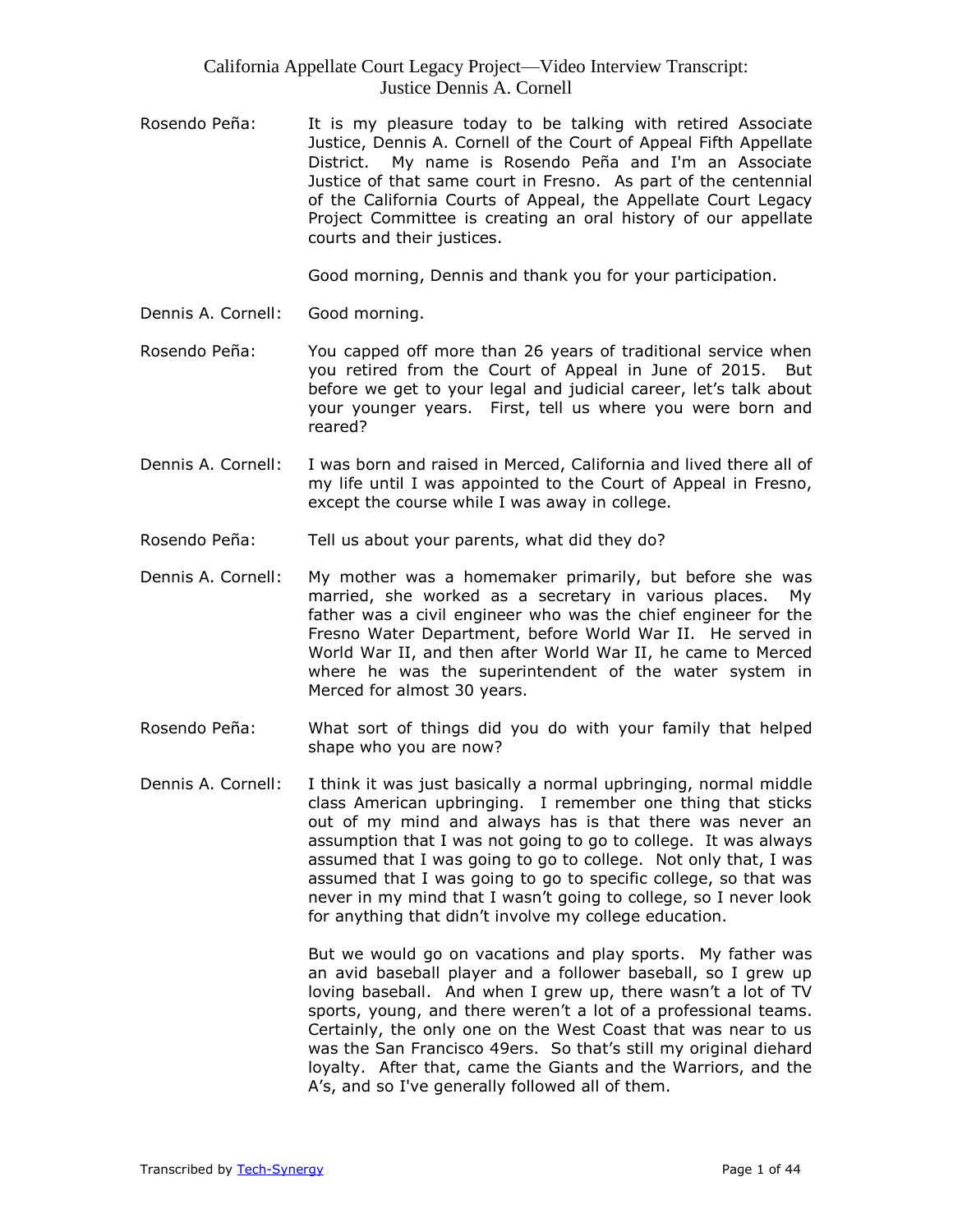- Rosendo Peña: And you mentioned baseball, did you play any baseball yourself?
- Dennis A. Cornell: I played a lot of baseball.
- Rosendo Peña: Would you tell us about that?
- Dennis A. Cornell: I played Little League, played high school baseball, played a little bit in college. And after college, I continued to play fastpitch softball as long as I could, and then when I couldn't fastpitch softball, I played slowpitch softball. So it was all consuming interest in my life. More so than golf, although golf supplanted it because I certainly can't play baseball or softball anymore.
- Rosendo Peña: During your early formal education, was there any one person who had a particular influence on you?
- Dennis A. Cornell: You know what, I can't think of one person because there were a number of them at each level that I have recollection of. I had a third grade teacher that I remember -- I remember every teacher I ever had. And my third grade teacher was memorable because she was the first one I had that made going to school fun, and I always remember that she had that ability and that that was a real positive experience.

Then as I moved on, there were teachers in different subjects through high school which inspired me. Of all things, one of my best teachers were the teacher who taught Latin, which was a subject which I don't think it's taught very much anymore, but it was an important subject when I was growing and it did help in all of the writing and speaking skills that you accumulate and use over the years.

And then when I got to college, I learned something very valuable, but it took me a couple of years to learn it which is you go over the best teachers are, you don't go necessarily where the subjects are that you want to take, because you learn a whole lot more from the best teachers on about everything than you will if you go to a subject that you have to have and you don't have a very good teacher. So I took a History course. I was a Political Science major.

00:05:03

And I took a history course from a particularly outstanding teacher who was world famous and that's what hooked me on history and ever since then, I've been a real history buff.

And then I followed it up with the course on the Civil War from another nationally-known expert, and that was something that got me interested in the Civil War which is an interest I have to this day.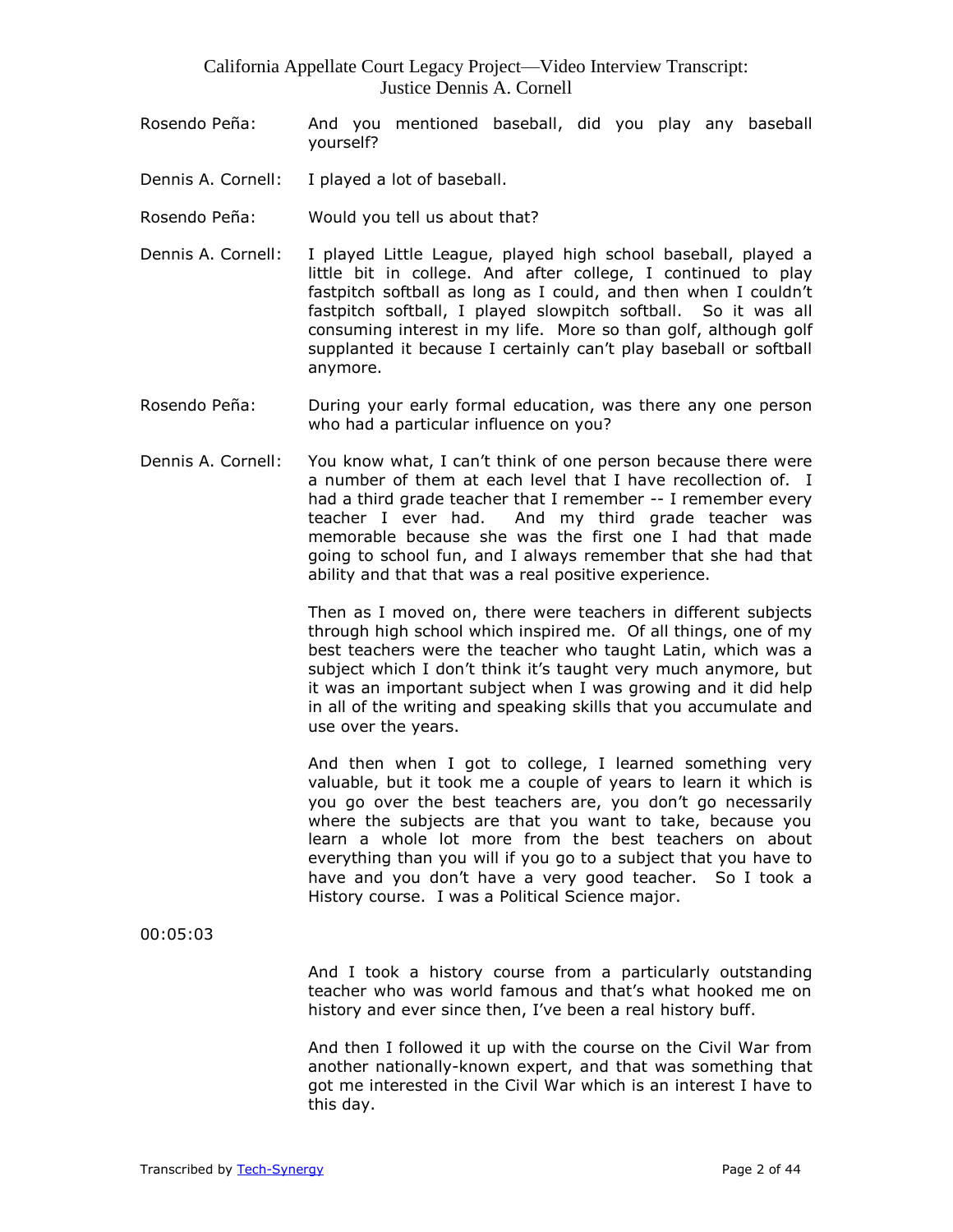So an answer to your question, there isn't one but there's a series of them, and I've been very fortunate to cross paths with really excellent instructors in every level including law school.

There was one in law school that I recall vividly now who taught Evidence, and he taught it so well that it's been a lifelong interest of mine and I, too, now teach Evidence on occasion using a lot of what he taught me. So, he sticks in my mind as an outstanding instructor.

- Rosendo Peña: You mentioned earlier that even as you're growing up, there was a particular college that you expected that you would be going to. Did you end up going to that?
- Dennis A. Cornell: I did.
- Rosendo Peña: What college did you go to?
- Dennis A. Cornell: I graduated from Stanford University, 1969. That was kind of the family school. That's where my father had gone. It's where his brother was a professor. I think at one time, we counted of at least 10 aunts, uncles, and cousins that had gone there, so it was assumed that that's where I was going to go.
- Rosendo Peña: And you mentioned Political Science major, but then you also mentioned History. What did you get your degree in?
- Dennis A. Cornell: Got my degree in Political Science. I actually fulfilled all of the requirements of that before the end of my third year of college. So I ended up taking more units of History than I did Political Science, but I didn't get a double degree because you had to write a senior thesis in History to get a Bachelor's Degree in History at Stanford. I don't know if that requirement is still there but it was there when I was there. And I didn't feel as if I want to write a thesis in history. So I probably had at least as many units in History as I did in Political Science.
- Rosendo Peña: And you mentioned that you had a special interest in the Civil War, that that begin there at the Stanford or was that later?
- Dennis A. Cornell: No, at Stanford. I was like most people, I didn't know a whole lot about it except that it occurred when it occurred and the general reasons why it occurred, but I didn't know much else about it, and then I got very interested, and then I read a lot of books about it, visited battlefields. I spent seven days going around in the Eastern battlefields on a tour which was tremendous, and I've been looking for an opportunity to look at the Western battlefields, so I hope to do that in the not too distant future.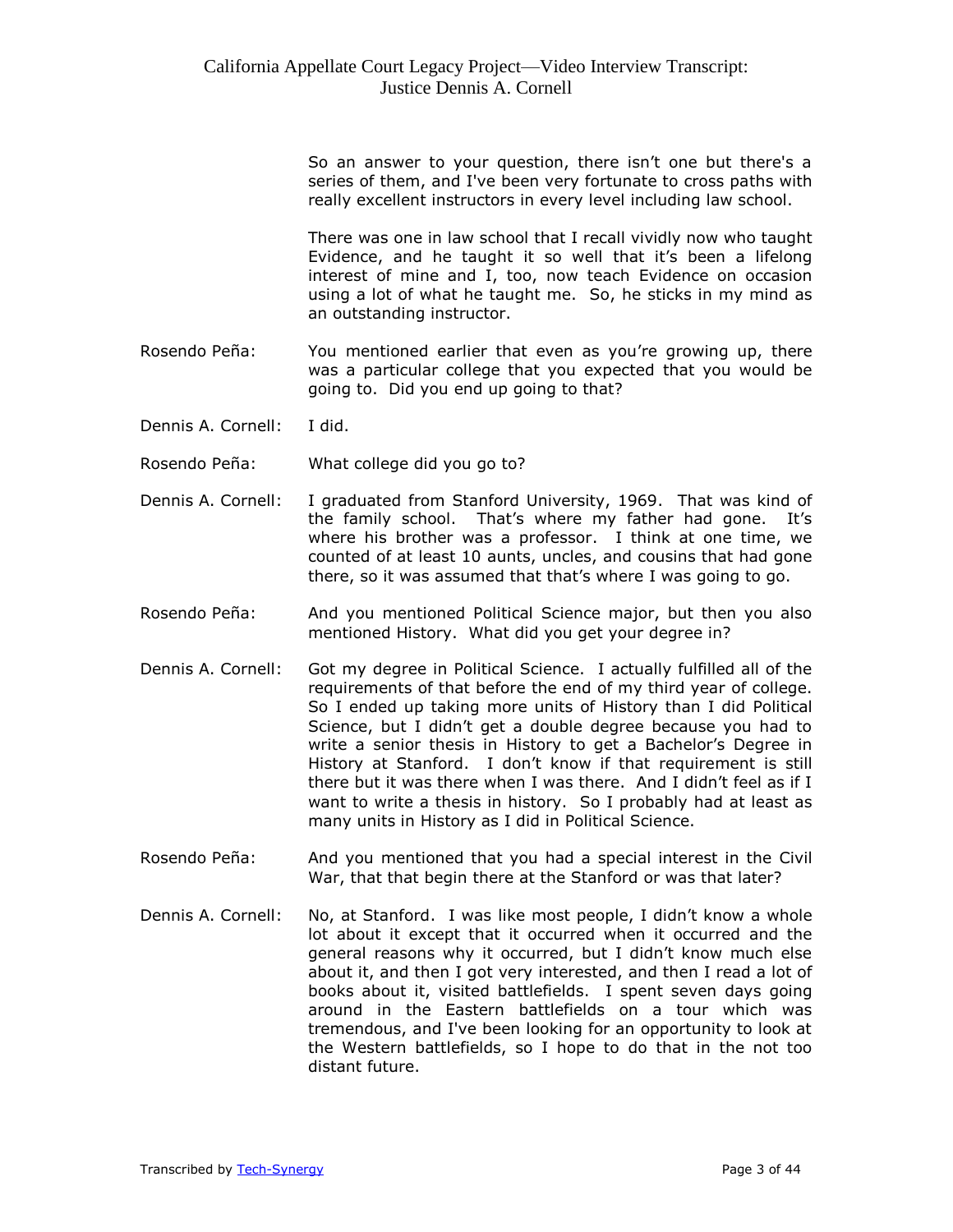- Rosendo Peña: Have you ever actually lectured on the subject or is this for your own interest?
- Dennis A. Cornell: For my own interest, and I've never lectured on it.
- Rosendo Peña: Did you work during college before going to law school?
- Dennis A. Cornell: I did.
- Rosendo Peña: Okay, tell us about that.
- Dennis A. Cornell: In college, I worked for the water system where my father was a superintendent in the summer, and I also played baseball, and I also did stadium announcing on the nights when I wasn't playing baseball. And that started when I was in high school, and I continued doing that probably up until today.
- Rosendo Peña: What games were you announcing there at the stadium, was it the baseball games?
- Dennis A. Cornell: I've done all sports. I've probably done stadium announcing for over a thousand games. It's just something I started when I was in high school. I was put in charge of Little League Diamond and so in the evening, I would be the announcer for the Little League games, and then those nights when I wasn't playing myself and then as time went on, I moved up into Babe Ruth League and I started doing high school and college games. When my baseball career at Stanford was over, I was the stadium announcer for the Stanford stadium baseball team, Sunken Diamond is where they played their baseball games.

Done college and high school football, lot of high school and college basketball, lot of girl's fastpitch softball and men's fastpitch softball, I've done so much I can't even remember, it just became second nature to me.

00:10:00

- Rosendo Peña: You ended up four years in baseball there in Stanford.
- Dennis A. Cornell: I didn't play all four years, I got injured. I don't know if I would have ever had a thriving career but I didn't. Back in those days when you injure your shoulder, they didn't have arthroscopic surgery or any of the treatments they have now. It was -- tear up your shoulder and go and fix it and basically, that ruined your career. So I didn't have the operation but it did put me out for a year. And after that, I just became the stadium announcer. They were a very talented team. There were eight people on that team that I played on then they ended up playing Major League Baseball. It's a very talented team.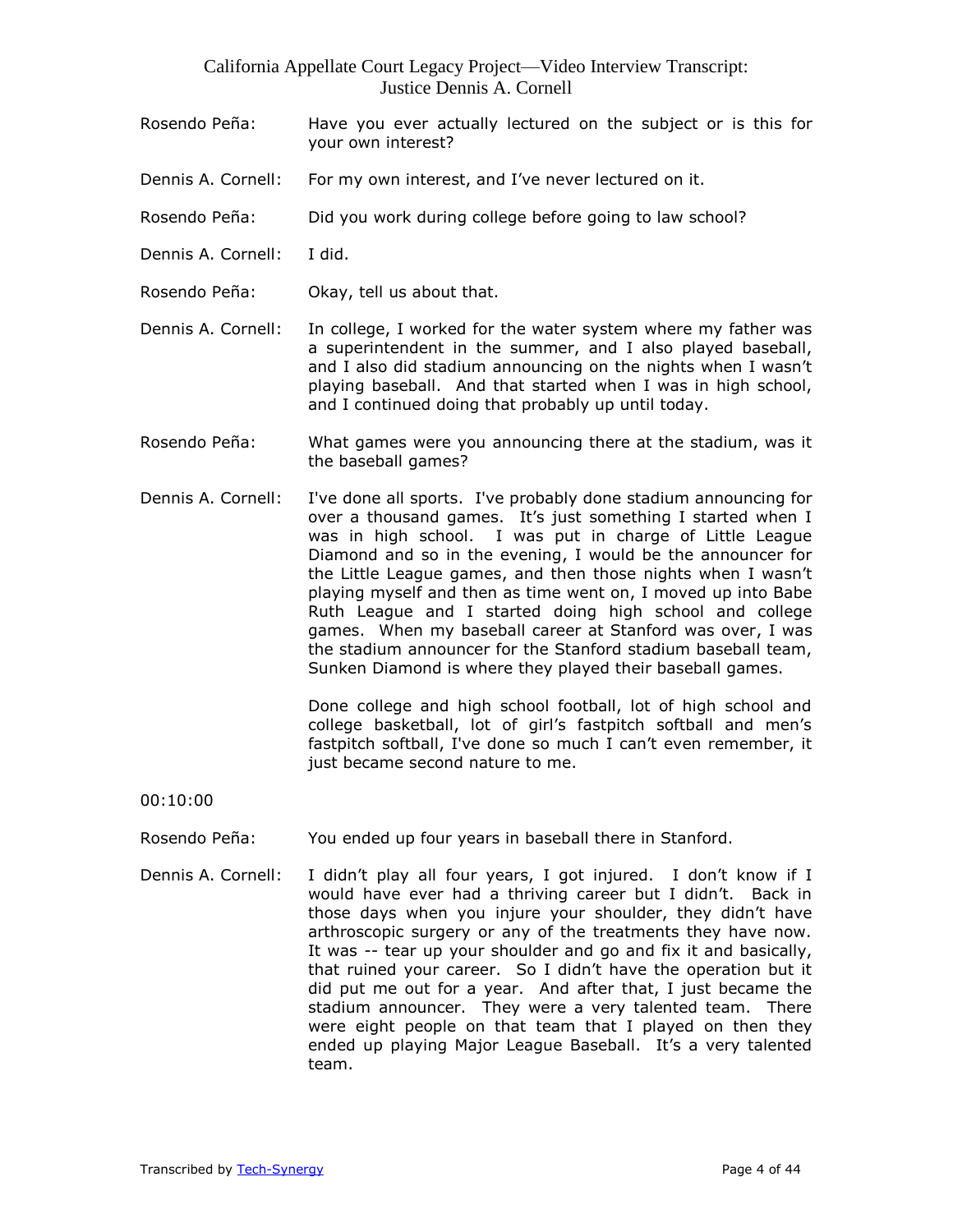- Rosendo Peña: It seems like they have really, really good baseball program there.
- Dennis A. Cornell: Yeah. My classmate is the current and long lasting baseball coach there, Mark Marquess.
- Rosendo Peña: Mark Marquess, okay.
- Dennis A. Cornell: Classmate and teammate.
- Rosendo Peña: So what made you decide to go to law school?
- Dennis A. Cornell: Well, it's a combination of things. One of my first high school sweethearts, her father was a lawyer and so he was one of the inspirations. And the other one is, is that just as it was expected that I would go to Stanford, it was expected I would end up in a profession and by the process of elimination, I didn't want to be an engineer. It didn't appeal to me and I didn't want to be a doctor and I didn't want to be a dentist. So that didn't leave a whole lot of other choices. All of that occurred about the same time I was exposed to this lawyer who was the father of my then girlfriend. From that point forward, it was a comfortable fit. And when I went to law school, I was confirmed and it was a comfortable fit.
- Rosendo Peña: And when and where did you attend?
- Dennis A. Cornell: I attended law school at George Washington University in Washington DC. I graduated from there in 1972. I'm one of those people -- there probably aren't very many who can look back fondly on this law school experience than I do look back fondly but it was a vibrant period to be in Washington DC. There was lot of things going on. It was the time of the Vietnam War. It was the time of Watergate. It was the time of the death penalty arguments in the Supreme Court on the Furman case and it was a really vibrant place to be.
- Rosendo Peña: It sounds like a lot things were going during that time and you mentioned that you had a good law school experience.
- Dennis A. Cornell: Very good law school experience. As I said, it was a comfortable fit and I made some lifelong friends there, and got to participate in a lot of things. I got tear-gassed and other things. It was first school in the country that had a clinic where you can actually work on real cases with real people, and then now of course, every law school has programs like that, but George Washington was in the forefront of that.

And I read about that program in a national newspaper article, and that's what first alerted me that that might be a really good place to go to school, so that's why I put it on my list. And when I went there, I certainly wasn't sorry.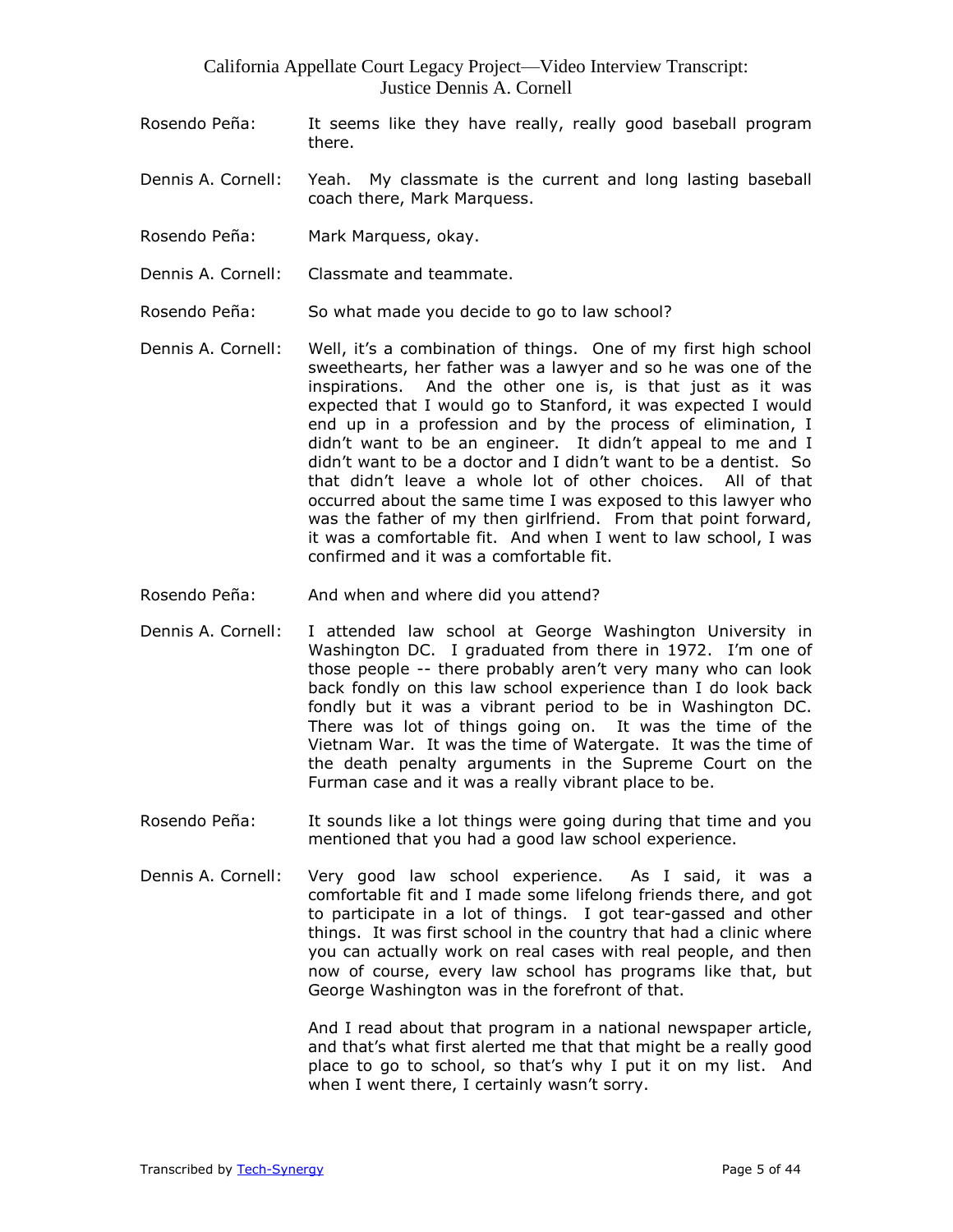- Rosendo Peña: Did you get a chance to participate in some of these student activities as all of these things were going on around you, Vietnam War, Watergate? Did you get involved politically in anything?
- Dennis A. Cornell: I did.
- Rosendo Peña: Do you want to tell us a little bit about that?
- Dennis A. Cornell: Well, it started at Stanford when they had the sit-in at the Stanford Research Institute. I wasn't part of the sit-in but I was part of the rallies on campus. And then when I went to law school, they had a march on Washington which a million people came into Washington. They declared Martial Law on my law school campus.

George Washington University campus is two blocks from the White House. I mean it's right Downtown, Washington DC right in the middle of everything. When we played intramural softball, we played on the Ellipse behind the White House in front of the Lincoln Memorial and right by the Washington Memorial. And so that's where the student life was. And so when there was a march on Washington, all of the people came to Washington, and that was the part of the area where they declared Martial Law.

It was so much so that -- I was in my second year of law school when it occurred. I can't remember, maybe my first year. Anyway at the end of the year, they canceled school two weeks early because of the people, and instead of giving us grades, they gave everybody pass.

- Rosendo Peña: Did you get a chance to go to the U.S. Supreme Court for any arguments while you were there?
- Dennis A. Cornell: Several times. As I said, I got to go see Anthony Amsterdam argue the death penalty case.

00:15:00

And when I first got to law school there, we were given a tour in the Supreme Court and we met Justice Thurgood Marshall who came in and spoke to our group. There was a group of about 30 of us and we went into the conference room where the Supreme Court justices meet after the oral arguments and discuss the case and do their first vote and their first assigning of opinions. That's the room where we met and Justice Marshall came in and spoke to us. That was right when I got into Washington DC for the first time. Then after that, I went back when there were specific arguments just as I would go over to Congress sometimes and meet with people there. You would mingle among all of the different types of people and they frequently came over to the campus and lectured and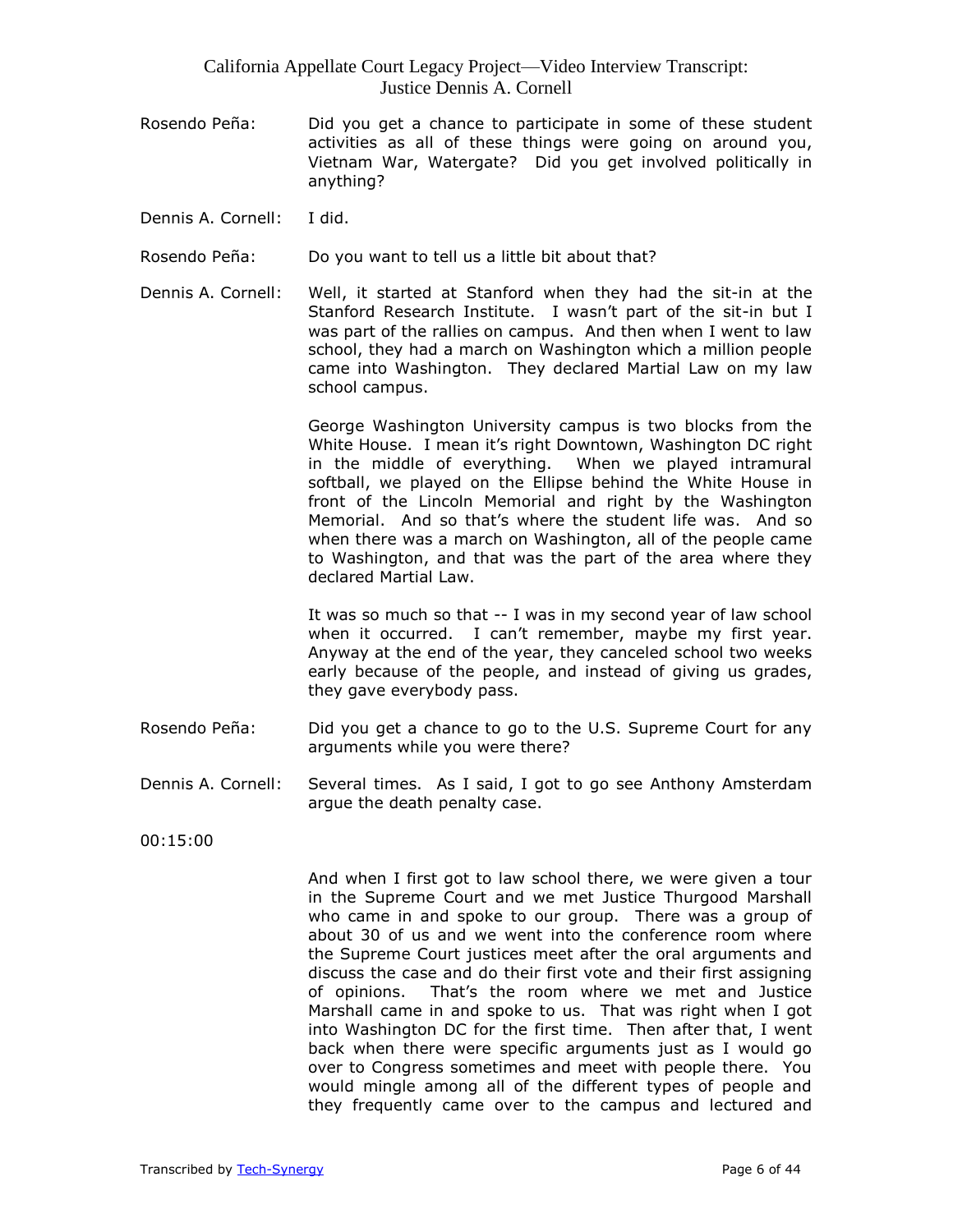things of that nature. So there was a lot of exposure to the events of the day and the key people of the day. Again, like I said, that's why I had such a great law school experience.

- Rosendo Peña: A little bit different from Merced.
- Dennis A. Cornell: Yes, quite a bit different from Merced.
- Rosendo Peña: Did you work or volunteer time during law school if you had time?
- Dennis A. Cornell: Yes, the clinic program was all encompassing. They took 12 students, and my whole last year of law school was 12 units for the whole year, and you would go down to the court system, there it started mostly with small claims court where the judge would appoint you and lawyers were allowed to appear in small claims court. So, we'd have lawyers from huge law firms, and they're representing clients on small claims cases if they were corporate or other clients of the firm that they wanted to have a lawyer represent them, and then the other side would come in without a lawyer so the judges would appoint us, the law students.

We would represent them, and you would have your hearing, normally a fairly quick hearing less than a half day, or maybe sometimes a full day, and the rest of the class who wasn't participating would be sitting in the back together with the lawyer instructor and make notes, and then you'd meet afterwards and they would talk about things that could have been done differently better, some the things that shouldn't have been done. Plus, they would help with the work-up of the case.

And so this went on day after day after day for my whole last year of law school. So, it was an intensive trial practice course, it's what it was and it was a terrific experience.

- Rosendo Peña: So would it be like over two semesters, did you have semester there?
- Daniel A. Cornell: Yes. It's what it was.
- Rosendo Peña: Okay. And you had mentioned earlier that you played some softball there, any other extracurricular activities that you participated in?
- Dennis A. Cornell: Well, basketball, they didn't have any football. Well, they have flag football, that's right, now that you mentioned it, so yes. The dorm that I lived in, they had all of the law students that were going to live on campus lived on the top floor, not unlike where were here, or where we're here now, on the top floor of dormitory. And so we all bonded and formed study groups and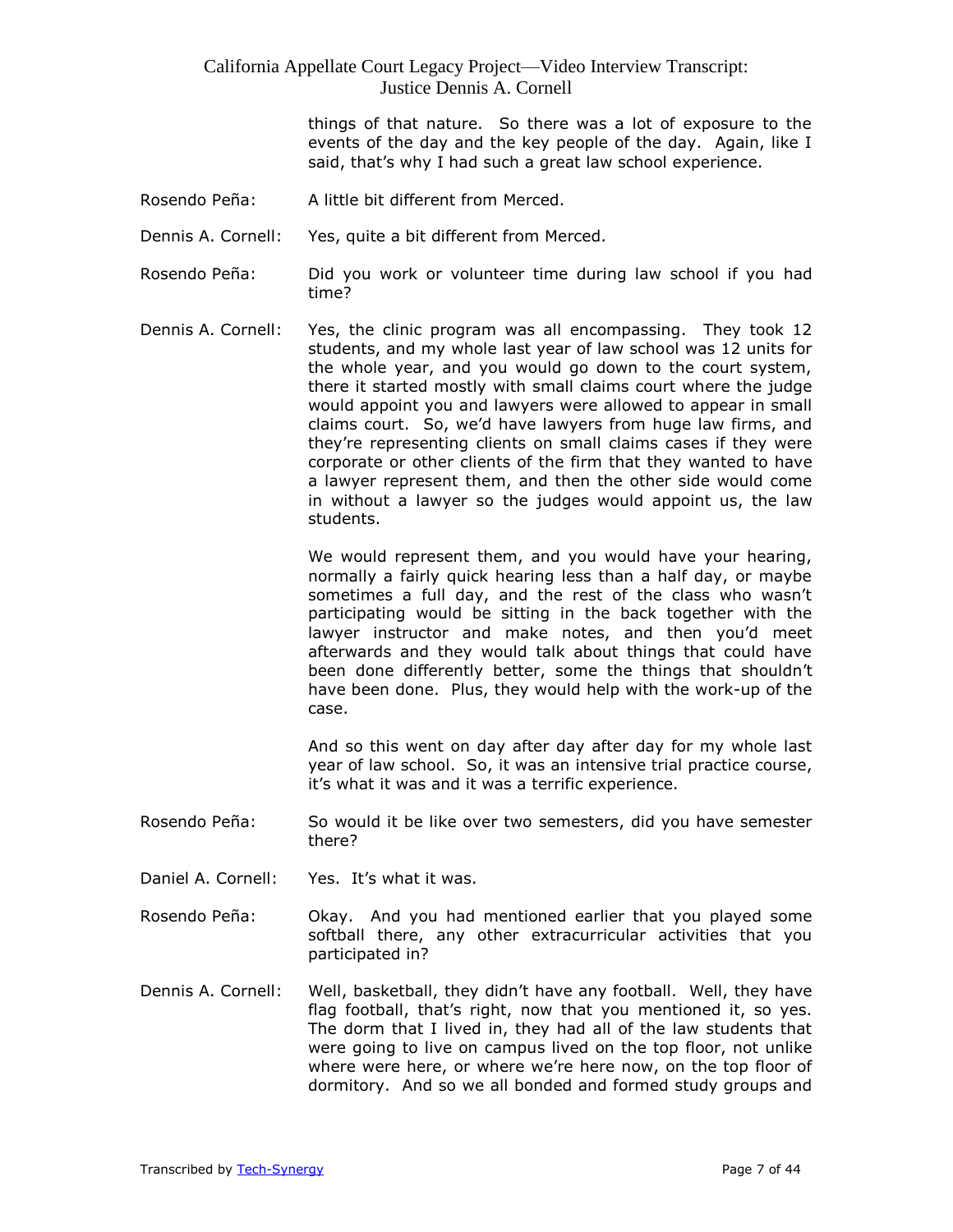we formed the intramural teams and so we participated in all the intramural sports as a team and it was a great fun.

We had a lot of success. We almost won the school championship in basketball which was something because it's considered quite a basketball school but all of the people on my team I think I had -- there were seven of us and four had played varsity basketball in college. So there were four really good players and then the rest of us who tried not to get in their way.

- Rosendo Peña: So is it fair to say that it was all of these extracurricular activities that you participated in that made your law school experience fun and perhaps what you had thought it would be?
- Dennis A. Cornell: Well, it was all of those. It was altogether, the courses, the teachers, the interactions with the students. And it was just a completely immersed in the whole situation. It was not a situation where you went to this class and then drove to the suburbs to your home or went somewhere else and had no contact. We were with each other most of the day all day long every day.

When I went to the Supreme Court, I didn't go alone. There would four of us that would go. And when I was trying cases in small claims court, I wouldn't be there alone. There would be the rest of the class that was available that day would be there with me. So it was a complete immersion into maybe a small cultural experience but we are all going through the same things together at the same time and made it all a whole lot more comfortable.

Rosendo Peña: Any recollection of your bar exam and how you prepared for it?

00:20:00

Dennis A. Cornell: Yes. Let me lead you up to that. When I went back to Washington, D.C., I did not have any plans to come back to California. In fact, my plans were to stay on the East Coast. But as I got closer and closer to graduation, the pull of California came in plus the fact that the East Coast was -- by large part, very parochial and also the weather was just horrible. I don't care where you are on the East Coast, by my terms, it was horrible weather. If anybody complains about Fresno, I'll just tell them go live in the East with the humidity and all of that and you'll change your mind in an instant.

> So, I applied for jobs back there. Courtships with federal judges and received one with a very, very good federal judge in Newark. And to this day, I regret that I didn't handle it a little differently. After I was told I had the job, that's when I decided I can't stay on the East Coast, so I turned down the job. There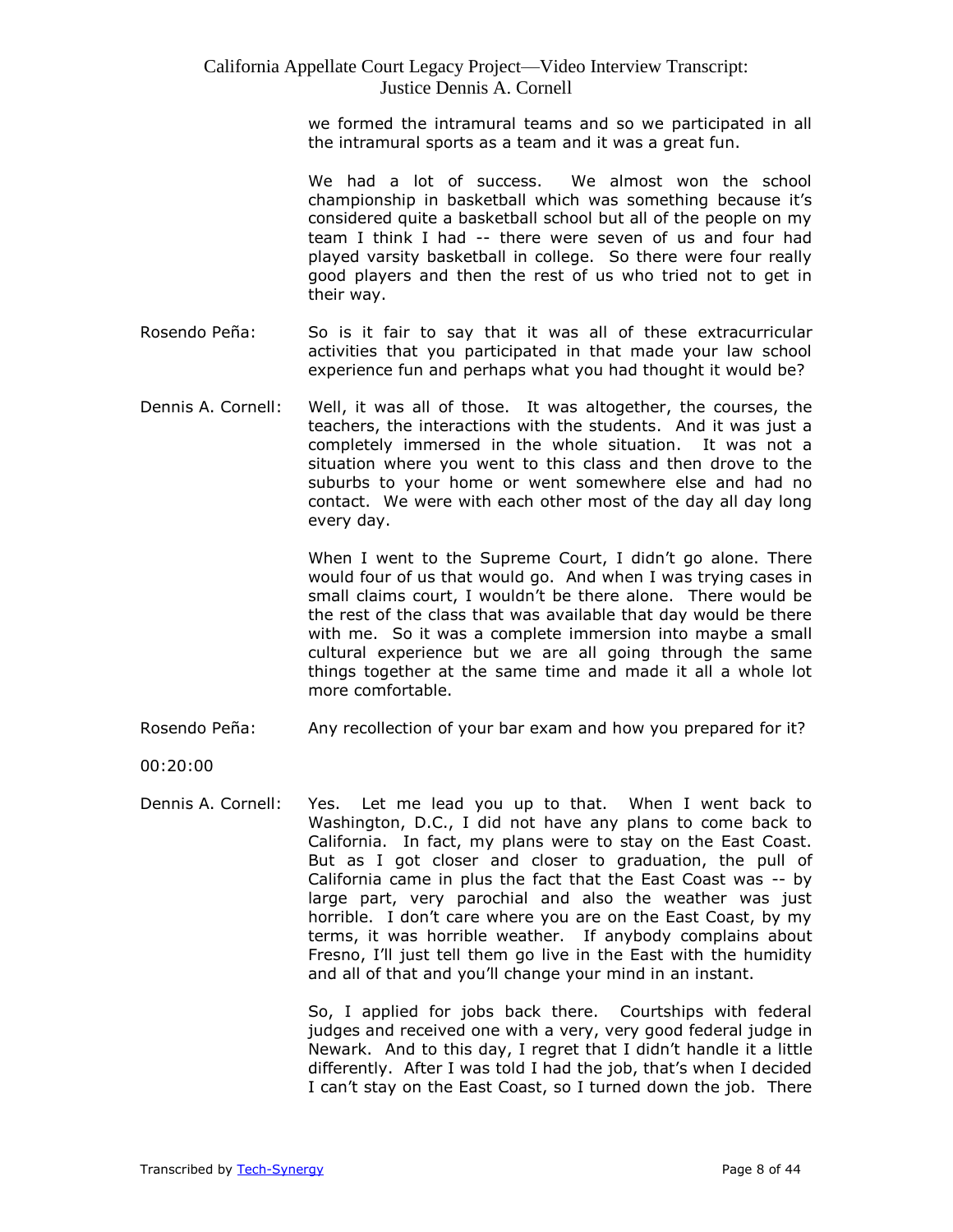were plenty of applicants so I'm sure they have more than competent person to take my place.

What that meant was is when I came back to California, I had to put everything on a fast cycle because I hadn't planned to come back to California. So that means, I had to apply for the bar exam, I had to set up for a bar review course and get situated in that taking a bar review course and taking the bar exam and doing all of that in a relatively short notice. So, that was probably a good thing because I didn't sit around and worry about it. Up until that point I was going to take the D.C. Bar depending on where I ended up because if you pass the D.C. Bar, then you were automatically admitted to all federal courts in the United States. When I was in law school, that had been an emphasis was federal law as opposed to any particular state law.

So, that's what my plan was and that bar exam was nowhere near as daunting as the California Bar Exam which is by far the most difficult.

- Rosendo Peña: You mentioned the pull of California. Is that pull involved family? You mentioned the weather. What is it that was pulling you back if you could be more specific?
- Dennis A. Cornell: It was all of that including my wife. When I came back between my second and third years in law school, I have met my wife, wife-to-be. She was willing to go anywhere but she also was born and raised in Merced, the same hospital I was, same hospital where my daughter was born. So, we were firmly entrenched and even though we were willing to move and at least in the beginning, I wanted to come back to California and pass the California Bar and then make a decision about where I wanted to go.

But I hadn't interviewed with law firms or done any of those things to seek employment in California. Any avenues I may have built up during law school were closed because I've never pursued them then they were filled by other people.

- Rosendo Peña: Did you ever come back to Merced over the summers for the purpose of working for the summer? Did any of that ever occur?
- Dennis A. Cornell: Part of it. I worked for the Public Defender's Office in Merced during the summer and they created a position for me and then they filled it when I told them I wasn't coming back. And so when I decided to come back, it was already filled.
- Rosendo Peña: So you studied there in Merced for the California Bar?
- Dennis A. Cornell: I actually stayed with my sister who was living in Palo Alto and took the bar review course at Stanford Law School. There were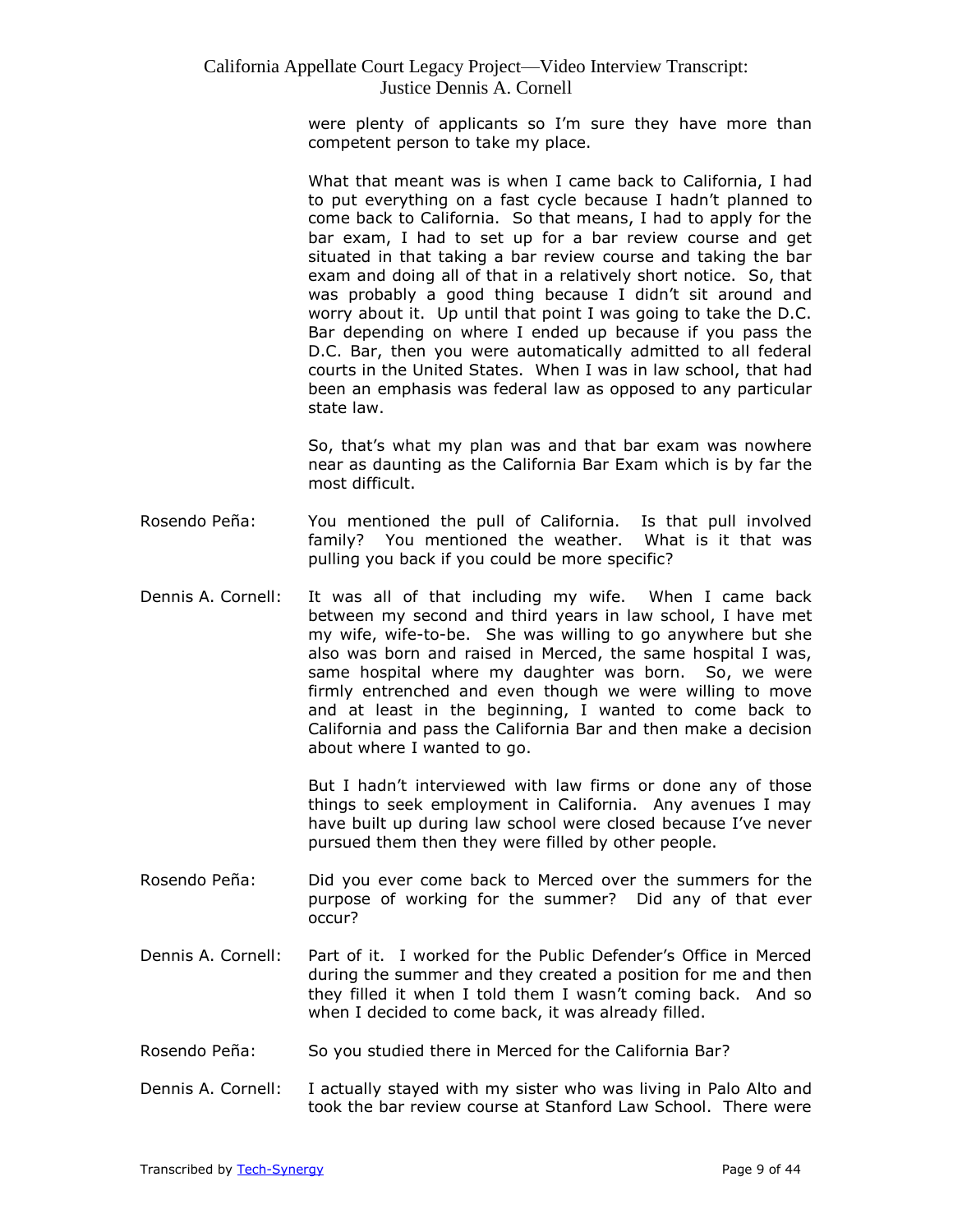about 30 of us which was a really good group because if you went to the live presentations, there were 400 people there, but we got it on videotape or video, not videotape. It was live feed video and it was just a really good group because you'd take the course in the morning and then the afternoon, you'd study mostly together. And we even take the -- as you know, the exam they give you -- the one where after you take the exam you're convinced you'll never going to pass the bar. And then you realized that you couldn't physically write out the answers that they say is the proper answer in the time allotted so you can see what they're doing is a scare tactic and it worked. But that was a good experience too in hindsight. But I took the bar exam in San Francisco.

Everyone has bar exam stories and I'm not alone but I remember vividly the place where I took it was on the top floor of the library at Hastings Law School. That's where I took the exam. So when they had all of us sitting around tables like this, I think there were six to a table so we had three on each side, and a couple of things of course stood out. We were into the first hour of the first when a person passed out and they brought in a crate and picked him up and carried them out.

00:25:07

And the person sitting across from me would sit there and eat sunflower seeds and she would eat sunflower seeds and just munch and munch and munch on them, and then she put her head down and scribbled vigorously for about five minutes and then she leaned back and go to the next question and I always wanted to get her number to see if she'd passed because back in those days, the norm was to write out the answers. Of course nowadays, it's to type on the computer.

The typists were put into another room because there were very few of them and probably well over 90% of the people were writing it out in the long hand. So I wanted to see if she could scribble down enough in that short amount of time to get a passing grade.

- Rosendo Peña: So when you left that final day, were you feeling confident that you'd pass or were you unsure? What were your feelings?
- Dennis A. Cornell: My feeling was when I didn't have enough time to put down everything I wanted to put down and I had taken -- one of the teachers at our course had come in and told us about how the bar exam is graded which is they only have six minutes for each book, the readers, because there are so many people taking it. And what they're looking for is issue spotting and so he suggested you do an outline system of answering and that you underline key phrases like specific performance and restitution and all of that to make it easier on the reader. So that's where I wrote out my answers which helped me because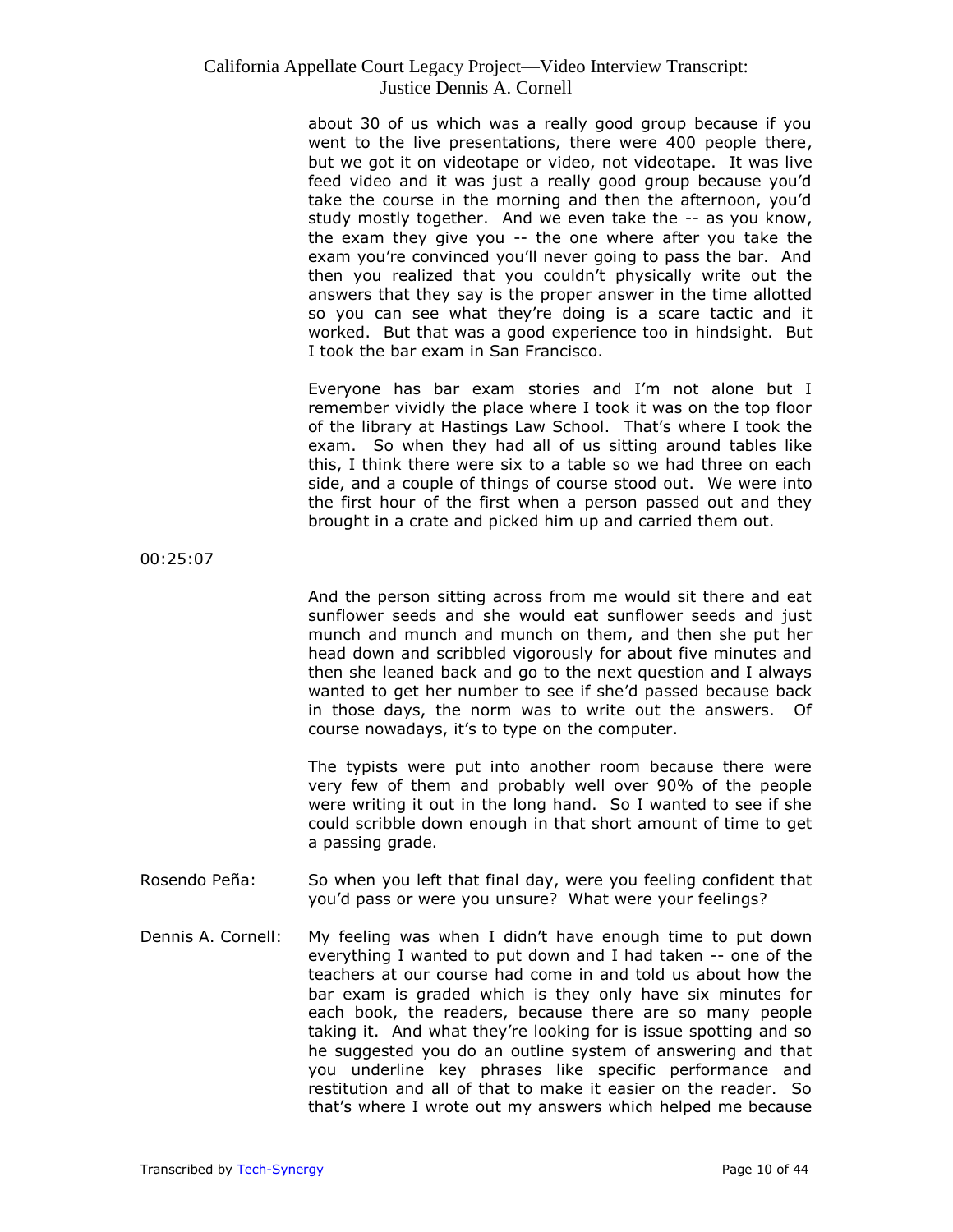I didn't have to write so much narrative and it also helped me think in terms of outlining and issue spotting and I don't know if it helped the reader or not. All I know is that I passed and as you know, it's a pass-fail, you don't get a grade.

- Rosendo Peña: Anything memorable about hearing that you'd passed the exam? Where you and what were you thinking?
- Dennis A. Cornell: I didn't have a job or any prospects when I came -- we came back to Merced after I took the bar exam. So I was playing fastpitch softball and the wife of the coach of the team worked for a local attorney in Merced and she suggested I go and talk to him and I did and he hired me. All of it took about as long as I took for me to just mention it to you. So I had no prospects and no job, and 24 hours later, I had a job as a lawyer.

I started right after the bar exam, August 1, 1972 and he was a small town trial lawyer tried everything and tried all kinds of cases. So I followed him around and did a lot of work for him. And then when the bar results came out, back when I got the bar results, they wasn't posted online because there was no internet. They would hang them on the doors of the State Bar which were then only located in San Francisco and L.A., or they would send it to you in the mail, and they never announced in advance which day they were going to be posted or which day they were going to send it to you. So all we knew was it was generally around the time of Thanksgiving.

The first inkling I had that the results were out was an article in the newspaper, the local newspaper about somebody else from Merced who would just received notification that they'd passed the bar and I had received nothing. So I've gone, "Oh, this is horrible." I figured that, "Man, I failed." And the lawyer I worked for, he says, "Quit pouting. You'll be all right." And sure enough four days later, I got the letter from the State Bar but they put down Modesto instead of Merced.

- Rosendo Peña: They're cruel that way, aren't they?
- Dennis A. Cornell: They were very cruel. And thankfully somebody in the post office in Modesto recognized the street address and re-routed it to Merced and then I got it four days later, but my name never appeared on the local newspaper so people didn't know that I had passed the bar, they just assumed that I hadn't. So, that was again another memorable experience regarding the bar exam.
- Rosendo Peña: I would say that would be a memorable feeling that you didn't pass and then to learn that you did pass.
- Dennis A. Cornell: I was convinced I hadn't passed.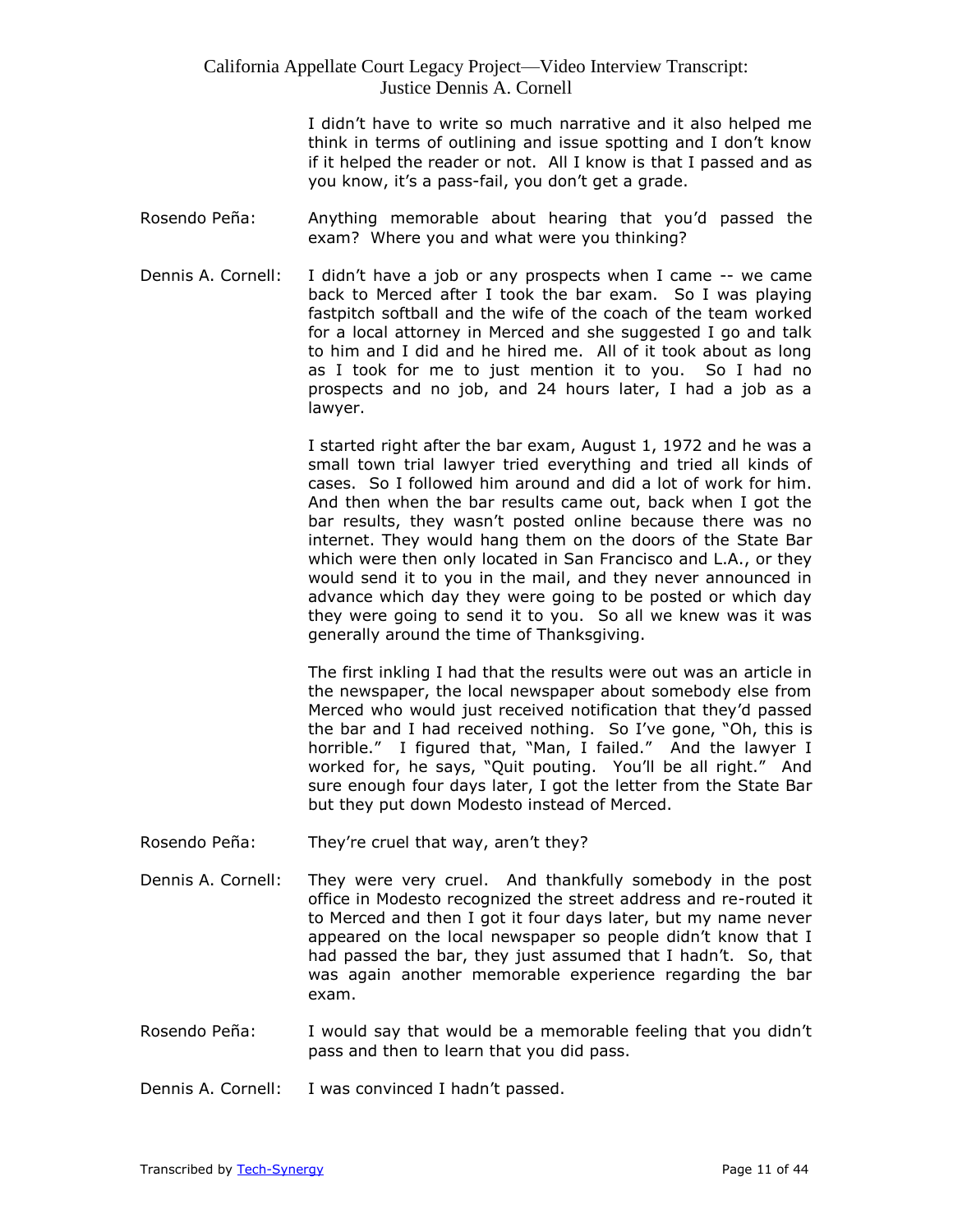- Rosendo Peña: You mentioned briefly about your wife, how and when did you meet your wife Diana?
- Dennis A. Cornell: Again, through fastpitch softball. One of the players on the team I played with in the summer, he was living in the same apartment complex where my wife lived. And his wife and my wife became the best of friends which they are to this day.
- 00:30:01

My wife came to the softball game to watch the husband of her friend and I happened to meet her there and that's how we met.

- Rosendo Peña: You mentioned that you decided to come back to California in part because you had met your future wife. How did your marriage impact your career path? I mean aside from that, any other things you recall that may have impacted your career because of your marriage?
- Dennis A. Cornell: Not really other than it was -- I've been married for 43 years. So it was a stable relationship and that's always helpful. She was very supportive. Always very supportive, to this day, she is very supportive. I'm sure that helped because a lot of the types of cases I handled were mostly high conflict type of cases whether they be criminal or civil, especially family law. It made me really appreciate what I had.

So that's the best thing I can say is that there wasn't a conflict regarding careers. She worked for a while as a bookkeeper. She had worked as a bookkeeper before I met her and she continued to do so. And then after our marriage, she continued to work for the Bank of America for a while. And then we decided to have a family so she did not work outside the home after that. And then when I went out on my own which was the last two years of my private practice, she came and worked as a bookkeeper there which was a really nice setting because she could work.

At that point of her life, my daughter was in her early teens and so she'd come to my office after work and do filing and things and my wife would come two or three days a week and do my bookkeeping which, of course, was very advantageous because I didn't have to worry about somebody embezzling money from me which had occurred at the law firm. We had a bookkeeper who embezzled from us. And also my wife could build up Social Security credits. She was very good friends with Marie who was my secretary at the law firm and followed me in the practice and followed me in the Court of Appeal, and they were good personal friends and so they would socialize together and go to lunch together. So that was a really positive experience.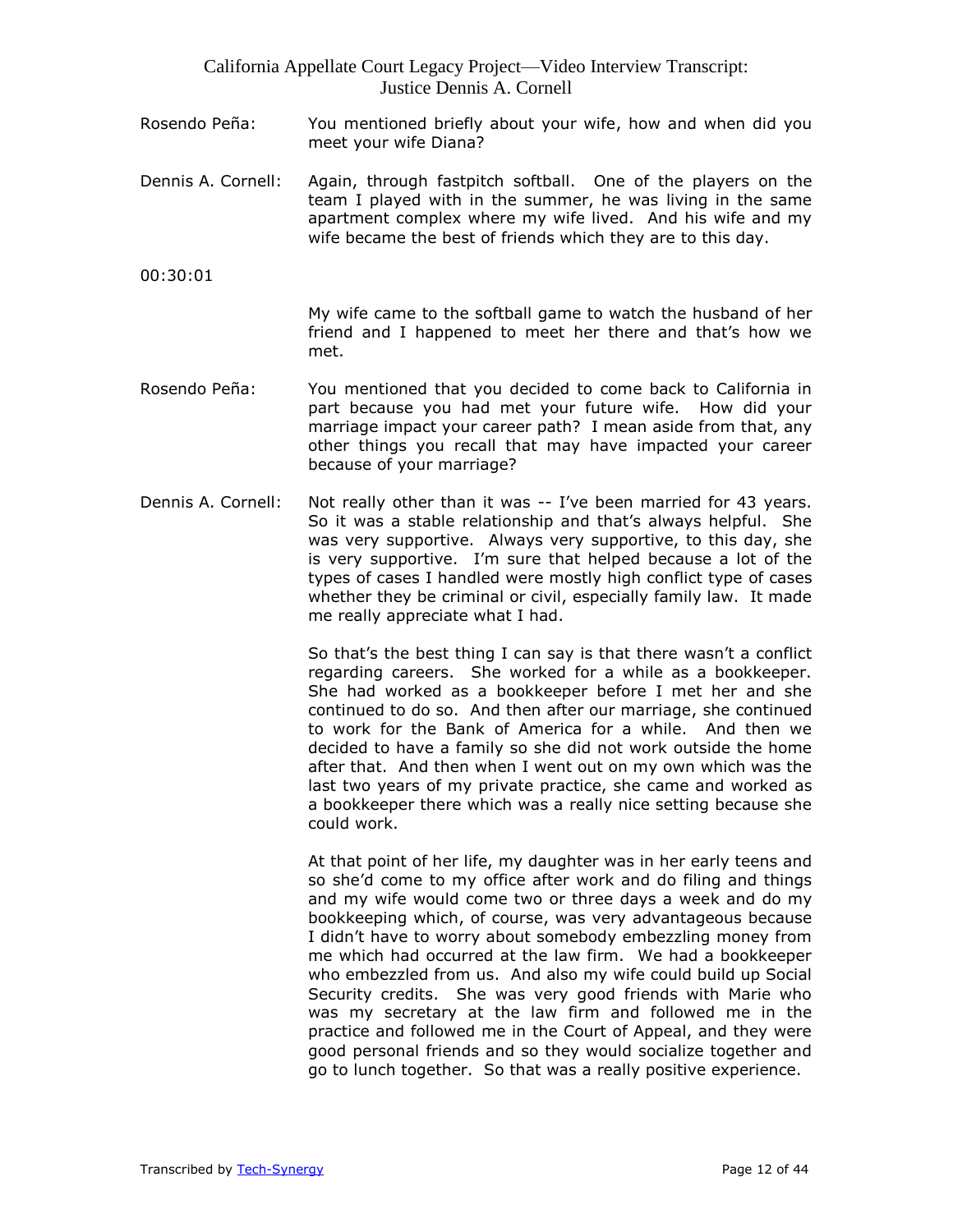- Rosendo Peña: And you're in private practice from 1972 to 1992. Tell us about your experience especially your earlier experiences as a lawyer.
- Dennis A. Cornell: Well, all I have ever wanted to be was a trial lawyer in terms of the law and that's why I picked the law school, I did, and that's why all my pursuits of a job were always consistent with that in mind. I had no interest in being a transactional lawyer or a large corporate lawyer or anything like that. All I wanted to do was to be a trial lawyer.

So when you're in a town like Merced, -- Merced County we had fewer than a hundred lawyers, all the lawyers knew each other. And if you were willing to go to court and try a case which I was and I enjoyed it. I tried all different kinds of cases and so that was a really good experience. People ask me, "Well, did you do all civil cases?" I said, "No, I did some." "Did you do all criminal?" "No, I did some." I tried between 40 and I tried to get a count of this but I could never quite get it accurately. But I think I tried between 40 and 50 cases jury trials to verdict in my first 10 years and that included criminal cases, personal injury cases. I did state fights, will contest, anything that you would try to a jury, I would try at least one or two of them.

And then as time went on, I worked more and more in the family law and that's where my reputation developed. So I started getting more significant cases in that area and then my practice evolved into the last 10 years when I didn't do any jury trial work but I tried a lot of cases to judges which are family law type cases and business cases, rarely are business cases tried to a jury. So it was about 80% family law and about 20% business for the last 10 years of my practice.

- Rosendo Peña: And you said for the last two years, if I have this correct is when you went on your own, you left that law firm and opened up your own?
- Dennis A. Cornell: I did. Running a law firm in a small county like that presents different types of problems which my practice and reputation developed made it more frustrating.
- 00:35:08

We had between 10 and 12 lawyers most of the time in the firm which is a huge firm for a county with fewer than 200,000 people. And unlike the large firms in the big cities, associates as soon as they get to the point where they're starting to produce income for the firm, want to become full partners and also want their name on the door. So, we worked and have an 11 lawyer names on the door. What that means is that they would go out on their own and the bottom line was is that we spent a lot of time developing associates and then as soon as they became profitable, they would leave the firm and that became very frustrating, very frustrating.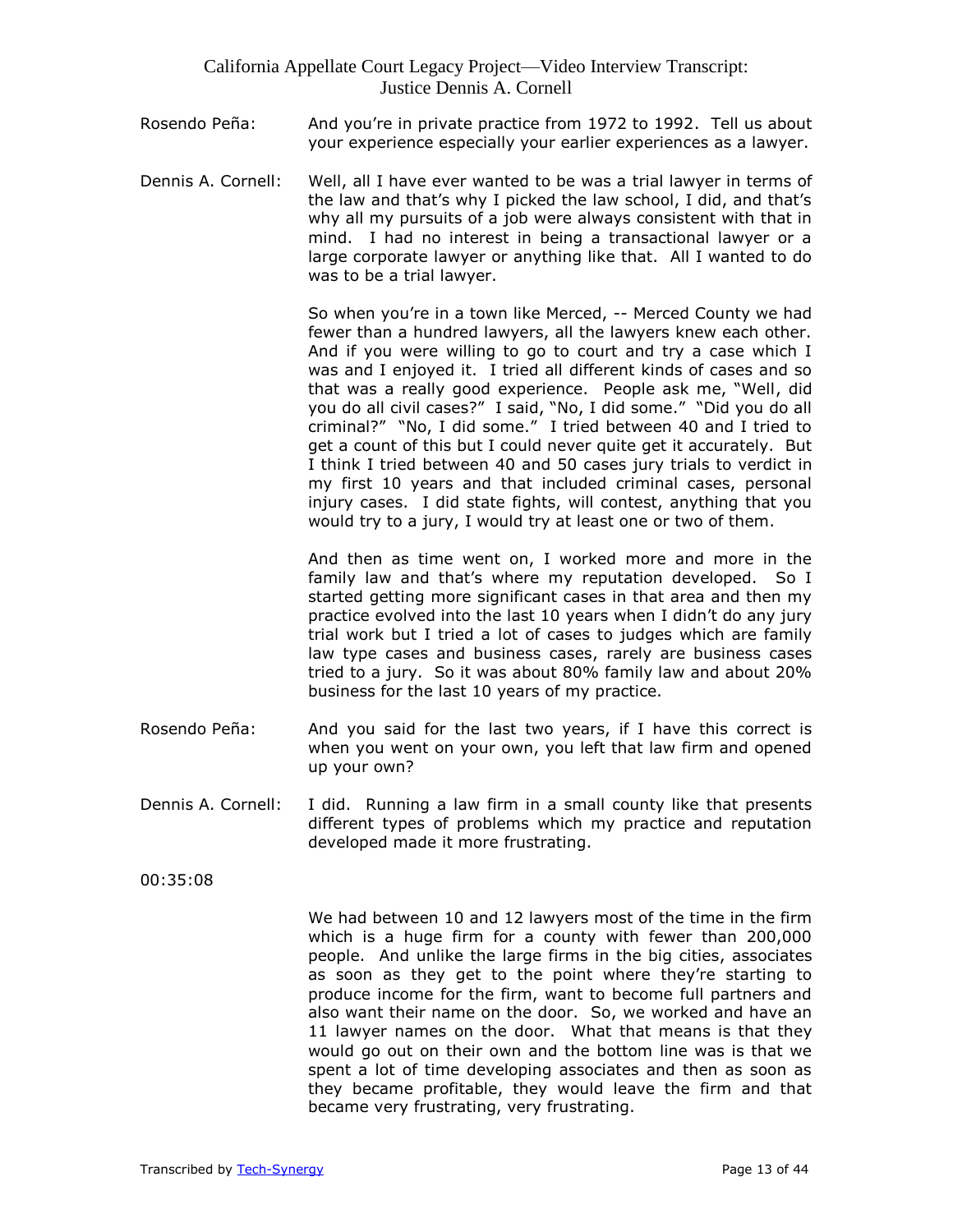There were two of us at the top of the name that was the biggest drawn in terms of producing income but we were sacrificing income to develop associates and then that became frustrating because that seemed to be a revolving door. So finally, after 11 years as the managing partner of my law firm, I decided I just want to go out on my own and be my own boss and produce my own income and not be responsible for developing associates and it was a terrific two years. I had a really good staff and that's when my wife came to work. It was just a really good two years.

- Rosendo Peña: How long did it take you at that firm to make partner?
- Dennis A. Cornell: I started with that lawyer I mentioned to you and another lawyer, a young lawyer, contemporary mind from a local law firm came in with us, so the three of us formed a partnership almost right out of the box. That was very generous on the part of the lawyer that I went in with originally, who hired me originally.
- Rosendo Peña: What was the name of your firm at that point?
- Dennis A. Cornell: It was Sharrow. The name of the lawyer was Keith Sharrow, S-H-A-R-R-O-W, Cornell and Marks, M-A-R-K-S. Then after about two-and-a-half years, we split up and Ron Marks and I went in with Terry Allen who in his then law firm which included Bill Ivey who became a judge and others. So, I went into that firm as a partnership and that was the firm and its successors that stayed together until 1990 when I went out on my own.
- Rosendo Peña: You mentioned you were the managing partner, were there any politics in the office that you had to deal with on a daily basis or were you trying to avoid politics?
- Dennis A. Cornell: Yeah, it was a lot of headaches, personnel, and so on. We were big enough to have problems but not big enough to have a professional staff to handle them. For example, we didn't even have an office manager until -- or I was the office manager until halfway end of my time I was there and then we hired an office manager. Then it had its own set of problems. And then we had a bookkeeper who embezzled from us, those types of problems and dealing with the desires and needs of the partners and the desires and needs of the associates and all of that.

At the same time, I was carrying a full load. I mean that was - - the firm couldn't survive if I didn't work and produce income. So I was carrying a full load. So all the administrative stuff was extra which was fine for a while but did get old and that's why I decided to go out on my own. I was just at that point where I didn't want to have any responsibility for anybody else but myself.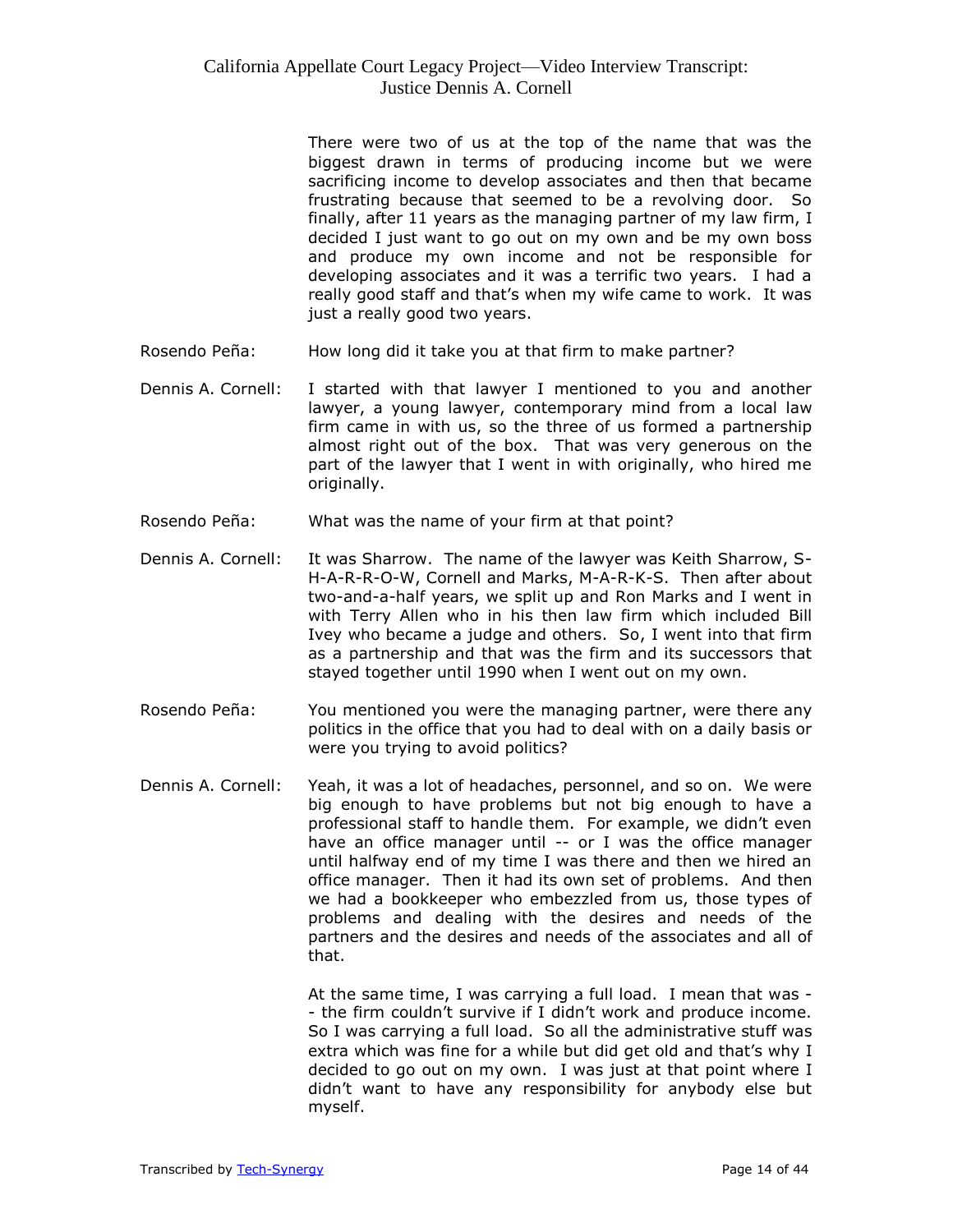- Rosendo Peña: You said you transitioned essentially after about 10 years from really doing jury trials and then specializing family law and doing court trials. Did you have a preference? Did you enjoy one over the other?
- Dennis A. Cornell: Jury trial work is a lot harder than court trial work. It just really is. After a while, that work wears you down especially when you have to carry a relatively large case load. When trying that many cases in that short of time, I mean it seems like I was in a jury trial every month and some of them last only one or two days but some of them last 10 days. So it was very stressful with all the other things I had to do.

00:40:02

Plus I still had this ambition to begin a reputation for excellence and I found out that when you're in Merced as with a lot of other professions, people in Merced don't perceive the people there as being as competent as a person from San Francisco or L.A. So, I found out that was especially true in those types of cases where a jury would make the decision.

For example, if there was a big criminal case, a lawyer from San Francisco would come in. If there's a big personal injury case, they would try to get a lawyer from San Francisco or L.A would come in, but if there was a big divorce case, they wouldn't touch it. They would refer it to me because that was decided by a judge and they want a local talent. So, it was a little bit different than I was the one going to other towns.

Probably one of the biggest moves I made is because of judges and lawyers in Modesto and Fresno wanted out of town counsel for their divorces and that was one of the first phone calls they would make and so I started doing a lot of those types of cases in Fresno and Modesto which might have been where you first heard of me, was representing the wives of lawyers or lawyers or the wives of judges or judges in Fresno.

And that would expand up into Sacramento and down into Bakersfield, so it became a very wide-spread high-end practice which was a lot of fun. I got to meet a lot of really good lawyers, a lot of really good people.

- Rosendo Peña: During the time you were in private practice where you served on the State Bar Board of Governors from 1985 to 1988, please tell us about how you got there, your overall experience and your satisfaction with that position.
- Dennis A. Cornell: I started early on realizing that I had to do something outside the practice of law to keep me motivated. In other words, just doing the same thing every day is a grind. The private practice of law is a grind. They have the eternal pursuit of income, the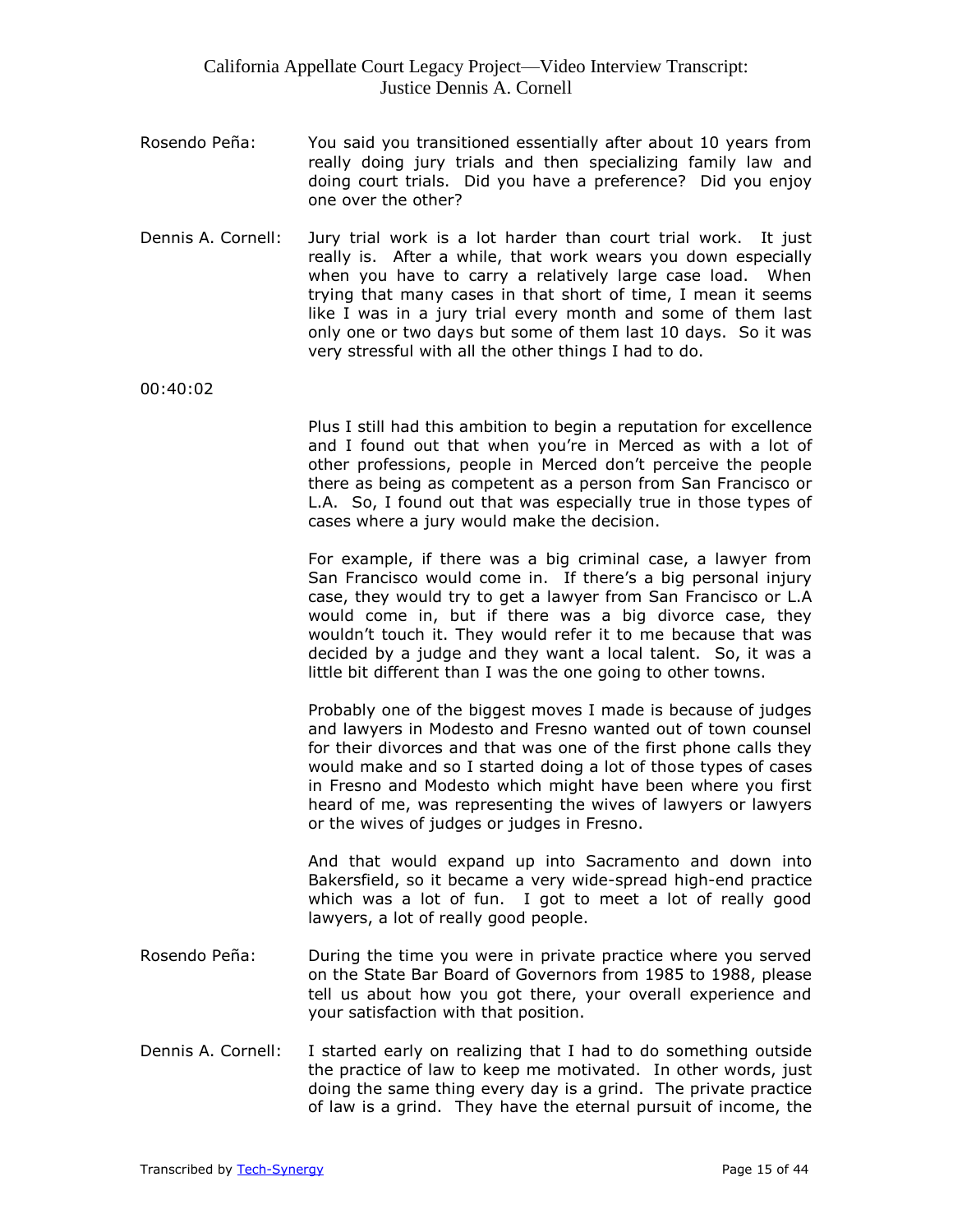pressure to produce income as with any person making a living, you'd always have the pressure to produce income.

So, I wanted to look for something else which would be consistent with that, but not have that kind of pressure and at the same time, provide me with an opportunity to advance my reputation and name in the legal world. So, I started getting active in the local bar which wasn't much of a bar since it was so few lawyers, but I became president of that bar in 1979 and at that point, I think I was the youngest president ever.

I was 32 years old so I don't think they'd ever had one as young as that and I went from that to the executive committee of the conference of delegates which is -- it's made up a little different than it is now, but it was an arm of the State Bar. I was in charge of the bar presidents' conference and I was also in charge of the legislative program and the annual convention and so I was very active in that.

While I was on that, I'd also gotten on the executive committee of the family law section and through that, I got introduced to some other lawyers from around the state that I'd heard a lot about. So, all of that was happening at the same time and with all of that exposure, it led me to the conclusion that I also wanted to be on the board of governors.

As with any other organization, if you're participating in it, you want to move to the top. At least, that's the way I looked at it and so I went on to the Board of Governors which was terrific three years, very enjoyable. It was a very vibrant times and I look back on it now and I recall vividly being told by former board members, they say, "It seems like we're rehashing the same issues over and over again." And I said, "I have no doubt that we are." I said, "I expect there's very little institutional memory when you're turning over one-third of the board every year," and I'm sure it was true with their service on the board and the board before them. But because we were dealing with the issues like should we split up the bar and make it disciplined and admissions in one hand and all of the other activities on the other?

Rosendo Peña: That's still today I think.

Dennis A. Cornell: That's why I brought it up because right now the issues come up again and it's always driven by the same thing and it always has the same problems. At least, from what I can tell which is that the bar has no constituency in terms of politics and if you get an issue that will attract the attention of somebody in elected office to see who seeks an opportunity and sees an opportunity to advance his or her professional career on the back of the State Bar, they will do it.

00:45:05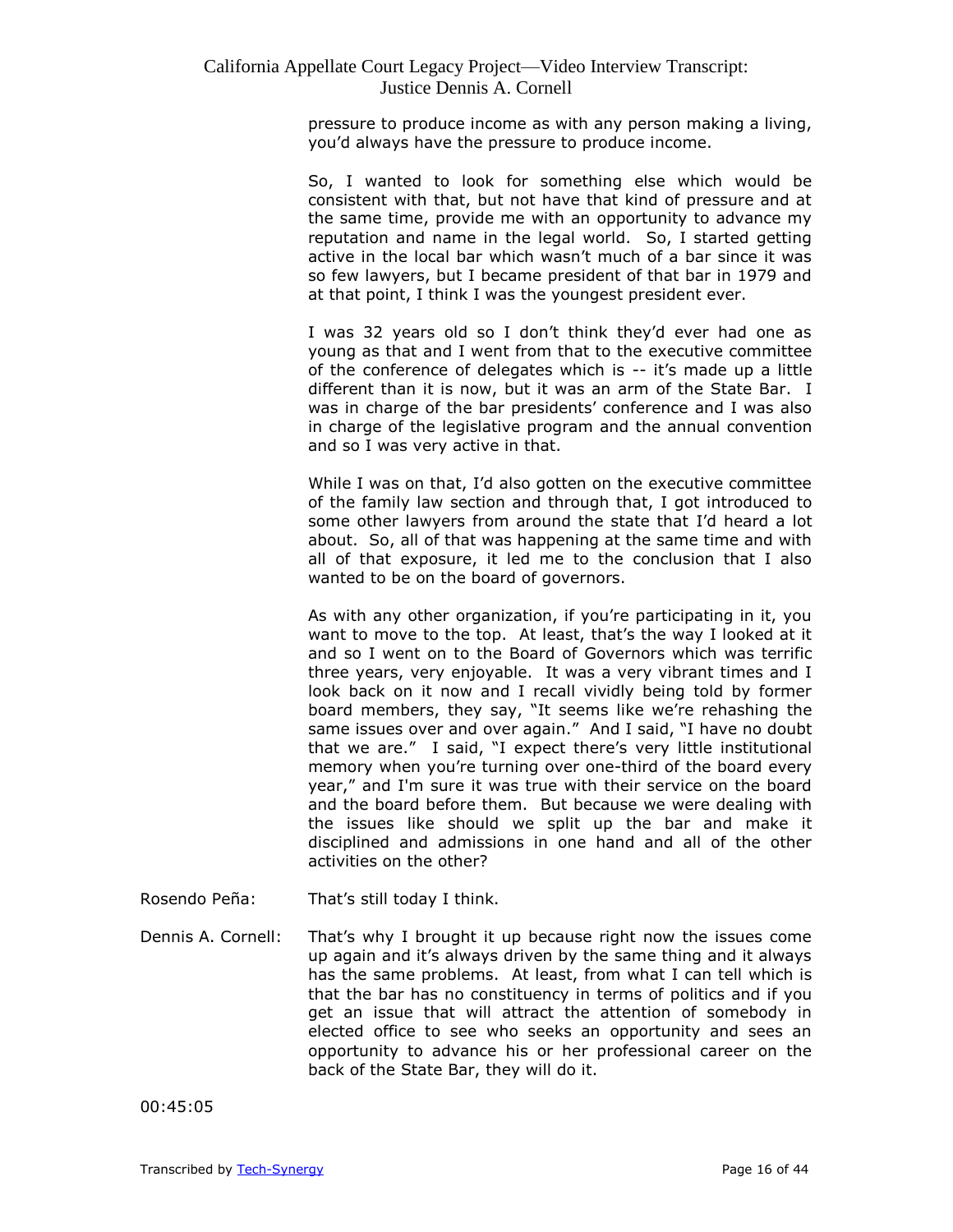And so, when I was on the Board of Governors, there was a tremendous push to increase the discipline system. Up until that time, the hearing officers for judicial discipline cases had been lawyers in the local area. We had a local court set up, very uniformal courts for discipline hearings. There was a push to have a much more formalized system and we put that in place, but we told the legislature which is going to require us to virtually triple the dues which they approved.

So, while I was there, we tripled the dues which were not popular. We put in a full-time court system, appointed judges and up the amount of resources dedicated to discipline. And I think, thrived compared to not only what it had been before because we had the new resources but compared to the other 38 professions that are licensed in discipline by the State of California. So, if you compare us to ourselves or to an ideal system, we're probably lacking, but if you compare us to every other state discipline system, we're much, much better.

And so, another thing we did while I was there was institute mandatory continuing legal education and I was in charge of the committee. I was chairing the committee on the board that was charged with putting that program together and it became to fruition the year after I left the board when legislation was passed to establish the program.

- Rosendo Peña: About 1989?
- Dennis A. Cornell: Yes.
- Rosendo Peña: I take it with other folks that were from different parts of California --
- Dennis A. Cornell: Yes. I was the only one from the valley for those three years.
- Rosendo Peña: Did you make any what you might consider valuable connections that would serve you in the future?
- Dennis A. Cornell: Oh gosh, yes. Oh, yeah, tremendous connections in several different ways. One was professionally in terms of case referrals and connections to refer cases. Another was to establish friendships so in the event I was going to seek any positions in the future, they would be helpful and supportive which they were. And plus, they were good friends so we had a lot in common and heard a lot of good stories. A lot of behind the scene stuff from headline stories because these are the lawyers that we're handling. So, it was a really good experience.
- Rosendo Peña: Do you have some folks that you're still, occasionally --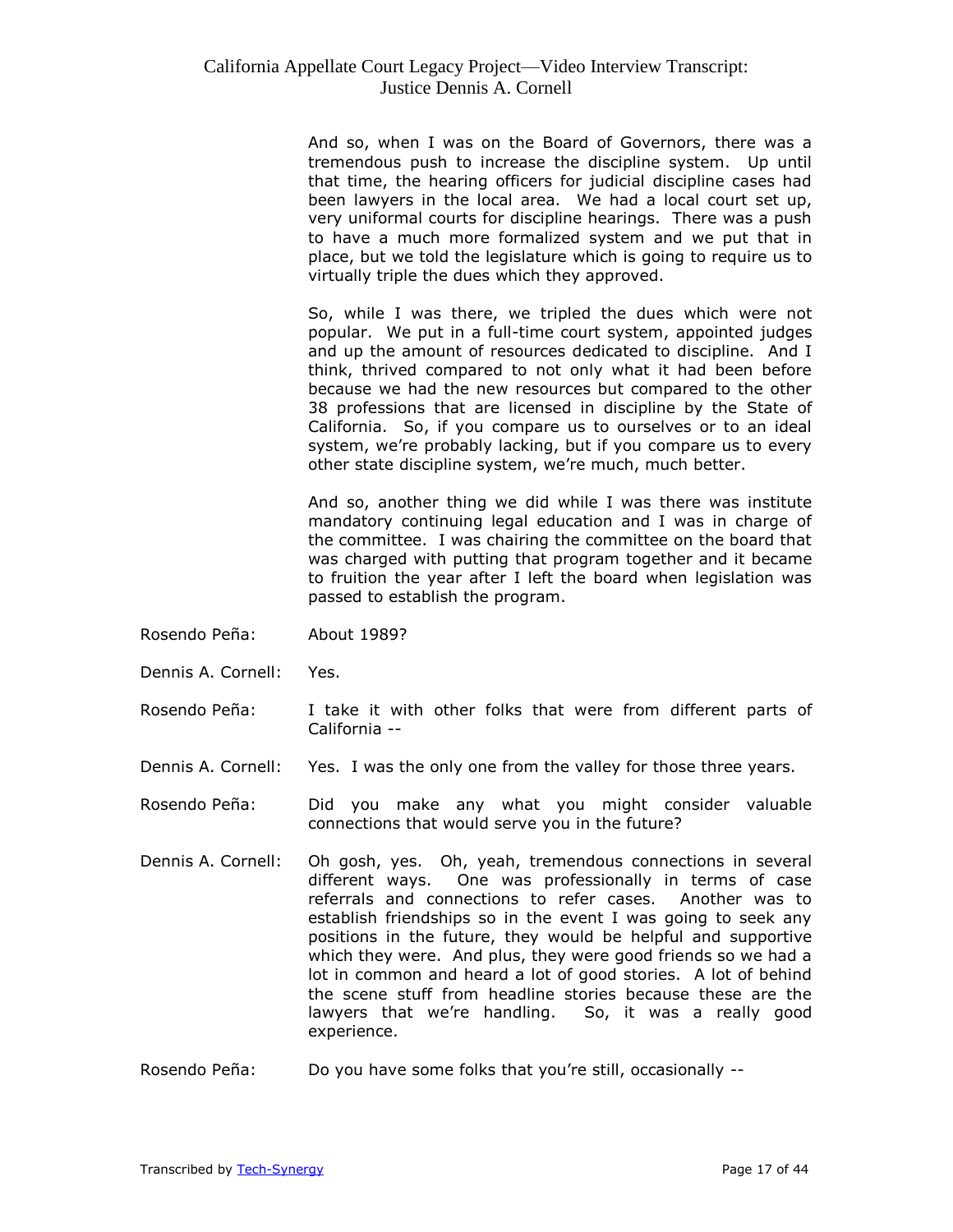- Dennis A. Cornell: Well, we don't keep in contact, but we do bump into each other at state-wide conferences from time to time. One of the board members with me was Ron Olson from Munger, Tolles & Olson and he was representing -- he'd been hired by the United States during the time of the Philippine turnover in their presidency, the thousand shoes and so on like that. And he told me stories about that. And another board member was Allen Rothenberg who, at the time, was the president of the Los Angeles Clippers, formerly had been president of the Los Angeles Lakers, became the chair of the National Soccer Committee for the World Cup and so he was a terrific friend and colleague. And so, those are the types of people you bump into. A lot of them eventually became judges and justices on the Courts of Appeal.
- Rosendo Peña: When did you first become interested in applying for a judgeship?
- Dennis A. Cornell: The person who provided the most encouragement to me professionally was Marvin Baxter. Marvin was a family law attorney in Fresno and he and I would bump into each other on cases and that's how we got to know each other. And also, he was a president of the Fresno County Bar when I was on the conference of delegates and so we got to know each other even better then. So, he and I became -- I thought we're pretty good friends. I had a lot of respect for a very good lawyer.

He was on the opposite side of those some cases where I represented wives or husbands of lawyers. We were in Sacramento as part of the board and Marvin, at the time, was the appointment secretary for Governor Deukmejian and so we got together for dinner one day at Frank Fat's which is a restaurant in right Downtown Sacramento which is where the movers and shakers go to make deals and it's not a very fancy place.

But anyway, Marvin and I were having dinner there and that's when he told me, he really encouraged me to apply for a judgeship even though I wasn't of the same political party as he or the governor.

00:50:02

But, he was the first one and obviously memorably because I remember it, he was the one who really encouraged me to put my name in for a judgeship. Then after that, I didn't know if I wanted to and so I did something which I have encouraged every lawyer to do before they think about it which is I set pro tem on our superior court and to see what it was like, to see what the view was like. In other words, you take a complete a different view when you're a judge as opposed to when you're lawyer.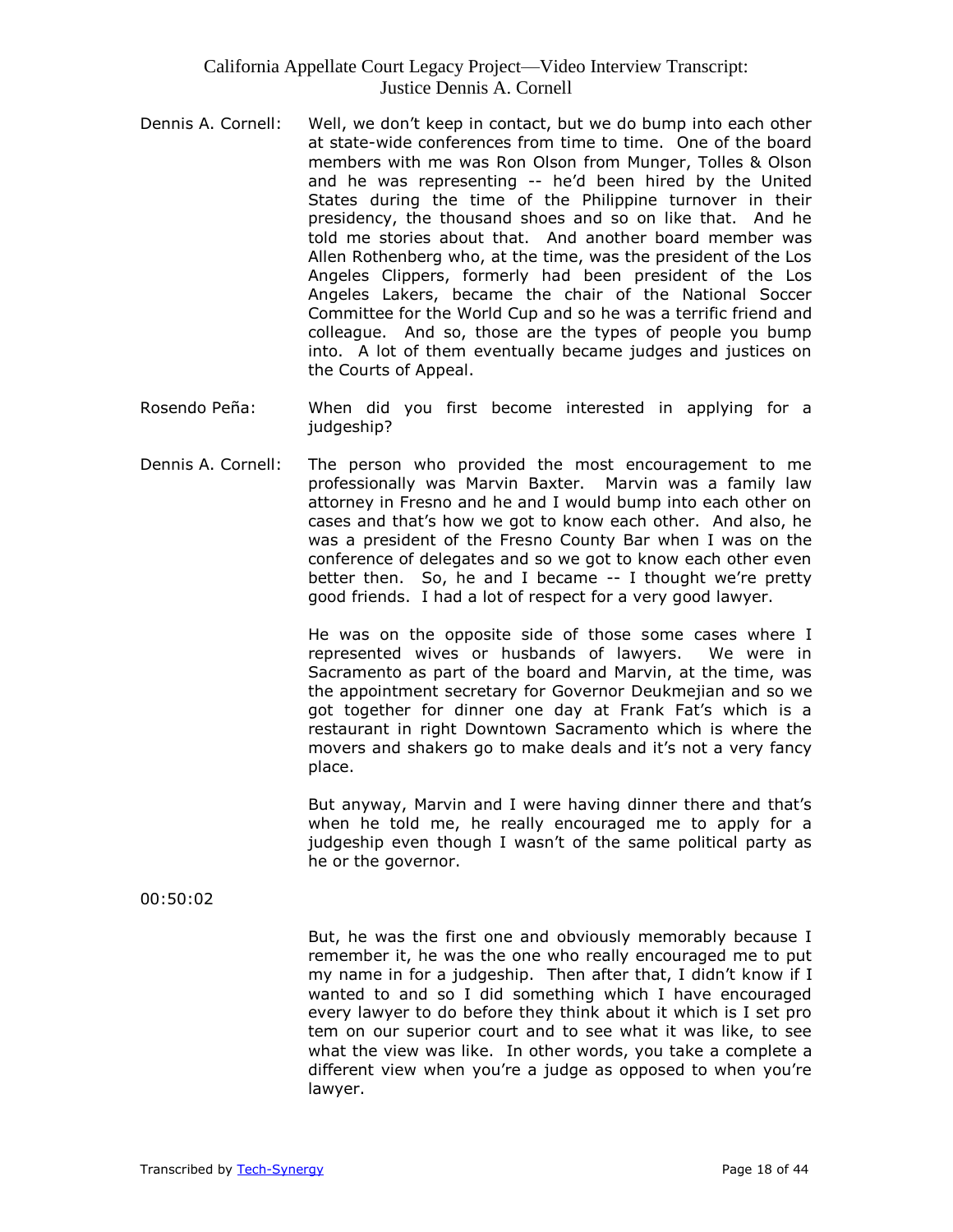You're not an advocate. You're an impartial observer and a person who makes decisions. And I didn't know if that would fit me, it's not for everybody. I have known of judges who had a difficult time making a decision and they were otherwise outstanding lawyers, but they did not like being a judge once they got the job because they just didn't like that dynamic. So, I set pro tem a couple of times and said, "Yes, this is something I would like to do." And so that's when I applied for a judgeship.

- Rosendo Peña: Well, I understand you're a United States magistrate serving part-time from 1989 to 1992. Can you tell us about that experience, what does part-time mean?
- Dennis A. Cornell: It was a system of magistrate judges much it can to what California used to be with justice courts. If it's in existence anymore, it's on a very, very limited basis. But that came from Bob Coyle who had been on the Board of Governors of the state, represented the valley on the Board of Governors of the State Bar from Fresno, and I met him because I was on the executive committee of the conference of delegates representing the valley.

He then applied for it and got the federal judgeship and when the part-time magistrate's position came up for our area, it had previously been filled by a local Merced lawyer. He contacted me and asked me if I wanted to do it and what it entailed on my part was one day a month at Castle Air Force Base which is located near Merced and then another day, every other month at the Sharpe Army Depot in Tracy. So, when I say "part-time" I mean part-time. It involves almost exclusively traffic cases.

So, it was a good way to get your feet wet as to how to be a judge and to learn some of the things you need to know as a judge. It was also interesting because I learned how the federal judicial system works which is just the opposite of California. By that I mean each judge and/or magistrate is a separate budget unit. So, I had my own budget which I didn't have to prepare, they had people in the central office who'll do it , but I had to sign off on it.

And my secretary, again, Marie was sworn in as a federal court clerk so she was my federal court clerk and we had our own sound system for recording purposes. So, we'd load the sound system into the back of my car and we'd travel out to Castle Air Force Base or we travel up to Sharpe Army Depot and hold trials and hold hearings and do a calendar and then we come home and she was the federal clerk and she'd swear the witnesses. So, that's how I got exposed to the judiciary through doing that.

Rosendo Peña: So, you got a little taste of it and did you enjoy it? I mean was that something that fit well within what you wanted to do?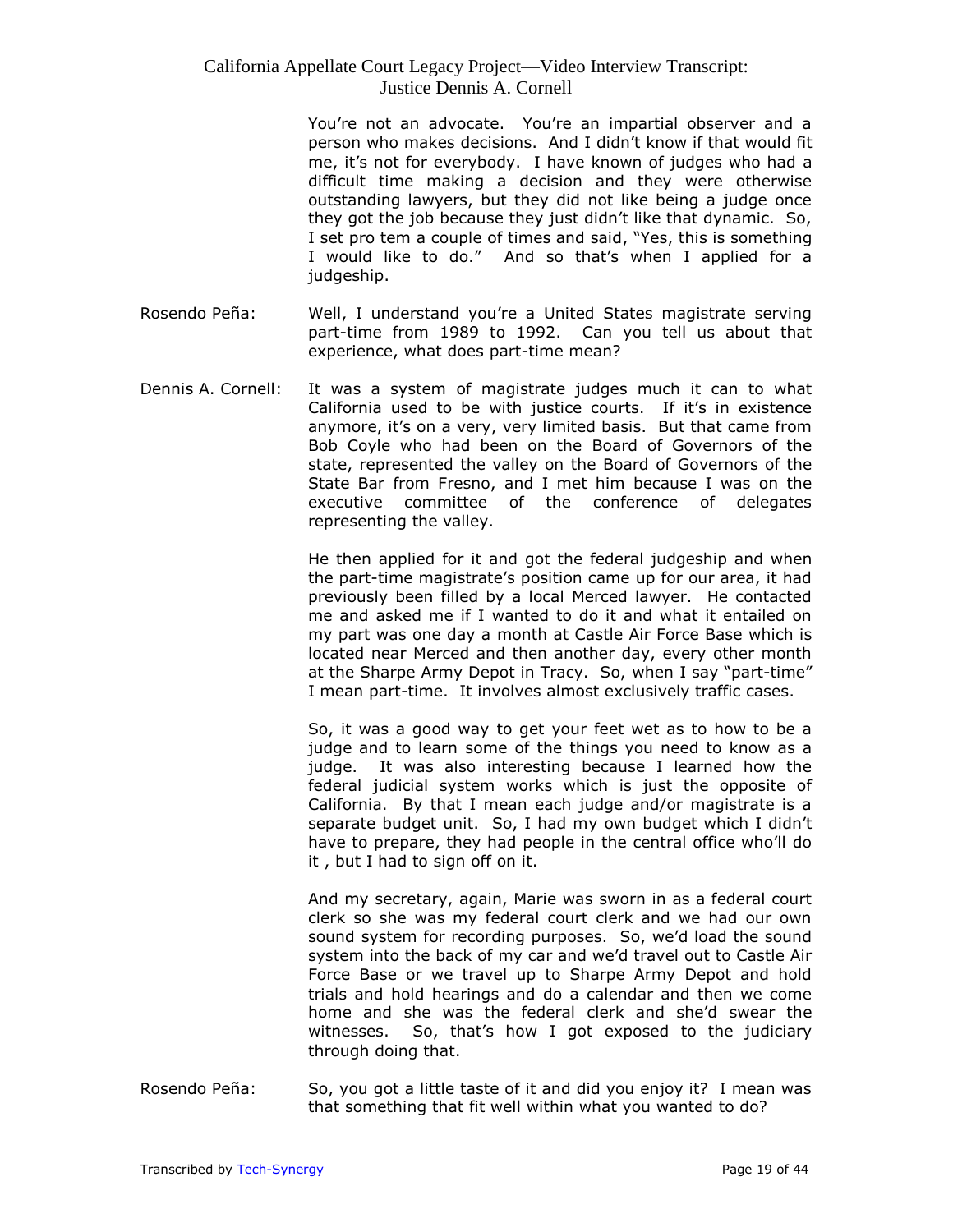Dennis A. Cornell: Oh, yes. It was very little terms and it was very little preparation. I mean, I generally didn't even see the calendar until I sat down and just started calling it because there weren't any involved cases. It's a -- involved and there were a couple of where I could handle them as you would on a normal court trial. If you need the briefing, you'd get briefing and so on but most of the time there weren't lawyers there. Sometimes, but most of the time there weren't lawyers.

> And eventually how it really worked well was that when I left the law firm, I was eligible to get medical benefits through my federal judgeship and so that made it very easy for me to leave the law firm and go out on my own.

> I didn't have to incur tremendous expense to get medical insurance. I could get coverage through the federal system. And the other benefit of it was that I could perform marriages. So, as I used to tell people I was a full service divorce lawyer, "I could divorce you and I could marry you."

Rosendo Peña: Okay and eventually you mentioned you had spoken with Justice Marvin Baxter who was appointments secretary at that time for Governor Deukmejian and thinking back, what challenges did you face while going through the judicial application process for superior court?

00:55:12

Dennis A. Cornell: Well, the first thing in order to become a judge is you have to have an opening. And in Merced, there wasn't an opening until Judge Barrett retired and that happened in 1991. And by then, obviously, Marvin was no longer the appointments secretary and Deukmejian was no longer the governor. So, the application itself was not a problem. I found it interesting, the type of information they were seeking and that's when I called on my -- the contacts that I had made through all the different things I'd done to provide support for my application process.

> I was trying to learn and I did learn with the different governors because I went through the process, obviously, more than once but what they like to see on their application and on their letters of recommendation and what wasn't particularly helpful to them. Some people think you just flood them with letters of recommendation, but as I learned later, all of them like letters of recommendation but they like them from a certain segment of the population or certain types of people or certain people in certain positions. Just flooding them with letters of recommendation isn't the way to go.

> So, that part of the process wasn't particularly difficult. What was interesting was that there were -- it was a Republican Governor who was in the office and Chuck Poochigian was his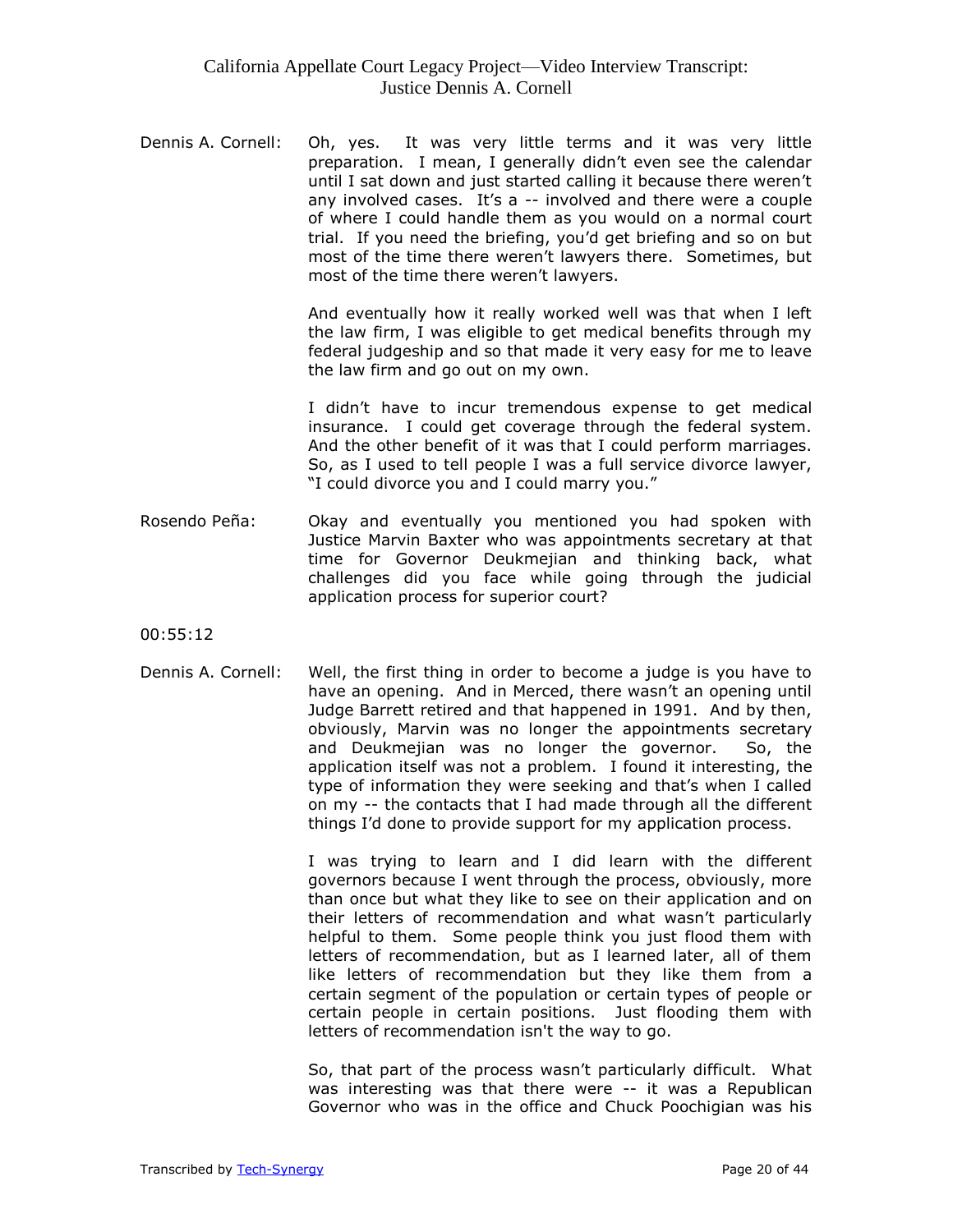appointments secretary. And I'm smiling because Chuck was a colleague and he's still on the Court of Appeal in Fresno. He had worked as an assistant to Marvin Baxter under Governor Deukmejian and I'd gotten to know him briefly, but I didn't know him very well at all until I started going through this process.

I was the only Democrat who was applying and there were four other Republicans and all of them assumed that I was not going to be considered, didn't have a chance. And so, when we went through that process I was always the afterthought and the interesting -- well, there was lots of interesting parts, but as we got down to the end of it, I remember Chuck asked me to come in for an interview, Chuck Poochigian. And so, I went in to the governor's office and that's where I first time really got to know him very well.

Excellent interview, I thought Chuck was really, really good the way he handled it and very forthright. And what happened was that Governor Wilson was unlike Governor Deukmejian and I look back at all the different governors and how they handled judicial appointments. Governor Deukmejian was by far the most organized and current in terms of the appointments and a lot of that had to do with Marvin Baxter and a lot of that had to do with Marvin Baxter's access to Governor Deukmejian.

Chuck did not have that experience with Governor Wilson. Governor Wilson tended to put things off and when local presiding judges who needed vacancies filled would call the governor's office, they would be connected to Chuck Poochigian then he got all of the wrath and the frustration. What they didn't realize is that Chuck was going through the same thing because he didn't have a lot of access to the governor, at least not on a regular basis. And I remember he later told me, I said, "You know, I had worked up all these judicial positions ready to go, they were all stacked on the governor's couch," and then basically one day he decided, "Let's deal with these."

And so, he and I spent several days going over all of these and so that's why he made, I think, over 60 appointments in the space of maybe three weeks. But I found out later about mine and again, this is hearsay so I never verified it with Chuck but I'm sure he will tell me if I'd asked him. I never thought about asking him until this moment. But, one of Governor Wilson's close friends I understand maybe even a college or law school roommate had been Lowell Carruth who was very prominent and he is a very prominent attorney in Fresno. And a person I had known, I had not had cases against him but I had lawyers in our office had I have come to know him through that and our paths have crossed a few times. And so, when the appointment came from Merced, it came down to me and the current chair of the Republican Central Community who was a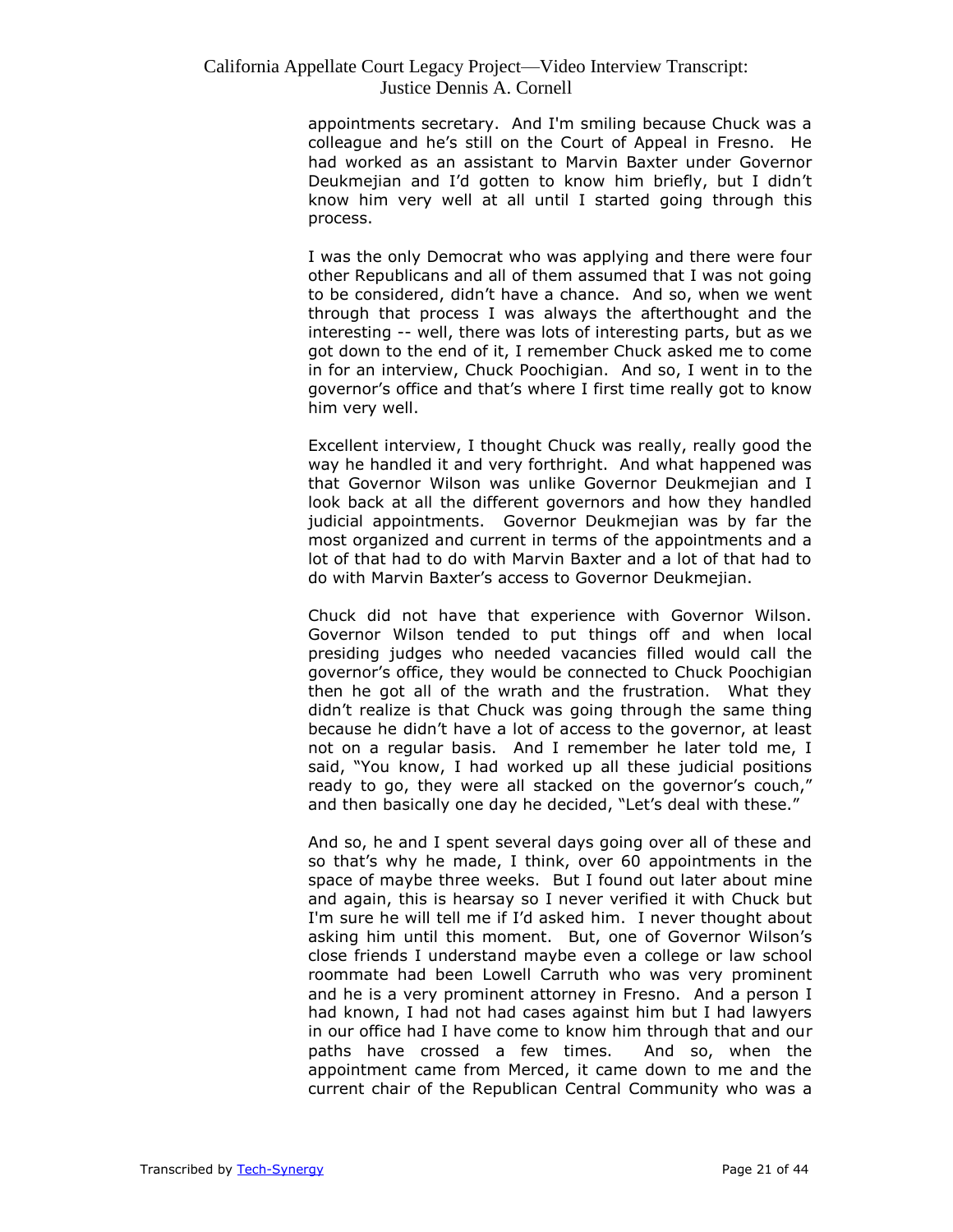lawyer who happened to be working in my office as an associate, by the way.

01:00:07

Lowell Carruth, for what I understand is the one that told Governor Wilson that I would be the better appointment, so Governor Wilson appointed me. And I remembered these words from Chuck Poochigian's mouth, he says, "The governor doesn't care if you're the same party as he is. He just wants your views to be consistent with his views about what a judge should do." And I thought that was absolutely appropriate and to this day, I tell people, "That's how it should be approached," and so I got the appointment. Well, the person who didn't get it that the governor waited so long that the vacancy was almost going to an election, and so those people that we're going to run in that contested election, there were three or four of them, not all of whom had applied for a judgeship.

I geared up and started getting Political Science and all that kind of stuffs and so the person who didn't get the appointment, all of those dropped out except for the one who didn't get the appointment, he was on the Republican Central Community. And so he continued to head with the contested election and I was appointed on one day and had to file my papers within a week and I was on a contested election.

- Rosendo Peña: Well, I didn't know anything about that. So, you started in January and you had an election by November, how --
- Dennis A. Cornell: June.
- Rosendo Peña: June, okay.
- Dennis A. Cornell: So I was appointed. I was watching an NFL playoff game on a Sunday and the phone rang and I picked it up and Chuck Poochigian says, "Dennis, this is Chuck. Do you want to be a judge?" And what went through my mind in those few seconds was I knew I was going to be in the contested election, because I knew the person who didn't get the appointment was going to keep running. He had made that very clear that if you didn't get the appointment, he's going to run against whoever did get the appointment.

In those few seconds, I had to decide, "Do I want to be in a contested election," and I said, "This is something I want to do and I'm not going to let the threat of an election prevent me from doing it." So I said "yes" and he appointed me and I had to file my papers within a week and I had to gear up the campaign and do all of that. My wife and daughter were jumped in with both feet, full-bore and we were in an election. And it was a county-wide election and it was a small county where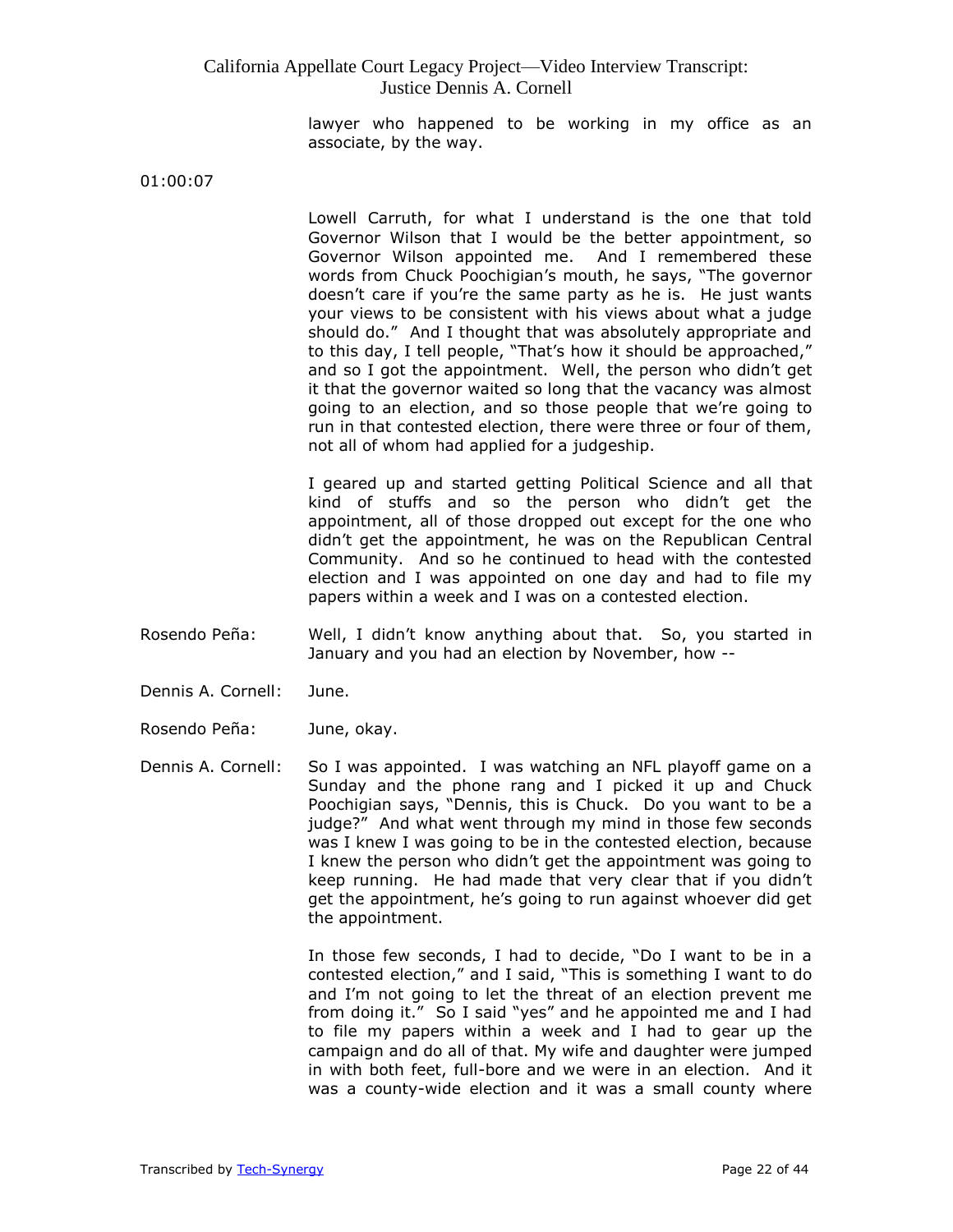they expected you to have personal contact with everybody and so we were at it, we went to it.

- Rosendo Peña: Well, first of all, tell us, did it seem to you like it was a long time waiting for this appointment, different lawyers applied different times and you've mentioned that you had gone through more than one application process.
- Dennis A. Cornell: Well, this was the first one. One for the trial court bench was the first one I gone through. I didn't think I didn't have chance because I mean I've been -- I thought I did had a chance. I thought I'd put in the very good application and had a lot of support from the right people. So I never once thought I didn't have a chance. It's just that it took so long that I wasn't even sure if he was going to fill a position. He may want to let it go to an election because it was a retirement and then the office came open. And so I kind of had forgotten about it because it had taken so long, probably almost a year from the beginning to the end.

When the appointment came, I actually was a little bit surprised I mean a phone call on the Sunday afternoon and Chuck remembers it that way too, because he says I was the first phone call. He said he made 14 appointments at first day and I was the first phone call. So he said, "I'm going to be spending the rest of my --," we talked about the game for a few minutes and said, "I got to go, Dennis. I got a lot of the phone calls to make."

- Rosendo Peña: My next question is what challenges did you face? Obviously, one of the challenges you faced was this immediate election, any other challenges that you recall facing in the legal community and with your judicial colleagues when you first came on?
- Dennis A. Cornell: Well, I had a series of them as you can imagine. The election was a life changing event because it's a small county and it was personal. You walked out in your neighborhood and you'd see your opponents sign on your neighbor's lawn, that's personal because you'd say, "What did I ever do to make that guy angry with me?" And every evening I was out speaking somewhere or walking precincts, meeting people and I had a very really good campaign manager.

01:05:07

I was fortunate enough to have him, it was Dennis Cardoza, who later went on to become a United States congressman and he was my campaign manager, and I had a really supportive wife and daughter. In springtime in Merced County, every little farming community has a parade. There was a parade in Planada and there was a parade in La Grange. There was a parade in Dos Palos. There was a parade in Wheaton. There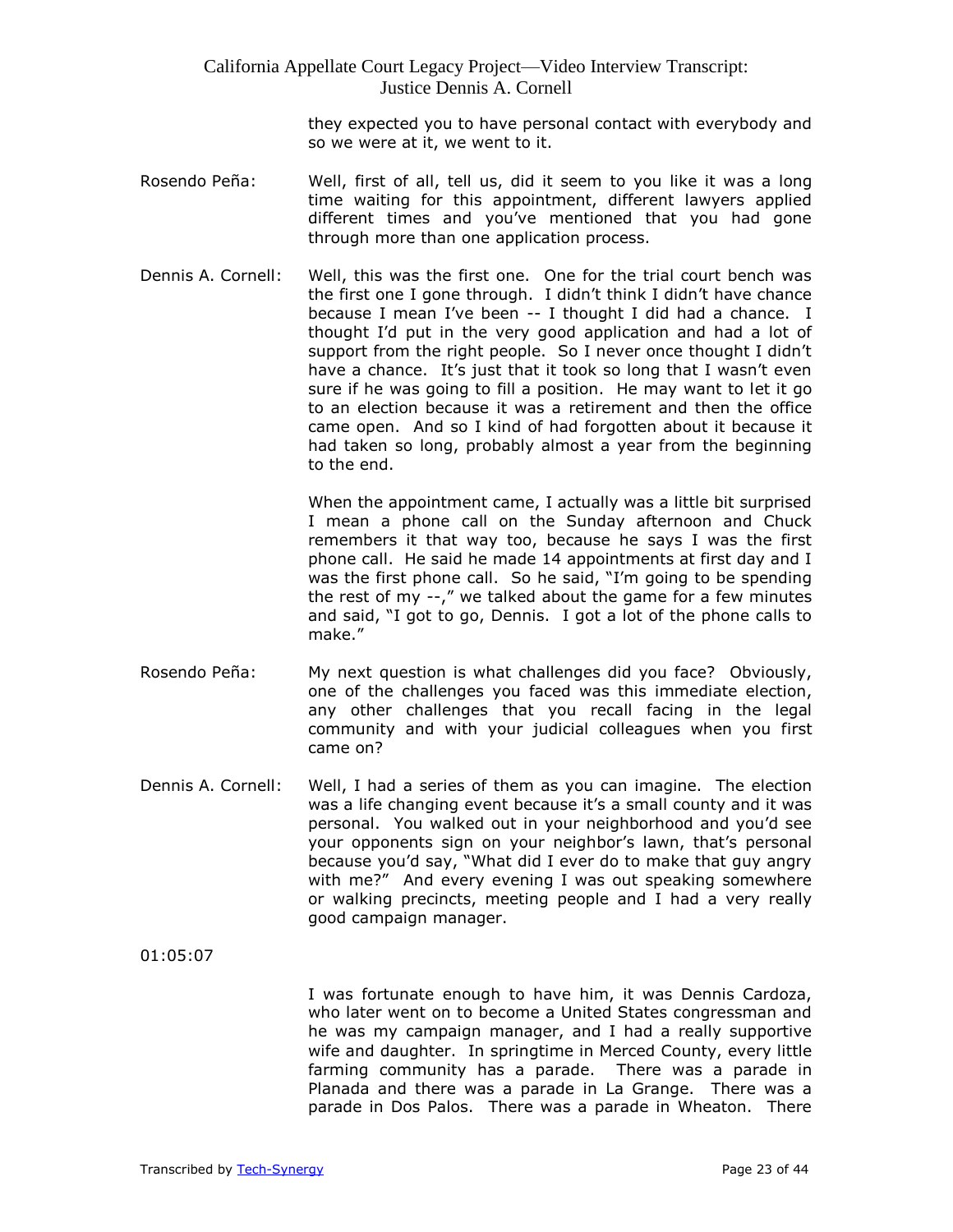was a parade in Los Banos. There was parade in Atwater. I rode in every one of those parades.

And so the first thing I had to do was get a car and so a client, a former client of mine had her brother, had a black Lincoln Continental convertible that was identical to the car that Kennedy was riding in when he was assassinated. He loaned us that car and I would have different people drive it, depending on where I was. I've had some prominent citizen from that community drive the car and my daughter insisted on going with me, and so she sat with me on the back of the car, 13 year-old girl waving at everybody just like I did going through these parades. It was a real family experience. As I said, it was life changing and personal.

I started out way behind in terms of the amount of work to do and so we had to do an angle, and so my angle was I tried to picture it the way I did, which is what did I do to deserve to get fired. An upshot of all of that was that Chuck Poochigian later told me that all the time he worked as Governor Wilson's appointments secretary, he didn't get as much brief over any appointment as he did over mine because the Republican Central Committee went crazy when I got the appointment. And Chuck told them these judicial appointments are not partisan, that the governor doesn't appoint on a partisan basis. It's on a philosophical basis and a competency basis. So he struck a deal with them, the governor's office did, that if they would not criticize his appointment in terms of the governor, the governor will stay out of the race. Well, I never expected Governor Wilson to get involved in my little judicial race down at Merced but they did.

They started criticizing the appointments saying that I wasn't worthy and that it was merely politics, and that got back to the governor's office, so I got another phone call from Chuck, and Chuck says, "Dennis, can you come on up? The governor wants to endorse you and we're going to give you a picture and some language and you can use it at all of your political stuff." So I went up to Sacramento and dressed similar to what I am right now and went in to Chuck's office, then he took me to the governor's office and the photographer came up and took pictures and the governor talked to me for about 15 to 20 minutes. He must remember that the Governor himself does not interview you for a trial court appointment, usually not even for an appellate court appointment. On a Supreme Court, it's different, they do interview you.

So I had never met the governor before but there I went in and met the governor, and he said he was going to support me, that he didn't like the criticism. And Chuck was in charge of all of what we were doing that day in the governor's office, so after a few minutes, we went back outside and Chuck told me how to handle it and we went back and immediately, Dennis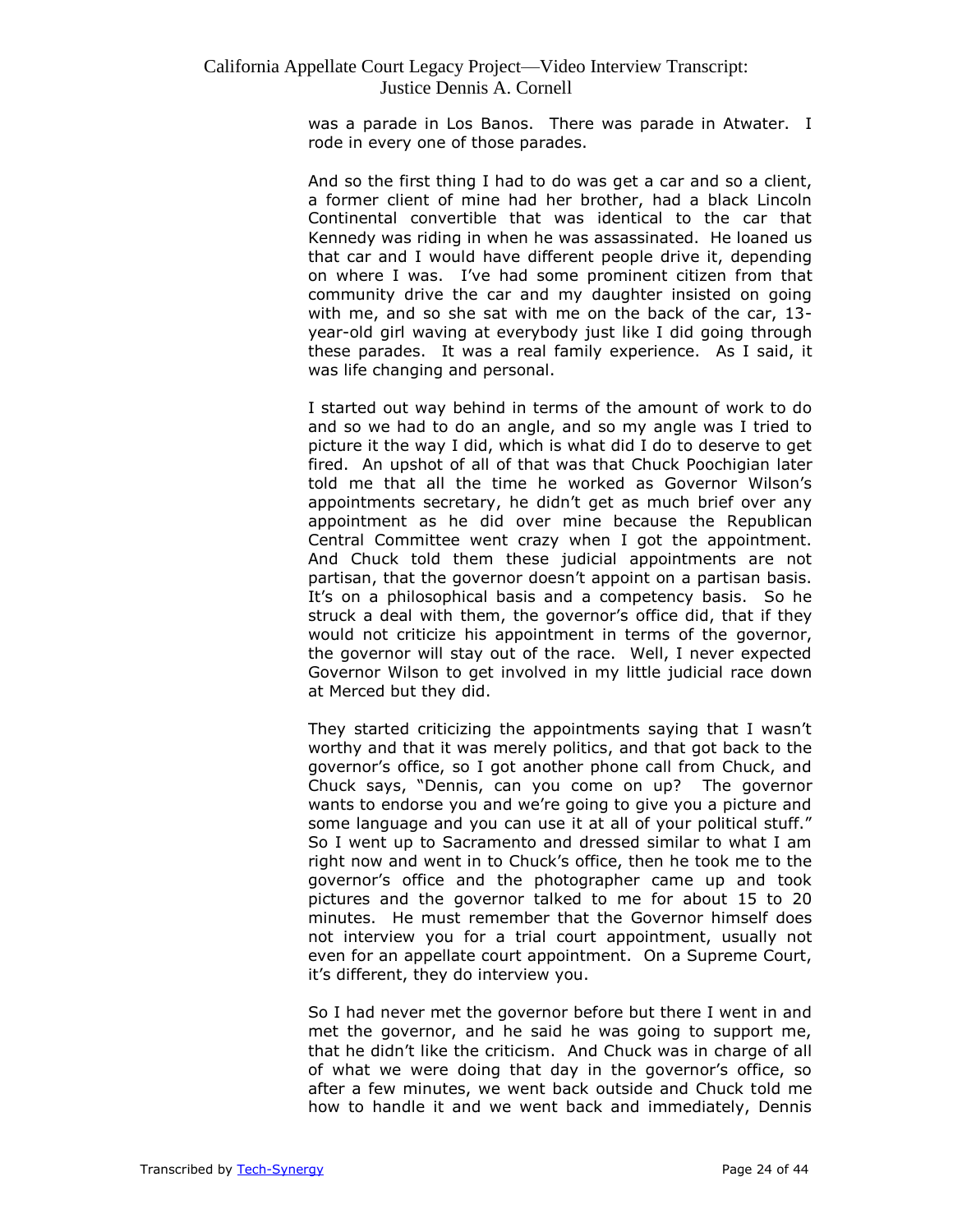> Cardoza, we put in the flyers and got his picture out and things like that.

- Rosendo Peña: Did that change you think the way the election was going at that time?
- Dennis A. Cornell: I don't know. I know that all of the components I put together, I won and I thought it was a very good campaign, the way it was handled. Dennis told me from the beginning, he says and to this day, I remembered it because he was very -- and he's very -- politically as testifies -- testimonies, what he's accomplished. He said most elections, he says, "People don't make up their minds until the last 10 days, the majority of the people." He says, "So you don't want to campaign that goes like this. It starts out hot and then kind of dies at the end." He says, "You want a campaign that's going like this." And my opponent went like this. I mean he was so much out in front me that people are going, "You really got to get going. You're going to lose. You're going to lose." And, boy, when you hear that form people, you get really nervous. And so my campaign manager, part of what his job was to, "Calm down. We're doing fine."

01:10:01

He did a lot of things like everything was amped up as we got toward the end. He reserves space in the local newspapers, because back then, there wasn't the ability to do things on the internet that there is now, but he reserved space to respond to an ad, clear up to the day of the election. So, we had to pay money to reserve space on the newspaper in case there was an attack out against me. Never one came about but I had a space on the newspaper reserved if I needed it. That's a type of thing that he would and so I felt very -- that the campaign had been very well run. I won approximately I think close to 60 to 40 and then the person that ran against me, who was then a juvenile court referee told me afterwards he felt the campaign slipping away from him at the end, which is exactly consistent with what Dennis Cardoza told me would happen. But I can tell you election night is very tense when your job is on the line.

- Rosendo Peña: So now you know you have the job, everybody on the bench knows you have the job. Did anyone take you under their wing as a mentor or did you kind of do everything on your own?
- Dennis A. Cornell: Yes, I had a mentor. It didn't start just with that. You heard me mentioned Bill Ivey. I first met Bill Ivey, because he had been a graduate of George Washington in law school and so when I had decided to go there, his wife was friends with my mother and so they had set up an interview so I went in and met Bill Ivey in his law office on a Saturday morning before I went back east to the law school. That's when I first Bill Ivey.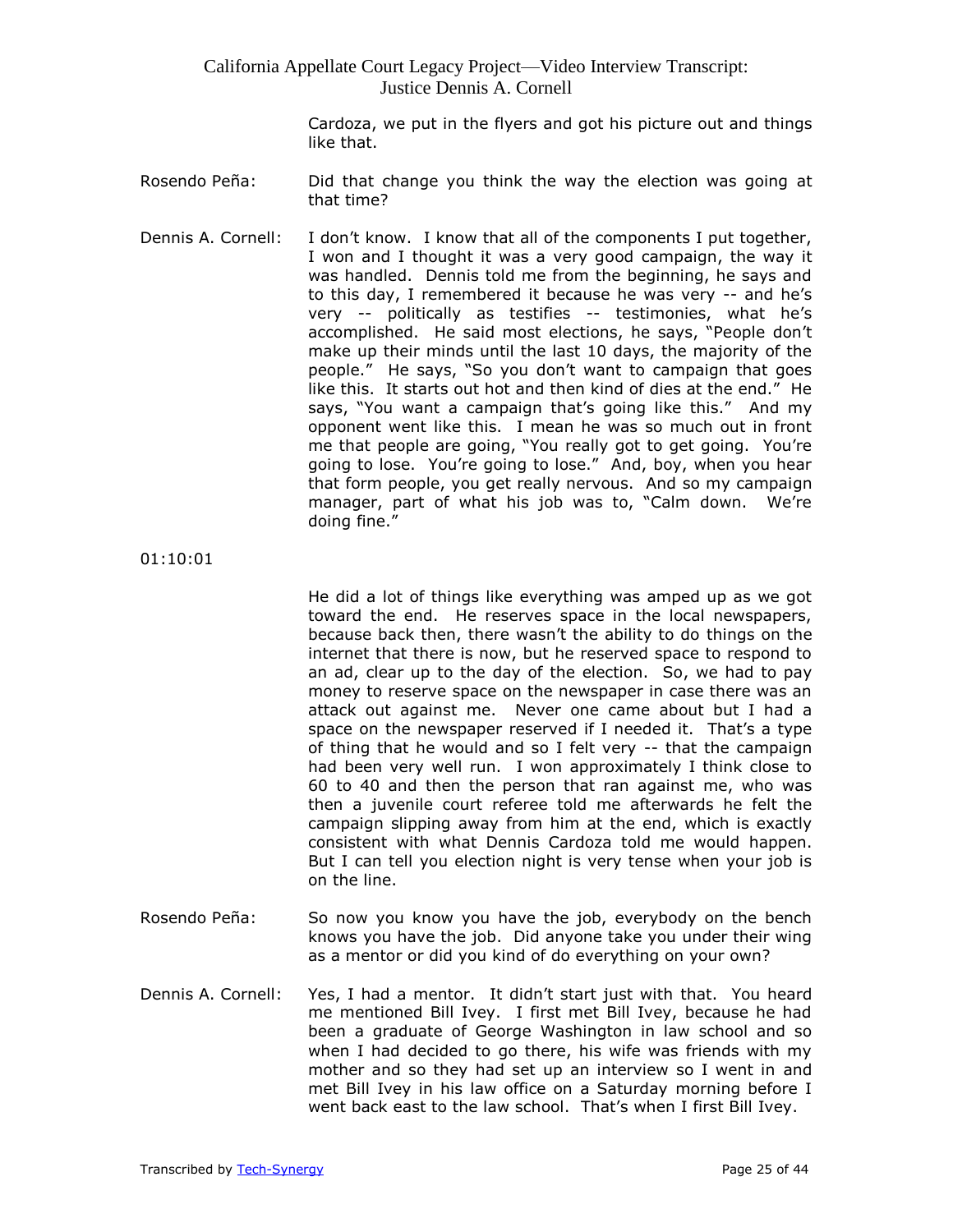And then when I got out of law school, I ended up being a law partner with Bill Ivey for many years. And then he became a trial court judge. And when I went on the bench, he became my mentor, as he had been as a lawyer, all the way through and a friend to this day up, a very good friend. So I had Bill Ivey. Bill Ivey had my back so to speak. He was very helpful.

Another problem with the campaign is, is that I was still working as a full-time judge while the campaign was going on. I mean all my campaigning was done when I wasn't sitting on the bench and in Merced, at the bench, you don't specialize. We had three-superior court judges for the whole county, and every judge handles a particular law and motion calendar, whether it'd be civil law and motion or criminal arraignments and sentencing or juvenile, between 8:15 and 10:00 a.m., and then at 10:00 a.m., you take a jury trial. That got somewhat ameliorated by getting a juvenile court referee but that juvenile court referee generally didn't handle dependency cases, they only handled criminal cases. So the dependency cases were still one of our three morning assignments and we rotated those every six months.

But the primary thing is that we were all doing jury trials every day, starting at 10:00 a.m. So I was doing that while I was campaigning but I remember vividly, my first day on the job, when I walked out on the bench, they gave me a twodefendant gang attempted murder case with a courtroom full of people. I walked out on the bench, my first day, everybody looking at me assuming I know what I'm doing.

- Rosendo Peña: That was "Baptism by Fire"?
- Dennis A. Cornell: Absolutely. And so I took the lawyers aside and I said, "Please don't hurt me." And I got through it but that experience was indelibly etched in my mind when I went through the judicial education process and started participating in over the years that there was nowhere for a new judge to go learn the techniques of controlling a courtroom. All the different little things you pick up for yourself as time goes on, that little physical things you do, the things you say, the approaches you take, the particular types of problems.
- Rosendo Peña: Putting your hand out?
- Dennis A. Cornell: Exactly. That's where I became known as "the hand" and that caused me to write that course which ended up being the twohour course which you've done with cedure(ph) and is still on the archives, which I understand is still watched on a regular basis because there's nothing else like it out there. And that was the impetuous, it was my first day on the bench, walking out and seeing a courtroom full of people in a real high tension, high profile attempted murder case, so baptism by fire.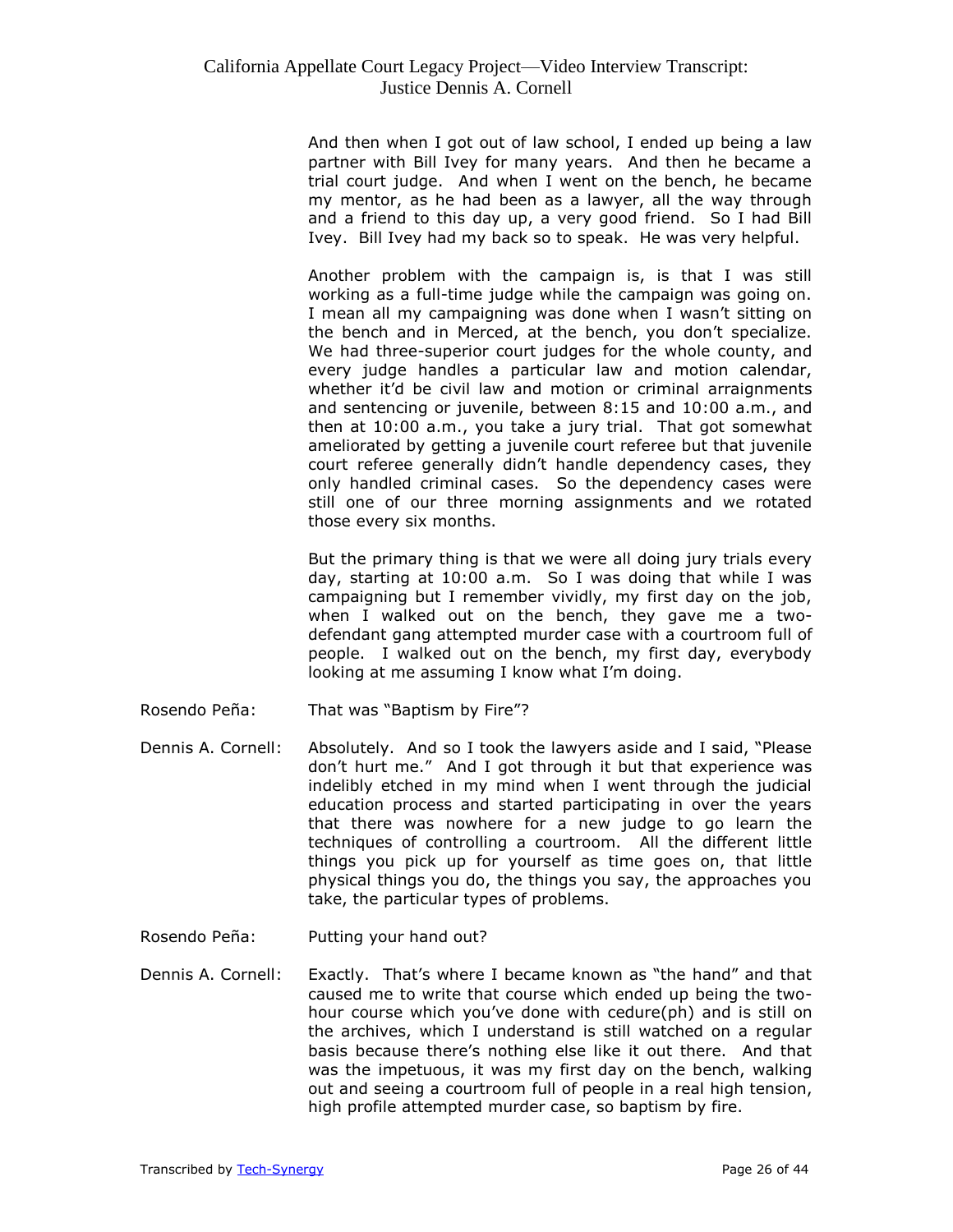- Rosendo Peña: So what did you enjoy the most and the least as a trial judge?
- Dennis A. Cornell: Well, the least part of it -- I enjoyed being a trial judge and the longer I was at it, the more I enjoyed it. There's a lot to learn when you first go on the bench about a lot of different things. The process of judging is something which people don't focus on it that way, but I've look back on it and thought of it as that way.
- 01:15:00

By that, I mean the ability to handle a calendar, the ability to make people comfortable and feel as if they've been treated fairly. The ability to deal with difficult parties, difficult lawyers, all of those things are part of the judicial process and the ability to deal with colleagues and the ability to deal with the administration headaches that come with it. So for the nine years I was on the trial bench, I was a presiding judge or assistant presiding judge for almost all of them, which is no big deal. But the presiding judge was the one who lost the election. But the presiding judge stuff was done between 7:15 and 8:15 and then you went on the bench and did your morning calendar, then you do your jury trial and then you get off the bench at 4:30 and start reading the files for next morning's calendar or the administrative problems or you met during the lunch hour to deal with administrative problems.

The most difficult part was having to assimilate into all of that. Having run a law firm was a great assistance to me in the ability to budget my time and keep things isolated. I also had great help from Bill Ivey and great help from another judge, Frank Dorothy who was the presiding judge of the then municipal court because we consolidated, and so Frank Dorothy and I then became the presiding judge and assistant presiding judge, and we would alternate those jobs for the remainder of my time while I was on the Merced bench. It brought about a whole lot of changes. We got a court administrator for one court and all of those things that comes from consolidating, that was the toughest part, it was learning the process.

But as you know, judging is like everything else. I mean when I was just semi joking, when I said, "You walk out on the bench and everybody thinks you know what you're doing," they assume you do because they don't have any other gauge. They have to assume. It's a like a doctor performing surgery. If it's your very first one, they don't know that. They assume that you know what you're doing. And as with most other things, you get better at it in time and I thought I improved dramatically in handling all parts of becoming a judge. And so by the time I left the trial court bench, I was very comfortable, I enjoyed immensely. There were headaches and bumps and bruises and things of that nature, but the actual work in the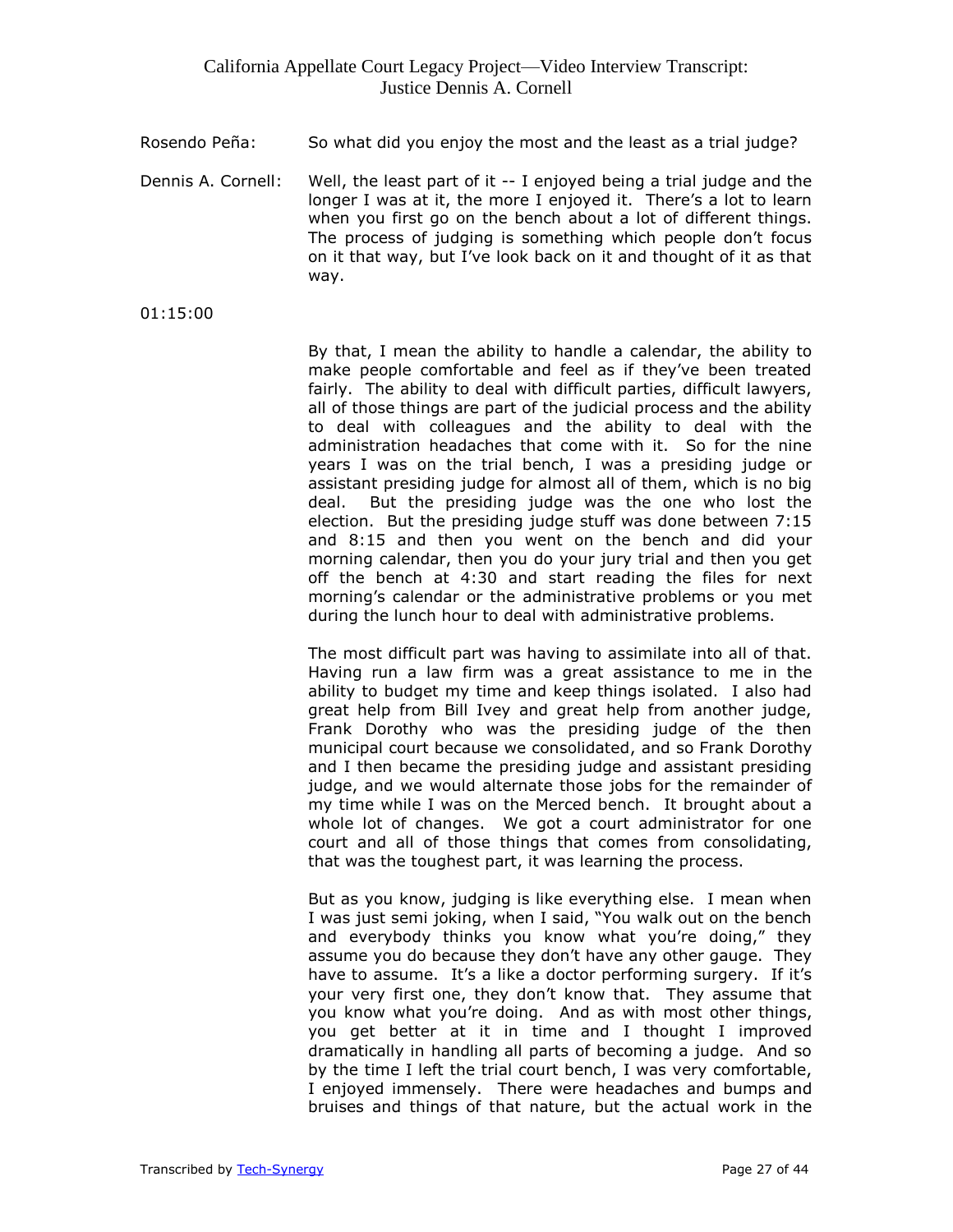courtroom, as most judges would tell you, the work in the courtroom was the enjoyment. The work off the bench, I mean that's more frustrating.

- Rosendo Peña: Now, you've mentioned it, but we haven't really talked about your daughter, do you want to tell us a little about her?
- Dennis A. Cornell: She's terrific. I'm prejudice but I think she's terrific. I'm not the only one, a lot of people. She's now working in the U.S Attorney's Office in San Francisco area. She's a lawyer, obviously, had been with a big law firm, Sedgwick, for almost 10 years. And I decided she wanted something different so that's when she went to work for the U.S. Attorney's Office. I don't know how long she'll stay there, but I think she's a really good lawyer. She's really bright. She was a really good athlete and I've never been with her when she doesn't make me laugh. When she was a little girl, she could always make us laugh. She's been a funny -- she makes everybody laugh who's around her.
- Rosendo Peña: Have you talked to her about someday applying for judicial appointment?
- Dennis A. Cornell: No, because she's a real independent thinker and she's never expressed an interest in being a judge. And she's never built her career in such a way as to work toward a judgeship, although, going to the U.S. Attorney's Office, I think, would be a step in that direction and she still has time.

Once I decided that that was something that would be interesting to me, I really focused on doing things that I thought would help my becoming a judge and once becoming a judge, moving up a ladder in the judicial process.

- Rosendo Peña: Well, tell us about your decision to apply to the Court of Appeal and your approach to the application process.
- Dennis A. Cornell: That came about almost exclusively when, Holly Best(ph) who - being from Fresno, Holly Best is an icon as you know among the judges, just a tremendous judge and tremendous person. He had befriended me over the years and had been very supportive about me. He called me one day in 1994. I've been on the trial court bench for about two years and said, "Would you like to sit up here in the Court of Appeal for a month?" And I said, "I loved to." Up until that point, I didn't know if it was something I wanted to do, similar to being a lawyer and being a judge.

01:20:00

And so I went to Fresno and I sat on the Court of Appeal for a month and thought this is something I really would like to do. It was something that was consistent with what I like to do with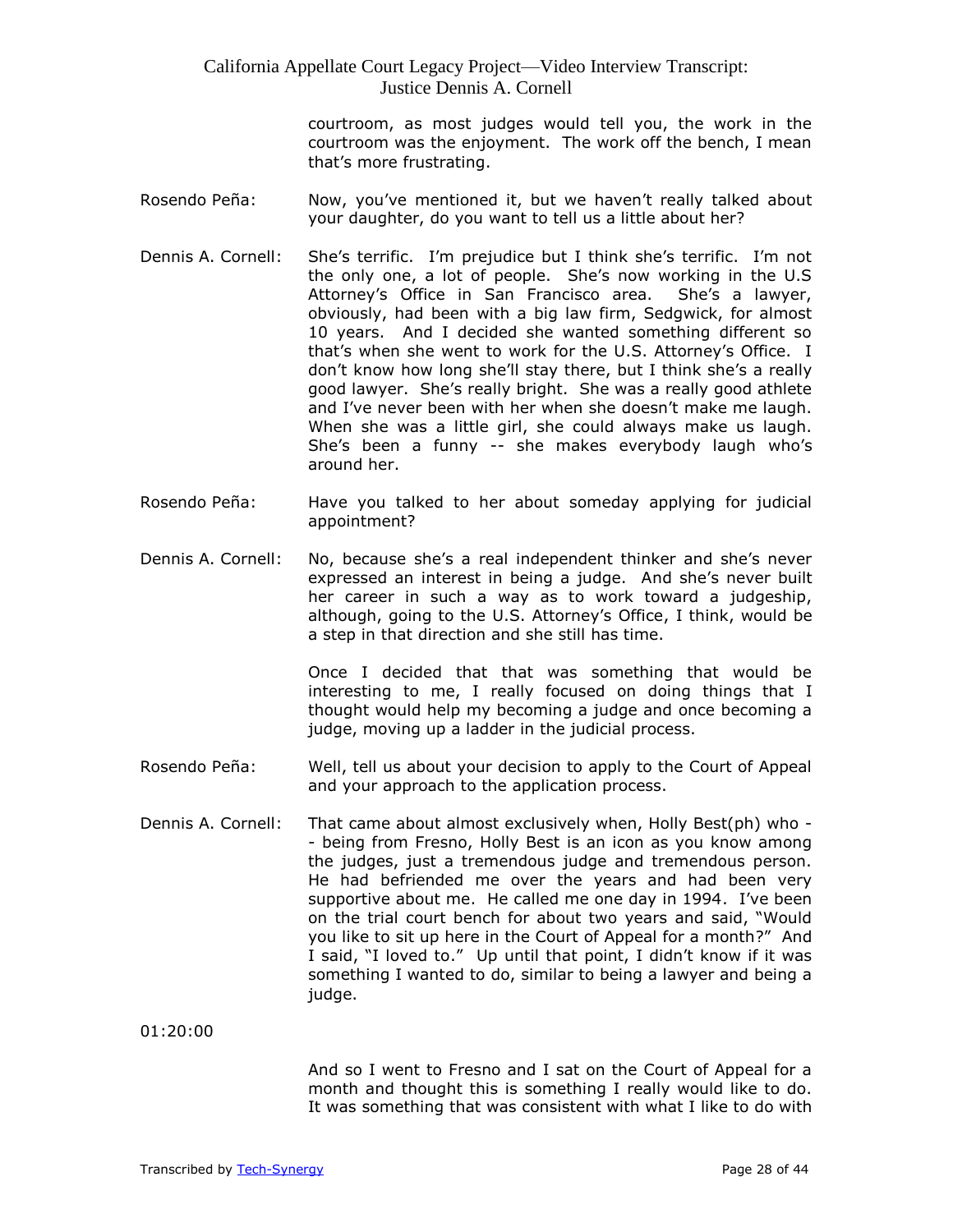the law and it was something that I thought I was ready for, not instantly but that I could get ready for. Although I like being on a trial bench and I liked it more each day that I was on it. So that was the impetuous behind it. And so as it happened, Holly was retiring and an opening came up and so I applied for it.

And again, there was a Republican governor, and the process was about the same in terms of the documents you filled out, but then you had to -- I thought and based on what Chuck and others had told me, what would be really helpful would be letters from other judges to support you and other people who was close to the governor. That was a little bit different part of the process. Mind those fields a little bit more so than when I was applying for the trial court. Plus, you had experiences as a trial court judge which would be very helpful to the governor in making the decision.

The problem with the process was that is that you had some really good competition. My competition for that was Becky Wiseman and Bert Levy. And so the next two openings on the Court of Appeal went to Becky Wiseman and Bert Levy, both of whom were very encouraging to me to be the appointment after that. But one thing I later learned, which I didn't know at the time and nobody told me, but I later learned it, is that governors will appoint to the trial bench without consideration of political affiliation, but not to the Court of Appeal. To them, they want the political affiliation, and there are rare exceptions to that but they are very rare.

And so my chances of getting appointment to the Court of Appeal had been slim and none, but I'd still enjoy going through the process because I got to meet people and go through the process and when the time came for me to apply with the Democratic governor, I had to go through the whole thing again. But by then, I had really worked up the context that would help the governor, and I had learned that you had to have the ear of the governor.

- Rosendo Peña: So even though you had been appointed to the superior court by a Republican, a part of the registration I guess never changed.
- Dennis A. Cornell: Never changed. And Chuck Poochigian commented on that, he commented on it in a way that he made it sound like a plus, because other people who had been applying for the superior court judgeship in Merced had done that. There are a couple of them that had changed their party affiliation. And I just looked Chuck in the eyes and said, "I'm not going to insult you by doing that," and he started laughing and says, "Good." That's when he made the statement that I gave to you earlier, he says, "The governor doesn't care which party you're a member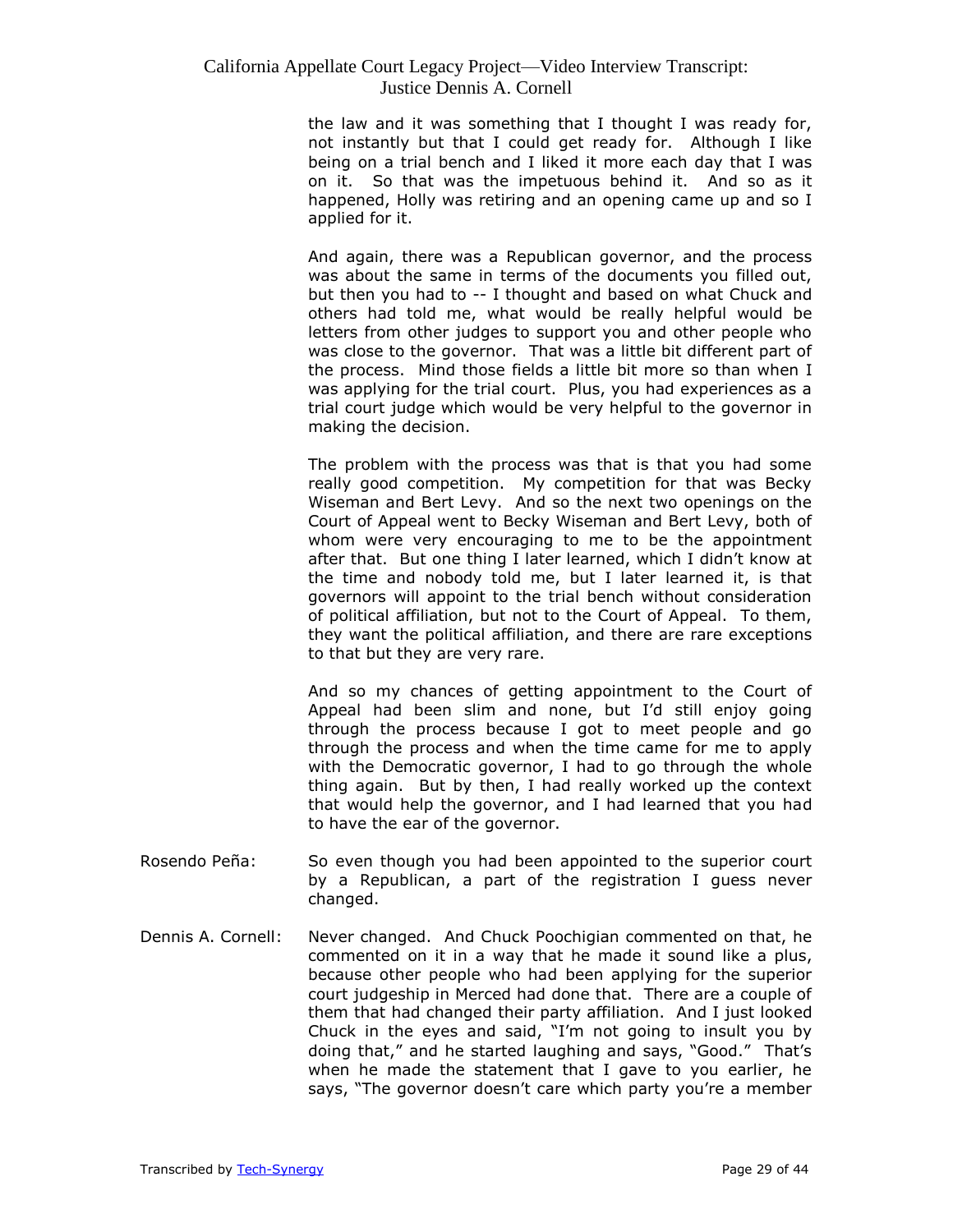> of. He just cares that your philosophy and judicial, -- being a judge is consistent with his."

- Rosendo Peña: Now, you had established yourself in the Merced community, obviously, you've grown up there, born there. Was it difficult for you to have to move to Fresno when you received that appointment to the Fifth District?
- Dennis A. Cornell: Yes, it was difficult. That was life changing, much more so for my wife than me because she had known no other place and she had a wide circle of friends and acquaintances and activities that she was leaving, but she's the one who wanted to move. I mean I was content to commute everyday from Merced which Marie did, my assistant secretary then assistant at the Court of Appeal did for her entire career at the Court of Appeal. But my --
- Rosendo Peña: She came with you to the Fifth District from her Merced position?
- Dennis A. Cornell: Yes, not directly because when I got to the Court of Appeal, the assistant for the judge or the justice that I was replacing, Justice Bill Stone, was still there and thank goodness because she knew a whole lot more about the process of the Court of Appeal than I. Just as you've learned, you had one of the most experienced assistant there, so she greased the wheels so to speak. But she retired two years into my job, then I called Marie who had then -- after I became a judge, she went back to my old law firm and worked there all the time I was on the trial court bench. But we've kept in touched and she had prepared my applications for the Court of Appeals, she had still done that.
- 01:25:03

I called her and offered her the job. And at first, she turned it down and then she asked how much it paid and I told her, and she goes, "Let me get back to you," and talked to her the next day and she accepted it. And of course, I was ecstatic because I was comfortable with her and I knew she can do an outstanding job and she did. As you know, thinking of me being there without her is -- we went together as a pair.

- Rosendo Peña: Well, you lived in Fresno ever since, not all that far away did you -- I guess did you keep some committee involvement with Merced or how did that work?
- Dennis A. Cornell: Well, yes. In fact, when we looked for a house in Fresno, we looked for a house; we ended up buying a house that was as close to Merced as she can possibly be while still being in Fresno, so way out in northwest Fresno and it was about 45 minutes to Merced. But we kept things like doctors and accountants and all of those kinds of things. But then as time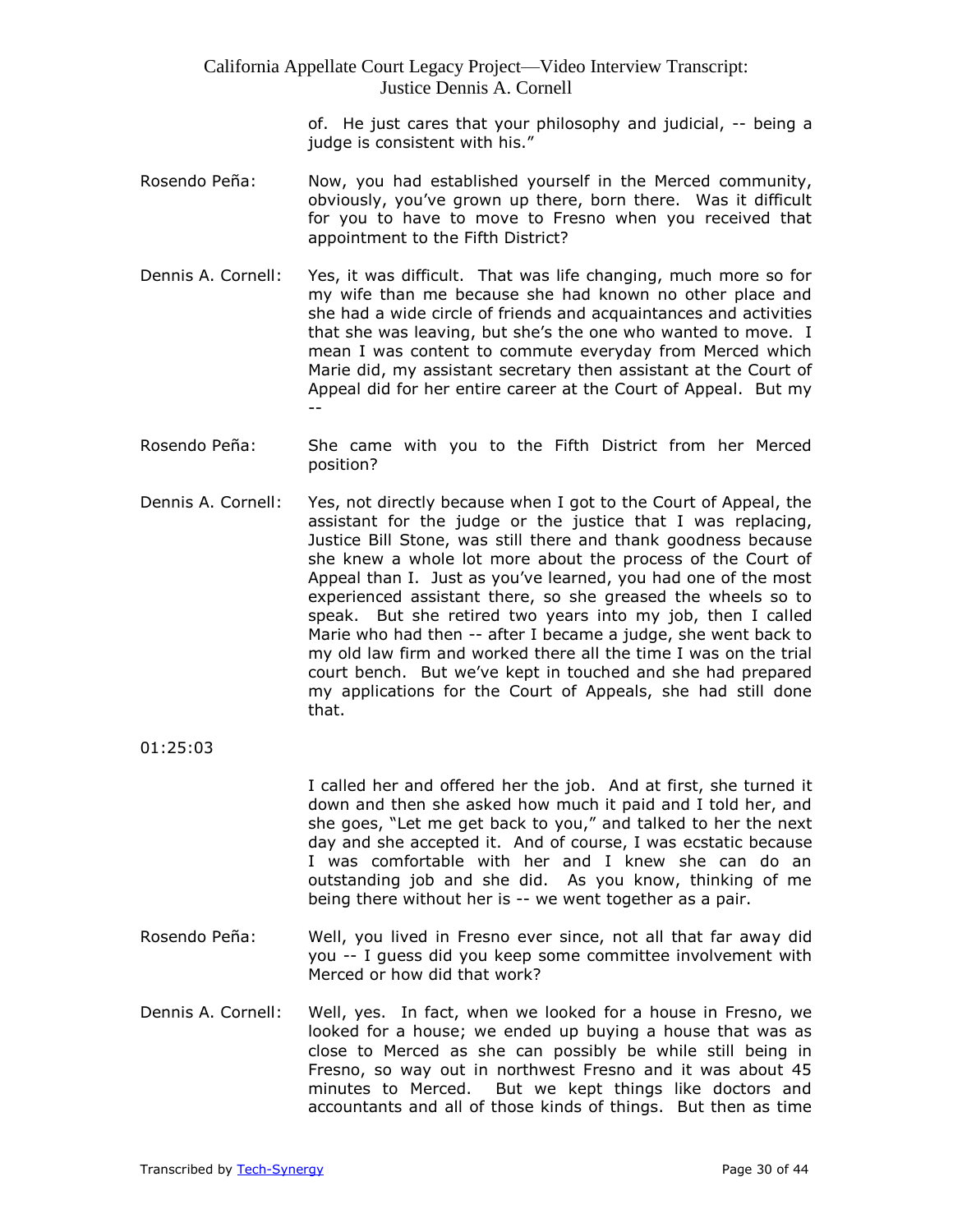went on, slowly but surely, we moved away from that, became much more Fresno residents and just like when we left Fresno and moved out to Wine Country, a lot of those contacts in Fresno were slowly done away with. So, that's just the normal course of events. But it was difficult in the beginning, but as time passed, it got to be less so.

My wife really didn't like the access that Fresno had to all kinds of things that Merced didn't, a whole lot -- Merced had hardly any restaurants of distinction, maybe none. The UC(ph) had not come there yet, it was just a lot of working had gone into it. But it hadn't won the appointment and hadn't developed the campus.

But Fresno has tremendous shopping, tremendous restaurants and their library system was tremendous and the medical care that we started getting there we thought was better than Merced. And so down the line, we slowly severed our ties. The last tie I severed was my accountant. Since I only saw him once a year, I never severed that until I moved up to Santa Rosa, and the other one was my dentist because I only saw him twice a year. So the dentist and the accountant were the last two to go, but now, I have no ties to the valley.

- Rosendo Peña: Now shortly after your appointment to the Fifth, you were considered for an appointment to the California Supreme Court, can you tell us about that from your perspective?
- Dennis A. Cornell: That was quite an experience. In the past that I think since then, governors generally don't involve the public in their process of selecting Supreme Court justices. I'm talking about the State of California. They would generally just announce the person that they selected and that's the first time that the public really got an official indication of what the governor was thinking.

Governor Davis did it differently. Through Burt Pines, his appointments secretary, a person I became good friends with, he decided to send out for comment to the public as well as to the Judicial Nominees Evaluations Commission four names. So the public knew that one of those four individuals was going to be appointed to the California Supreme Court. In this way, the governor's office could get some input from those four people, about those four people. I thought that was interesting different approach and I think it worked out well for him.

But in terms of my involvement, I didn't even think I was being considered until I got a call. I'm trying to remember. It might've been through my lead attorney who was active in democratic politics who'd came into my office one day and said, "Your name has come up." And then after that, I got a call from Tony Capozzi who was very active in statewide democratic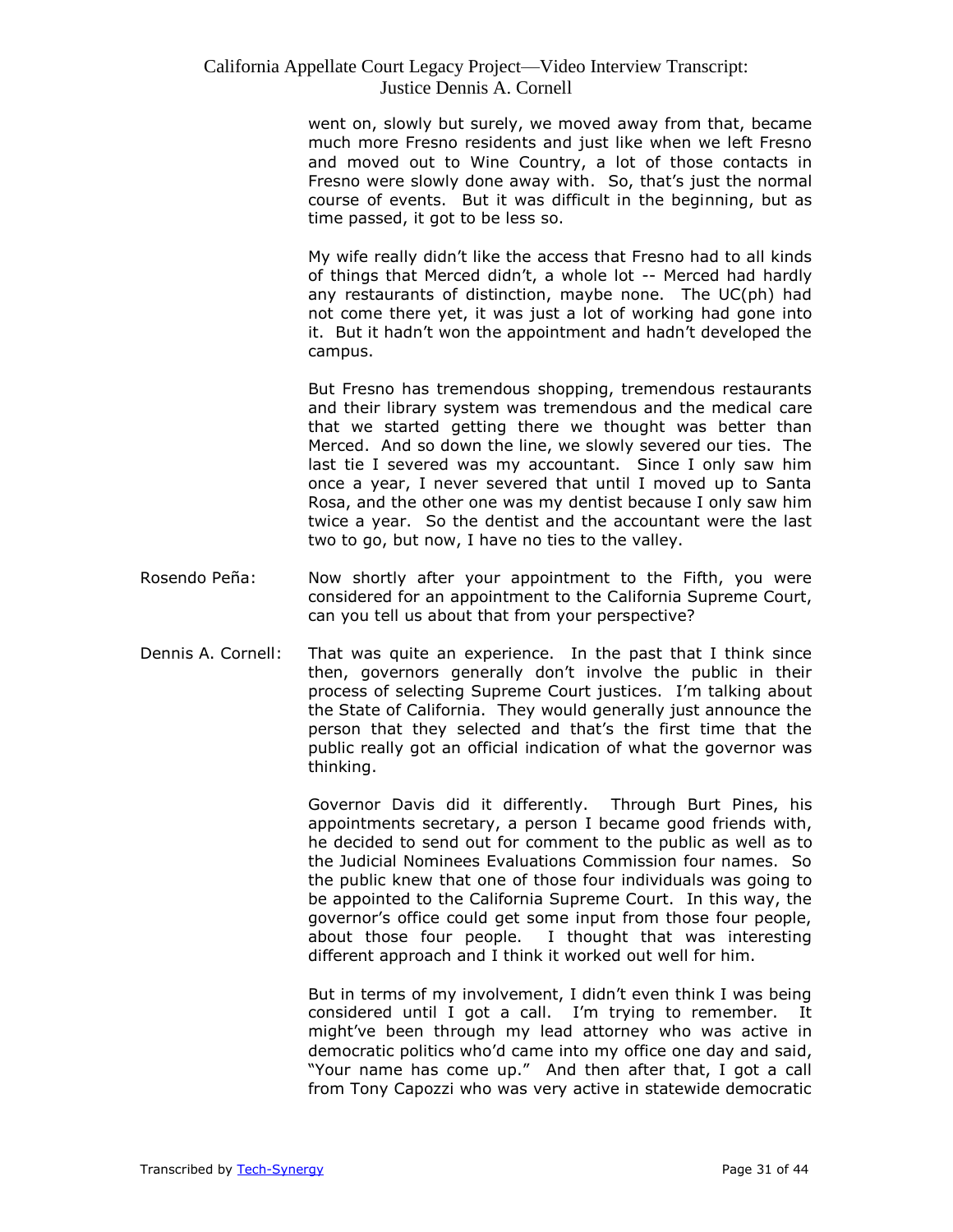politics and especially Fresno County politics and said the same thing that, "Your name had come up."

The Supreme Court isn't something you apply for, it's something you were asked to apply for. If there's an opening which there was, Justice Mosk had retired and then passed away all within the matter of hours. You don't send in your application. You get asked to apply. So, all of that process of winnowing it down to four people was done without any formal application, and the way it was done is through talking to people and checking out people and so on

01:30:02

Again, you had to have the ear of the governor. Governor Davis had appointed or had selected several people as a screening committee and I don't know all of the members but Tony Capozzi was one of them. Maybe four or five people to screen all the names and along with Burt Pines, so they can have a group from whom they could select in a Supreme Court Justice, and contrary to Governor Davis' other practices on his delays and appointment because again, he was similar to Governor Wilson in that regard. This, he was going to act on with great haste. He wanted to get the whole process from beginning to end done as quickly as possible because the Supreme Court was just one court dealing with thousands of cases and they needed a full complement of justices. He was going to have the whole process completed as quickly as possible.

I think from beginning to end, the whole thing probably took maybe 180 days, if that. That was another one where I got a phone call on a Friday night at 9 o'clock by Burt Pines. From Burt Pines, he goes, "Dennis, the governor is going to send your name to the JNE Commission as one of four people and we're going to release the names to the public." And I said, "Really?" He goes, "Yeah." I said, "Well, who are the other three?" And he said -- and I had been reading the papers about all of the speculation and -- so the three names I gave him, I think one was right, the other two weren't and he told me who the other three were. Then he said, "Could you get a written personal data questionnaire filled out into us," so we've something to send to the JNE Commission because they have nothing to send to the JNE Commission.

So the next week on a job, we put together my personal data questionnaire together with all the appellate opinions that I have been responsible for up until to that point. Two years in, I already had a huge box of them because you know we do a lot of cases. We worked hard and got through all of that and I was on the phone quite a bit, contacting people whose support I was seeking and at that time, it was no other appellate justices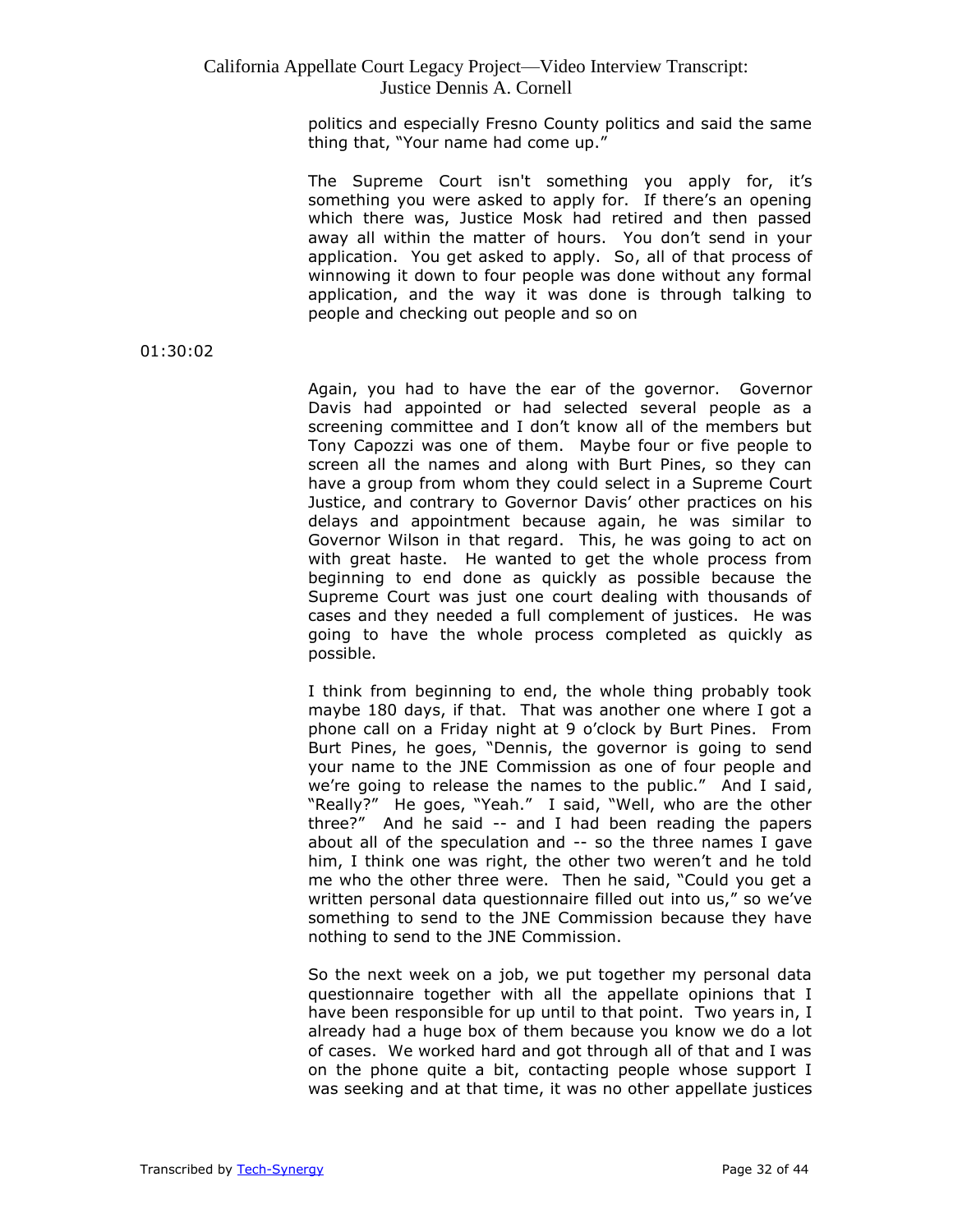as well other trial court judges and prominent lawyers around the state, so that process worked its way through.

And then once the application was in, this is where it was markedly different in the other two appointments. Once they'd made the names public, every special interest group wanted to interview because they all wanted to have a say in the ultimate selection.

I got contacted by the Police Officers Association, the Prison Guards Association, the Labor Unions, and the Chamber of Commerce. I think maybe another three or four from the hall across the spectrum of the political parties and the political points of view. People that wanted to talk to me so they can get a feel for what I was like, and of course, the press wanted to talk to us the most.

Somehow, the four of us all came at the same conclusion, so we were not going to give any interviews to the press. But I think all of us talked to the special interest groups, at least I did. I never said no to any of them. I wasn't afraid to talk to anybody and so I did. I met with them and talked with each group would send up -- the prison guards and the police came together as one. They sent their representatives and they sent along -- came along was an appellate court justice to do the questioning, which I thought was very odd but that's what happened. And also, my interview with the JNE Commission was different. In my interviews for the trial court and the appellate court bench, they had mostly focused on professional qualifications and questions they may have about that based on the responses they got.

On the Supreme Court, they started asking questions about philosophy, which I thought was strange and questionably inappropriate. They asked me for my views on the death penalty. They asked me for my views on legal aid, for the indigent and things of that nature, instead of professional qualifications. So, I answered the questions but I mentioned Burt Pines afterwards and he was shaking his head because he was concerned about that as well. Those are the questions the governor gets to ask, not the JNE Commission.

But it was interesting because when I applied for the trial court bench, I got two negative comments. One of which was I had no criminal law experience and so that obviously was from a young attorney that didn't now all my experience, the first 10 years to my practice.

01:34:59

When I was on the appellate court, I got one negative comment. When I applied for the Supreme Court, I got no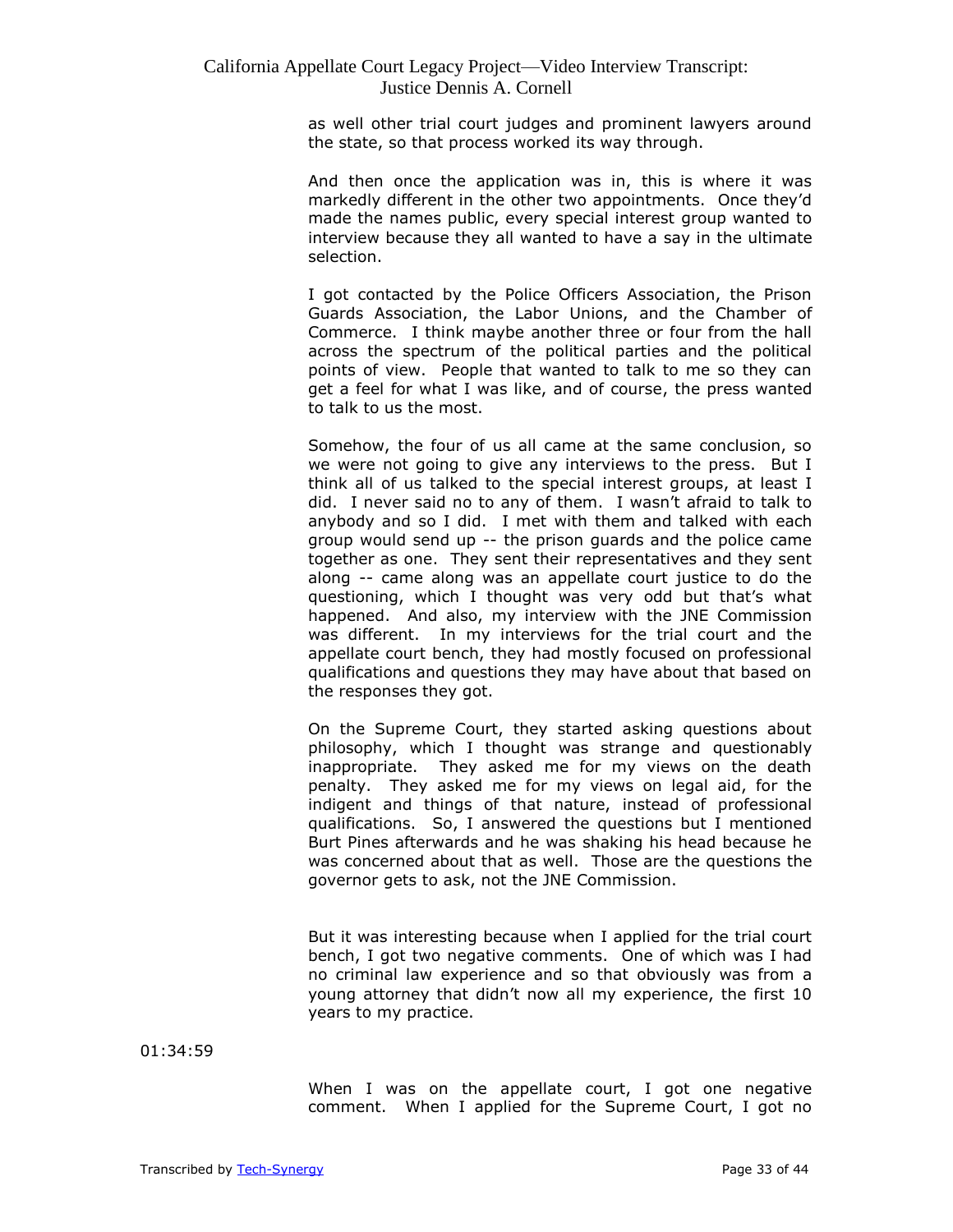negative comments. So apparently, I was more qualified for the higher position.

- Rosendo Peña: That is an interesting process which is a lot closer and it's interesting to hear about that --
- Dennis A. Cornell: Well, I'll interrupt you, if I may, but I thought the most interesting part was the interview with the governor, because as I said, you don't speak with the governor on the other lower court appointments. It took place in L.A., the interview was supposed to start at 4:30. I think it started about 7:00 because of the governor's schedule. I went up stairs and met with the governor and Burt Pines, the three of us, and Burt had a binder on me like this and the governor had a binder on me like this, and the governor sat and asked questions and we had a conversation for about an hour, and I thought it was a very enjoyable conversation. We talked about a lot of things.

Some of the things he asked, I disagreed -- I remember he had signed a new piece of legislation dealing with premarital agreements in family law cases and he asked my opinion on it and I told him and Burt Pines agreed with me and the governor says, "Well, I wished I had talked to you first because I already signed it, because we thought he should've -- of it."

At one point and this is the most interesting part when he got through asking me questions, I said, "May I ask you questions?" And he said, "Certainly." So I asked him questions about things like he'd gone through the energy crisis in the early 2000s, earlier that year, he gone through it and all of the machinations that took place there and he told me what his experience like and he was just shaking his head. And then we later found out that Enron had created the whole crisis to generate more income for Enron and none of us knew that at the time. But he said everybody that came into the room when I tried to get people to work on a consensus to solve the problem and everybody came to the room, all they talk about was raising rates, raising rates. They didn't care to work with each other or anything. There were no help whatsoever. He said it was just the most frustrating thing he'd ever dealt with. I thought that was very interesting insight from the governor. Anyway, go back to your question.

- Rosendo Peña: Well, let's get back to your service on the Court of Appeal. You served there from 2000 through 2015; did you feel the job was everything you had hoped it would be?
- Dennis A. Cornell: Yes, wonderful place to work.
- Rosendo Peña: Did you miss the trial bench?
- Dennis A. Cornell: A little bit in the beginning but it's like everything else, when I went on the trial bench, I missed being an advocate, but then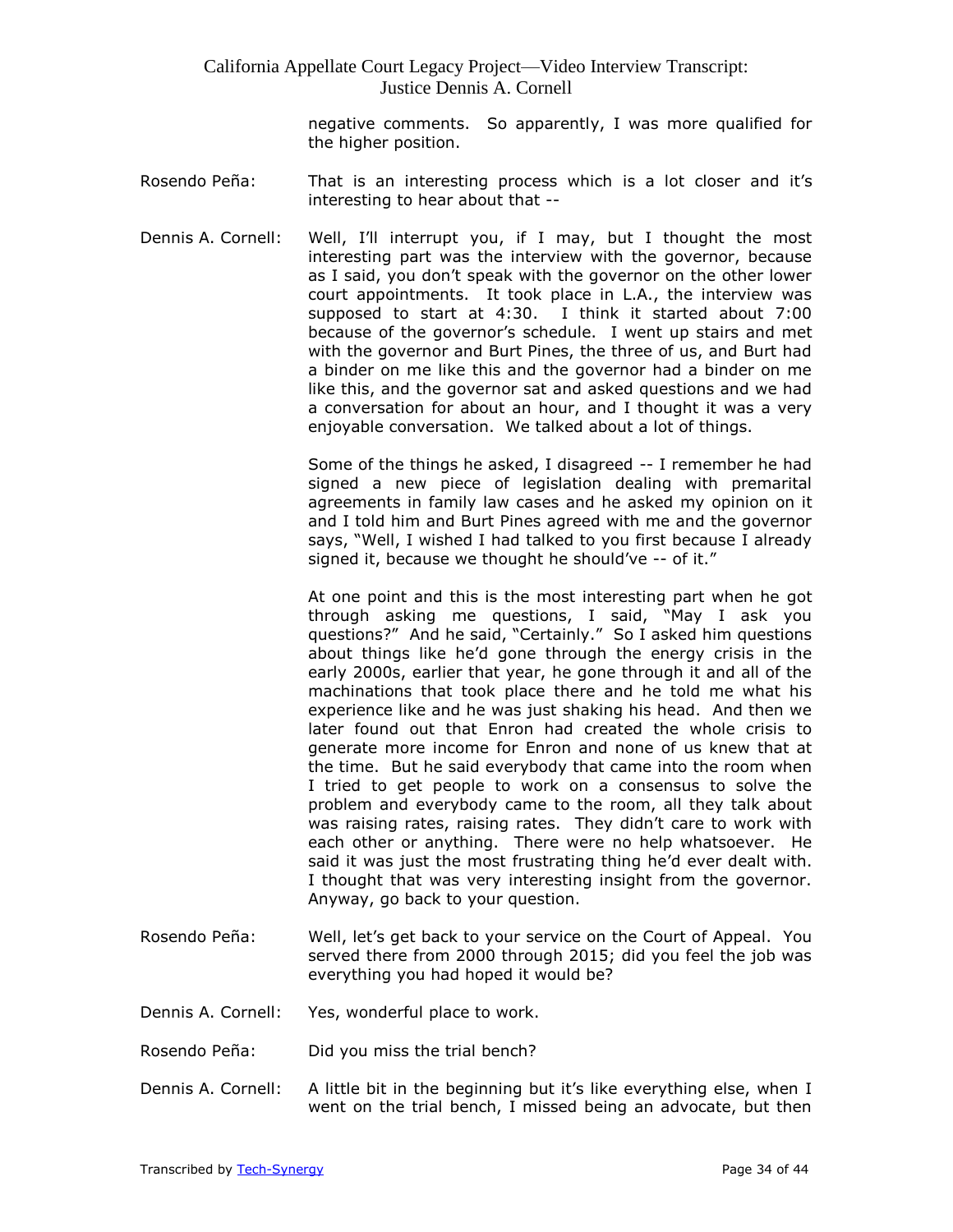that went away and then when I went on the Court of Appeal, I missed being on trial bench and then that went away, so it wasn't very long. When you first get to the Court of Appeal, you still speak of the trial court as "we" and then when you're there a little while, the trial court becomes "they". So that didn't take very long, probably a few months and that was it.

- Rosendo Peña: What was it that you enjoyed the most or that you like the best I suppose about the new position?
- Dennis A. Cornell: I just like the whole process of the even flow of the work, even though the cases may come in like this. They're distributed to us like this. So our workload is almost always the same and you're in control of your own workload, you don't have to confront a calendar every day. Although the open courtroom stuff is -- oral argument contend to be not very helpful but it's still kind of fun because you miss the days of -- when you walk out on the bench every morning, you got a courtroom full of people and you were dealing with the calendar every day. You missed that interaction. I think that's the thing I enjoyed the most was the even workflow and getting better at it and understanding what's involved and what the role of the court is and all of those types of things.
- Rosendo Peña: Do you think from your time on the trial bench that that helped you with your approach to decision making or opinion writing?
- Dennis A. Cornell: Well, one thing that stood out, of course, is the realization that trial court bench has seconds or minutes to consider these issues and decide them where we have as much time as it needs for us to get comfortable with the decision we're making which is a real luxury. So, I'm always aware of what's confronting the trial court and when the record is not as complete as I wanted to be, I certainly understood why and I can understand the presumptions that the trial court is corrected and it has to be the way, that it couldn't do it in any other way, and my trial court experience got me there.

01:40:10

- Rosendo Peña: Can you tell us about your teaching experience? I know you taught some Ethics courses. Did you enjoy that aspect of your career?
- Dennis A. Cornell: Yes, I'm still doing it. That was an evolution from my days of being a stadium announcer, how I like to get up in front of people and talk. But I started teaching -- let me back up. When I was on the Board of Governors, I worked a lot in the area of ethics, the Code of Professional Conduct and so on for the lawyers, and so it was a natural evolution when I got into judging, for me get into Judicial Ethics. I started teaching Judicial Ethics while I was on the trial court bench and the CJA knew of my experience and so they encouraged the people of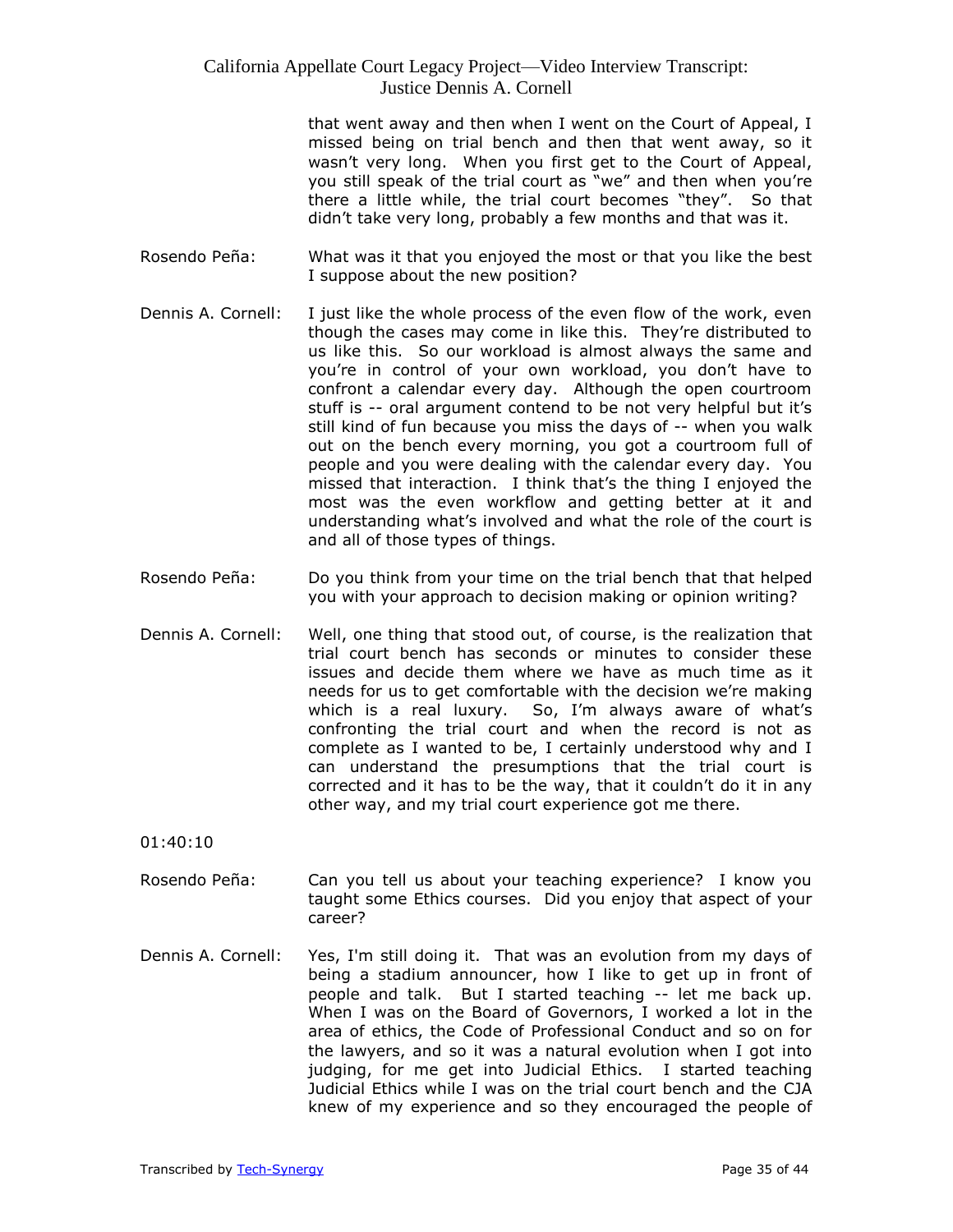the CJA, California Judges Association encouraged me to get into Ethics through the Ethics committee and teaching ethics. So I started teaching at CJA and then later cedure extensively on Ethics and other subjects.

It's something I enjoyed doing. It makes me I think better because you got to prepare to teach the subject. And so it's something I look forward to, and like I said, I still do it to this day. I'm teaching a course in July up here. I taught a course in Palm Springs in March. I'm teaching a course down in Los Angeles next September, so I'm still doing it.

- Rosendo Peña: Now you served on the Commission on Judicial Performance as a lawyer from 1989 to 1992, is that kind of how you got into this teaching ethics?
- Dennis A. Cornell: That was consistent with it, yes, because I've gone from the State Bar and Board of Governors who appointed me to the Commission on Judicial Performance. They had one appointee and I was appointed, and that's how it all started evolving with my work with the Board of Governors, and then into the Commission on Judicial Performance and then into CJA and cedure. So those three years were really a good experience to serve some terrific people.
- Rosendo Peña: Any regrets about that? I mean I suppose you were involved in some kind of discipline that was given to some judicial officers.
- Dennis A. Cornell: Yes. There were a lot of different things going on when I was there. Jack Frankel who had been the founding director of the commission in 1960, the very first one in United States was still there. And then he left while I was there, and we were the ones that selected Victoria Henley as his successor. So I was on that board that selected her and in fact, I think I was pretty instrumental in her getting the appointment, not in terms of her qualifications or any part of the impression she made on the board, it was making sure that she was considered because she had not made the first cut. And I had known her professionally and known that she was an outstanding lawyer, so I put her on the list. So instead of having 10 people to interview, we had 11. And from that point forward, her star shown and the other commission recognized her ability since she'd became the director, so that's one of the things that happened.

The other thing that happened is a judge that was in the middle of the discipline process right after the hearing had committed suicide, so that got statewide publicity and a lot of pressure put on to the commission to open up its processes. And then I think that led again to the types of things that had been playing the State Bar is the commission is a nice easy target with no constituencies. So when a politician wants to get some favorable headlines and talks about the commission and again,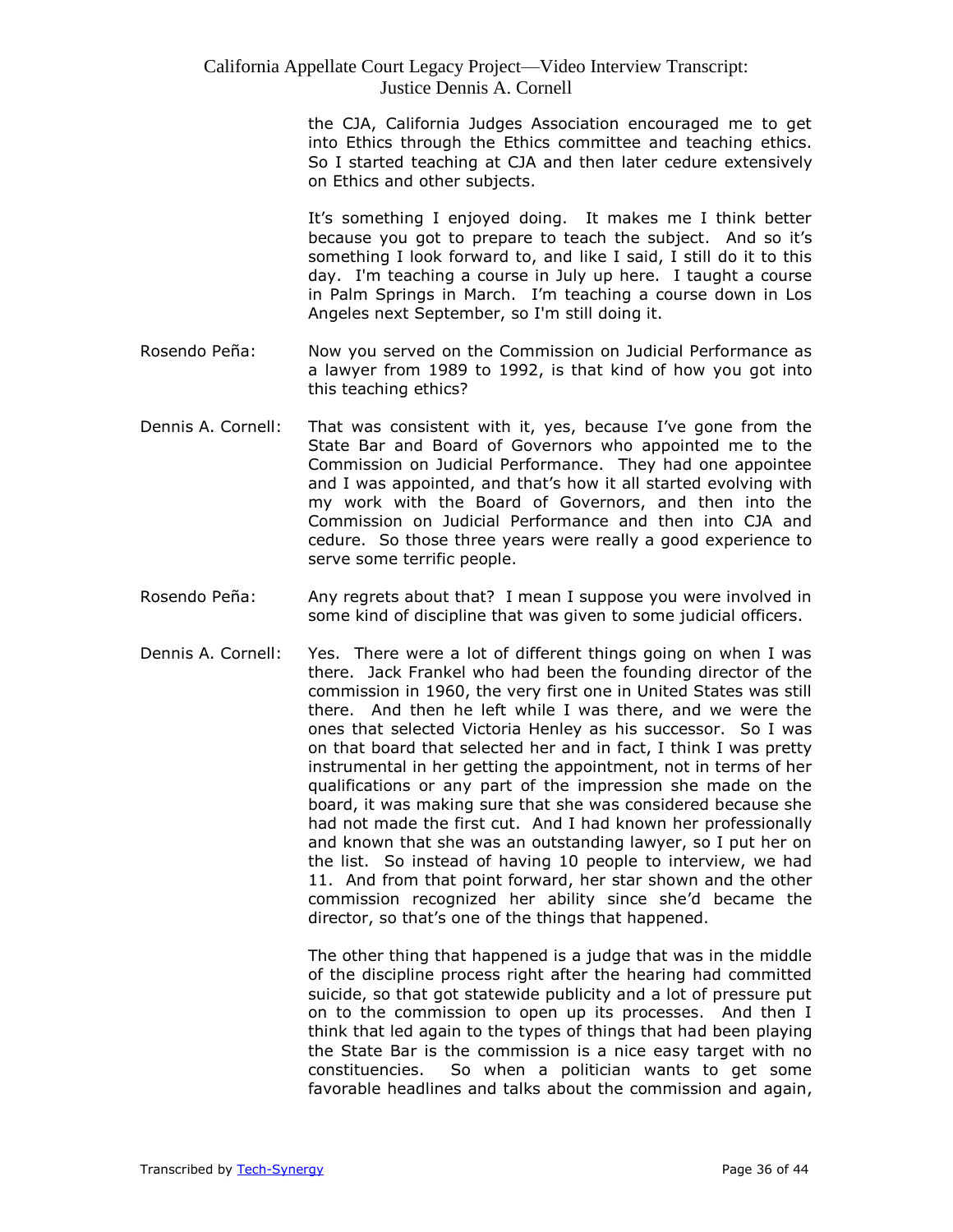without going through that same thing right now about transparency and so on.

At the same time, the California Judges Association kind of act as adversaries because they have a constituency they need to serve, so there's that constant tension. But, no, I enjoyed my time on there and as a result of my time on there, I set as a hearing officer for them on several different cases which got some high profile coverage.

- Rosendo Peña: Now as a Justice, you authored more than 60 published opinions covering many significant legal issues and of course, you authored hundreds of non-published opinions. Let's start with civil cases, are there any cases that stand out in particular to you?
- Dennis A. Cornell: The first one, there were a couple that stand out to me, let's say three.

01:45:02

I'm sure I can talk all day on all of the others but three of them stand up. And the first one was the case that came from Southern California, not in our district. It was a case involving a suit by the employees of McDonnell Douglas about overtime pay, been a class action. And they had received the verdict in San Diego of about \$500,000 in actual damages for back pay and \$100 million in punitive damages.

During the course of the appeal, a word had leaked out that one of the appellate court justices who was handling the case had said to a trial court judge that we're going to reverse you or reverse the opinion. The trial court judge, if I remember it correctly, played golf with one of the trial attorneys and mentioned that comment and then he went to the press. And Ron George and his political astuteness immediately took the issue away from the controversy and reassigned it to the Fresno, to the Court of Appeal.

There were a lot allegations and denials and so on. So I don't know what the true facts were. But I remember that that was the version that I heard and that was the reason that we're sitting Fresno. I'm on the Court of Appeal in Fresno, hadn't been there a week. And Justice Ardaiz who was a residing justice came in and said, "I expect because my plate was relatively clean in terms of work." He said, "I'm going to put you on in this panel. You could be on there with Justice Dibiaso and I." And I said, "Sure." And so oral agreement came and we're getting ready for oral argument, and we had sent out an issue letter about sufficiency of the evidence which had not been raised by any of the parties. And there were some huge players on this, Ellis Horvitz on a bit on one side, one of the biggest appellate lawyers in California and in the other side was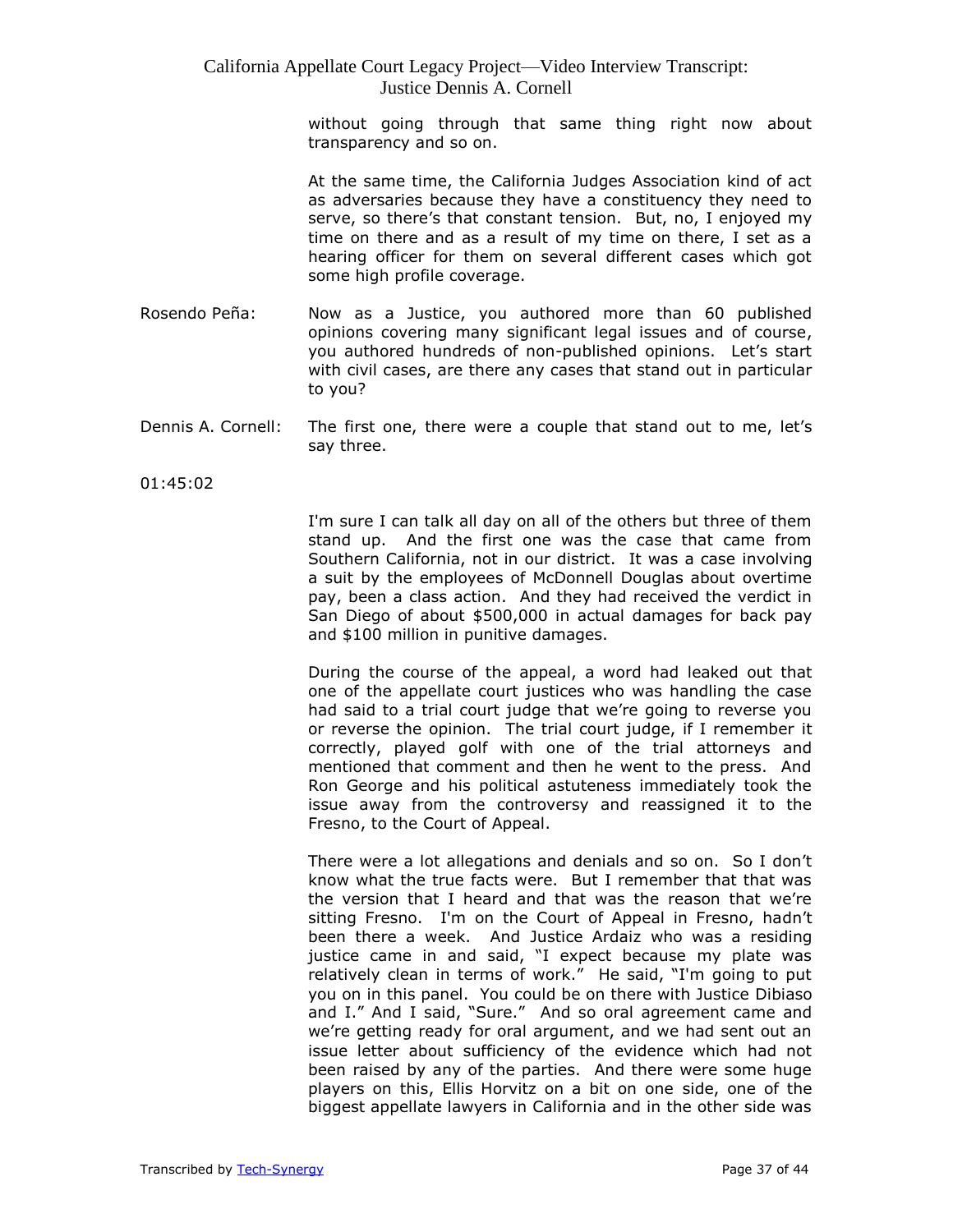-- I can't think of his name, but he's very prominent. He'd been on the other side. And eventually, Erwin Chemerinsky argued this case in front of us when he came back to us eventually.

So what happened was, I'm sitting there and the bailiff comes in the robing room and says with an excited look on his face, "We've got a courtroom full of people." And I looked around to the other guy and go, "So what? Every morning of my judicial career, I walked out to a courtroom full of people." They go, "Usually, we have nobody there except the lawyers." And we went out and sure enough, the courtroom was full and I found out that our argument was being piped back to San Diego where they had an auditorium full of people. So all of the people on the class action were -- the plaintiffs were sitting in the courtroom or in the auditorium listening to these oral arguments.

So we ended up reversing the case and the reversal was upheld by the Supreme Court on the lack of sufficiency of the evidence. And I remember that the losing side in that case were so upset that when I was being considered for the Supreme Court, they wrote a letter to the governor's office saying I should not be appointed because of my vote in this case. I wasn't the author; I was just on the panel. And then Ellis Horowitz turned around and wrote a letter saying just the opposite. So, that was one civil case.

Another one was Hewitt which is to me, I thought was one of the best opinions I have wrote because to me, it expressed what I thought was my evolving education as an appropriate approach for appellate justice, which was deal with the case in front of you, that's our role, we're an immediate appellate court. It is not our job generally to set policy or generally to determine the constitutionality of the statute although we will if confronted with it. Generally, our job is to correct error. And the Supreme Court job is to set policy or determine the constitutionality of a statute. So, our job is very narrow and should be very restrained which is deal with the case in front of you and then make your decision on the narrowest grounds that are appropriate.

And in that case, there had been a school attached to a gas line, and a water heater inside the school, gas had just been turned on, this was natural gas. And two plumbers had been in the room with this hot water heater and they turned on the gas and they did not smell anything, so they didn't think that the gas had been hot. In other words, if there was active gas coming in there. And then it had ignited and they've had been injured. Thankfully, they had not been killed. They had been badly injured. But from what I understand, they both recovered almost 100%. At least I certainly hope they did.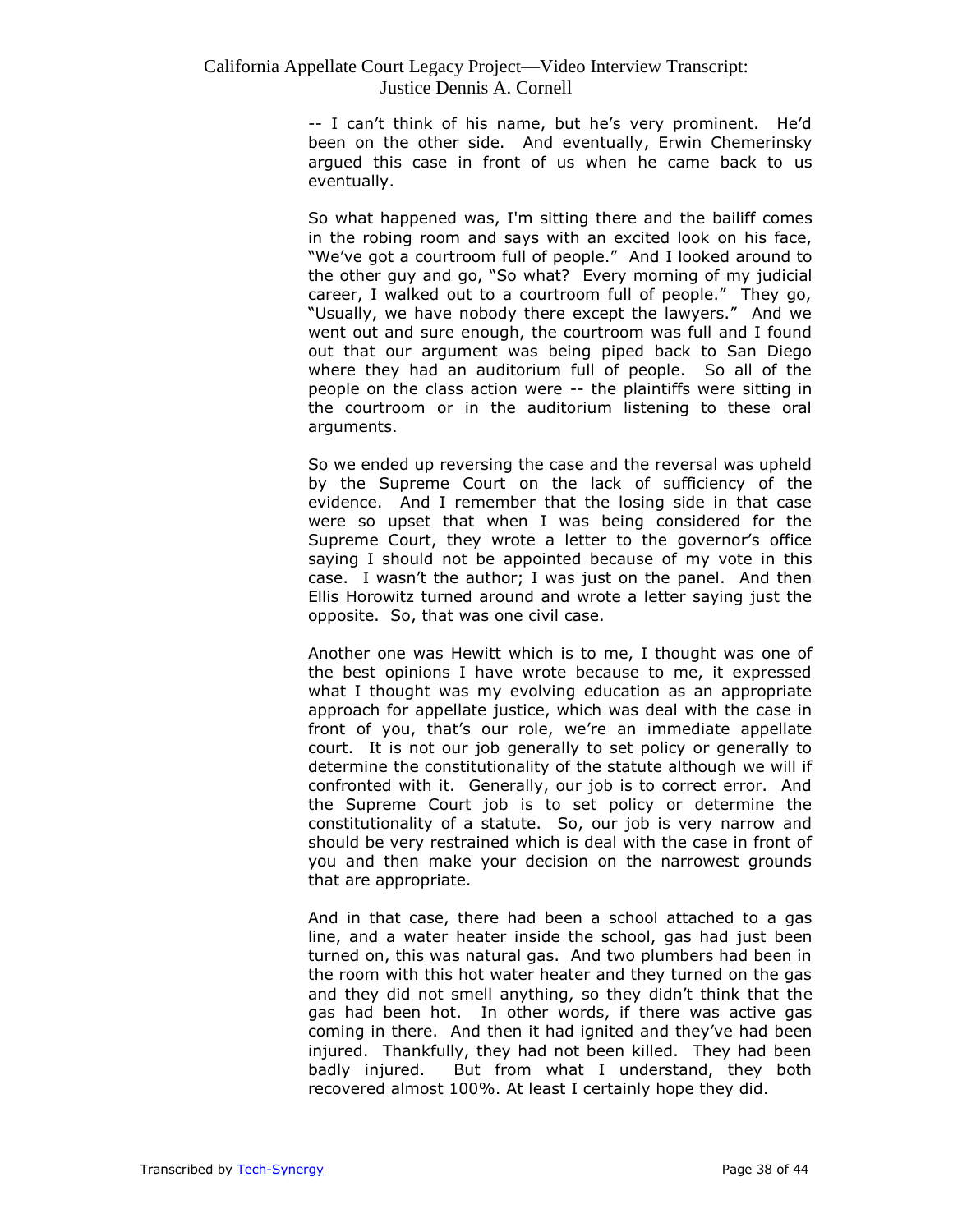01:50:09

So, they had sued the gas company, which was not PG. I think it was Southern California Gas if I'm not mistaken. On the grounds that they had failed to warn that the gas line was hot and as a result of that, they were liable for the injuries. And as a result of that, I learned a lot about the process which is that natural gas is odorless and they add a chemical to it to make it smell so people will know that the gas line is open. But that chemical doesn't fully permeating give off the odor until the line had been opened a certain amount of time. And also, the length of the connection from where it hooks into the gas company to the point where it's being distributed out of the hot water heater also has an impact on the ability to be able to smell the liquid and how long it takes for that odor to make it to the other end.

As a result of that, there had been an extensive trial; plaintiff's lawyer had done obviously an outstanding job convincing the jury that the gas company was liable. There had been a verdict of, I believe, about one million in compensatory and approximately 10 million of punitive damages, then it got appealed to us. So the issue that came up to us was whether or not there was a duty to warn in this particular fact situation. Well, that argument was tenuous, but it called for a policy decision on whether how extensive the duty the warning goes because we have a tremendous -- we had over a thousand feet between the hook up and the hot water heater. We had evidence on question, evidence that at the point of the hook up, there had been -- everything in the power company was required to do by statute and regulation they had done, and so there was that.

And so we looked at this case trying to think of which is the best way to approach it. Well then when we were working on it and got into it, my research attorney and I, we realized that all of the different things they said that the gas company should've done to warn these two plumbers about the problem had been asked of the plumbers if this would've made a difference and basically every instance they had said, "No." So we backed up and said, "We don't need to confront the issue of the policy question about whether or not there was a duty to warn. Let's assume that there was a duty to warn and then base the decision on a lack of sufficient evidence whether the warnings would have made any difference because that's so much more restricted approach to the decision." And so that's the way I wrote the opinion is, we will assume without deciding because it should not have any presidential value whatsoever that there was a duty to warn.

Now, let's go to the next step and then oral argument, we'd asked the attorney, "So, would it have made any differences? Does the evidence show that it would've made any difference?"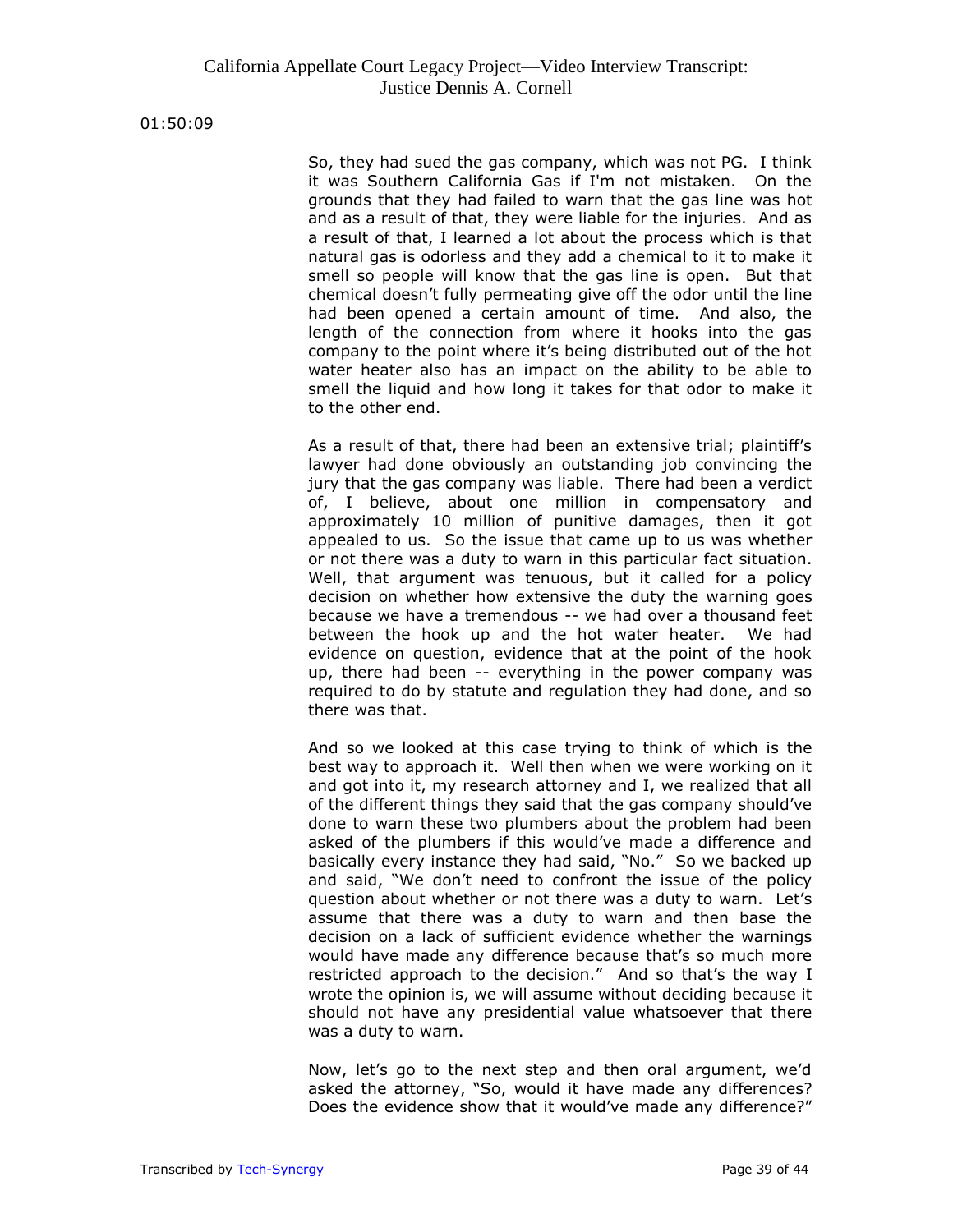We asked it over and over and over again, and the answer was always the same. The evidence showed that it would've not made any difference. The written warnings, the plumbers said, "No, I didn't read those. I knew what I was doing." Putting it on the internet, well, I never looked at the internet, on and on and on. And so that was the decision, we reversed the decision on the grounds that there wasn't sufficient evidence that any warnings would've made any difference to these individuals.

Well, the plaintiff's attorney didn't like the result and I can certainly understand that because he had done an outstanding job in the trial. But I thought that was a simple case and I have a strong recollection of, and --

- Rosendo Peña: The Supreme Court didn't take the --
- Dennis A. Cornell: They denied review because of the -- I'm sure if we had decided it on a policy basis, they would've taken it because that's the type of thing that they should decide. And then the third one of course is the Ferrini(ph) case which was close to the end of my time as appellate court justice, which involved another nasty set of facts. There was a drink called "Four Loko" that had a lot of -- I think you might've been on my panel on that, I'm not sure. You might've been. I know it was while you were there. And that one involved the liability of the manufacturer of the drink for the effects of that. What had happen is this individual had drank several cans of that and had acted irrationally and ended up getting shot and killed by police. And so the family of the person who'd been killed sued the -- first the Bar and then the manufacture of the drink over the drink and then California. The Bar cannot be sued because of immunity, statutory immunity.

01:54:59

They had been dismissed out, and so the only ones that appealed were -- they appealed against was the manufacturer of the drink and they didn't allege that they were liable because of the distribution. They alleged they were liable because of the contents of the drink, because it was much more involved in alcohol and as a result, they had a duty to warn. It came to us as a pleading case, which means that all we looked at was the complaint and we have to assume that all the allegations of the complainant are true. I don't know where the case ever ended up. But between the time of the incident and the time that it had gone to us, the Four Loko had gone out of business and was no longer making drinks, and it's highly concentrated with alcohol and caffeine and other chemicals, that's what the allegations were.

And so based on those allegations, we said there was no statutory immunity and a lawsuit could go forward. We didn't say they were liable. We just said the lawsuit could go forward.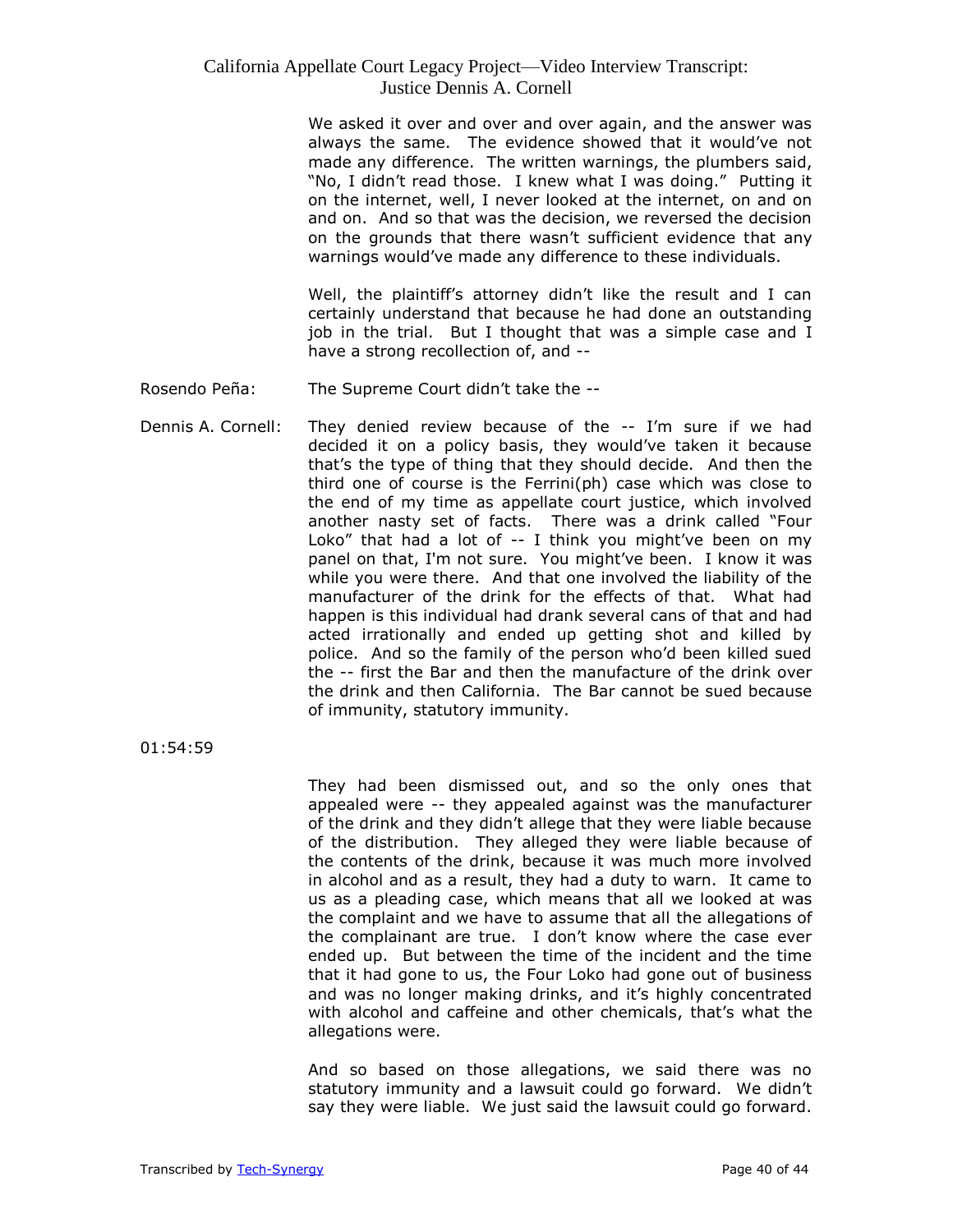And again, the Supreme Court did not grant review because it was a pleading case I believe and it had gotten a lot of attention in the alcohol industry and the plaintiff's bar. And surprisingly, when you read the media accounts, surprisingly, I guess it shouldn't be at this point, but their reporting of what the opinion says and what the opinion actually says is far removed.

- Rosendo Peña: What a surprise.
- Dennis A. Cornell: What a surprise.
- Rosendo Peña: How about any criminal cases, did any of those stand out to you?
- Dennis A. Cornell: Well, what I get excited the most of course is Killebrew, which came real early in my career as a justice. And that's one of the ones that I think was decided correctly but the rationale was -- I would change it if I were going back and doing it. About the testimony of gay experts and how much that can supply sufficient evidence to meet the requirements of the elements of the offense, and we had found that in that instance that it did not. There aren't many of cases that say that, so it got cited a lot. I think it's the most cited case I've ever done. Other than maybe Tharp, which of course is my family law case involving attorney's fees which gets cited a tremendous amount.
- Rosendo Peña: Any others in the criminal law area that --
- Dennis A. Cornell: Nothing that stand out. The last one of course about the Illinois State of Criminal Law, but it's the one that's up for the Supreme Court now, which I don't know if you're going to ask about it, the Parker case.
- Rosendo Peña: Well, if you can tell us a little about it at least from your perspective.
- Dennis A. Cornell: Yeah. It's pending. That involves a statute that has not been implemented about the reporting requirements for the purchase of ammunition. There are certain kinds of ammunition for pistols. And it had been attacked facially unconstitutional and the trial court had found that it was unconstitutional. And in our court, it came to a 2:1 decision. But what really stands out to me is how the panel, the three of us worked together to try to make -- because we knew the Supreme Court was going to end up with it as they should, to make sure that all sides of the argument whether it's constitutional or not constitutional were presented clearly and thoroughly in front of the Supreme Court and the parties so that it could be dealt with by the Supreme Court. And so I think we've accomplished that because both sides, all three of us worked closely on both opinions on the majority opinion and the descending to make sure it stated everything that we thought should be stated.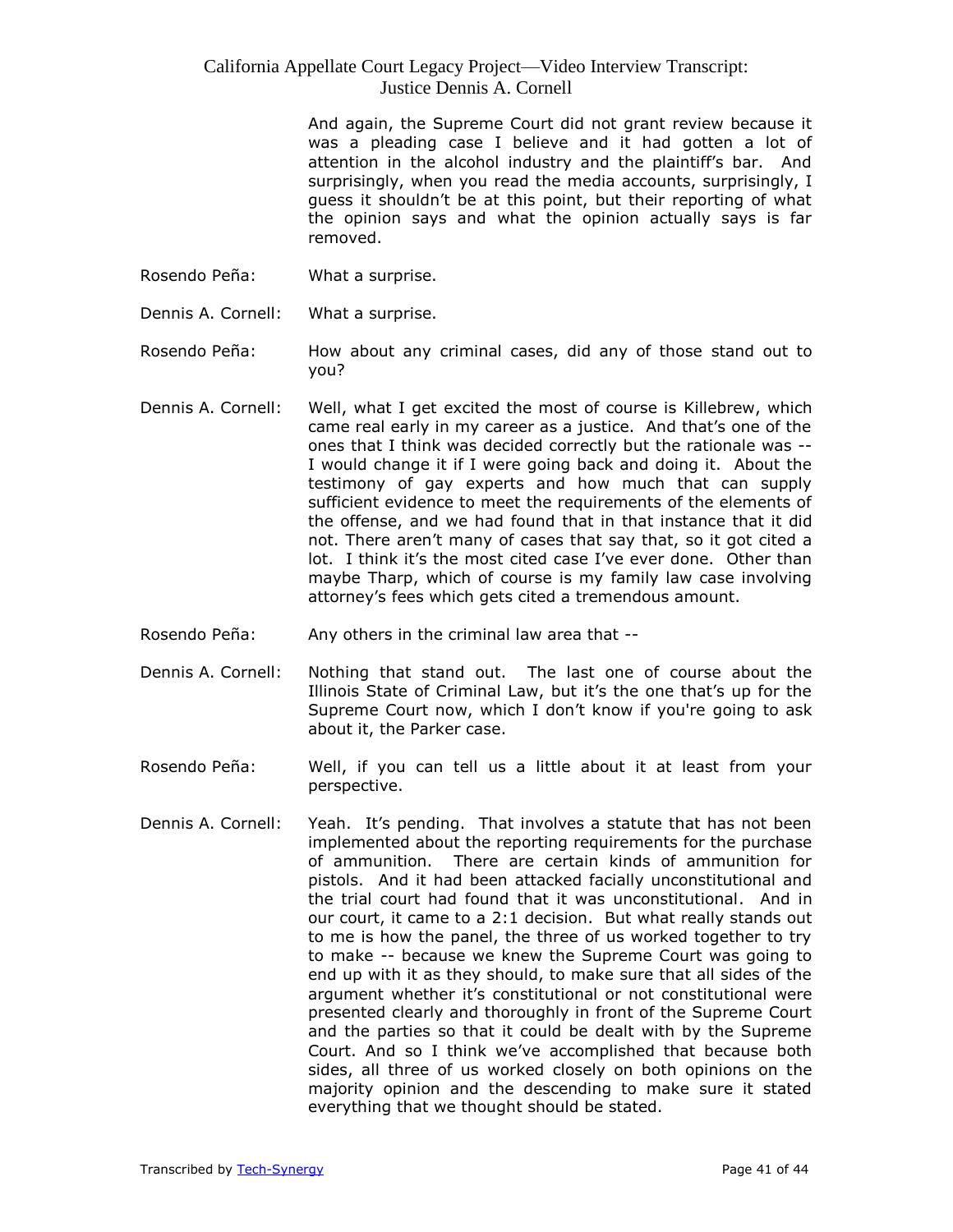- Rosendo Peña: And you were the descending opinion?
- Dennis A. Cornell: I was. I started out as a majority but as it happened sometime, I couldn't get the second vote.
- Rosendo Peña: All right. In your experience, were there are a lot of descending opinions, a lot of concurrent opinions that you participated in?
- Dennis A. Cornell: No. They're not unique to me. The Court of Appeal, like I said, its role is to correct errors. So we're not dealing with the types of things that generate those kinds of opinions. Our decisions are not that nuanced generally. Whereas, you get more concurring opinions and descending at the higher courts because those issues are again policy decisions by and large, and the issues are more nuanced in what we deal with. We deal with trial court error and that's what we're dealing with.
- Rosendo Peña: So how would you describe your judicial philosophy?
- Dennis A. Cornell: Well, I would like to describe it, as I said, dealing with the case in front of you, being very restrained and trying to decide the case on the narrow grounds, because my experience has found that whenever -- starting on the trial court, whenever I tried to anticipate arguments or anticipate outcomes or anticipate what would happen if I did this, it eventually ended up coming back and biting us. So I think that's true in the appellate court as well that there's a reason for judicial restraint. There's a reason for standards overview. We couldn't make decisions without standards overview.
- 01:59:56

And more closely you adhere to those and the more restrained you are, I think the better your work product and the better the opinion and the better it is for the system as a whole which law moves slowly and traditionally tries to stay as close to -- as possible so it has predictability.

- Rosendo Peña: Well, tell us about your decision to retire? What have you been doing since?
- Dennis A. Cornell: I've been doing some private judging, teaching, speaking, playing golf and being retired. We moved up to the Wine Country and we have not regretted it. It's a wonderful place to live. We're very fortunate, closer to our daughter and we're living in a place that's a senior community, so we have a lot of activities, a lot of bald heads and gray hair, and the golf courses are easier and the opponents are easier. So life is good. I have nothing to complain about.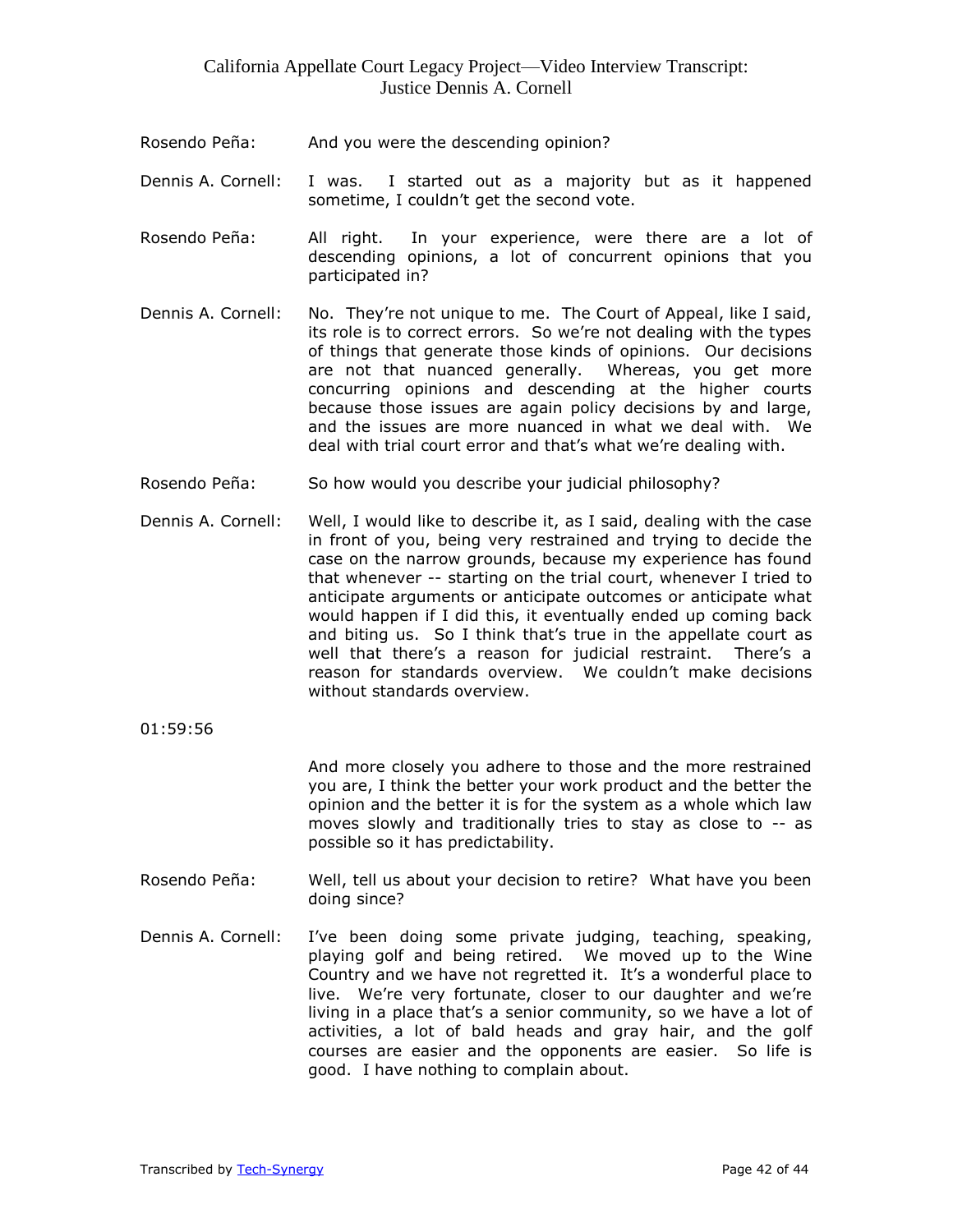- Rosendo Peña: And looking back now, what achievements are you most proud of and what would you like the legal community and the general public to remember about your work as a judge?
- Dennis A. Cornell: That's difficult. I like to be thought of as being consistent. When you look at different articles about my judicial philosophy, they noticed that I vote to reverse large verdicts and I vote to affirm large verdicts.
- Rosendo Peña: Somebody fond of consistency, huh?
- Dennis A. Cornell: Yeah. So that to me is a compliment because that meant that I adhere to what I think is important which is deal with the case in front of you and deal with the issues in front of you as narrow as possible regardless of the outcome, because if you do it that way, the outcome will become evident and it's a natural product of that process. And that's something that evolves as you become -- the longer you are on the appellate bench, it's just like a trial bench. You get better at it. You begin to understand it. When you get cases that you think or have these many issues and then after five years on the bench, you realize, "No, they only have like these many issues," and that's the way it should be.

You asked me what I would like to be remembered for us is to be consistent, trying to do the best I can with the case in front of me and trying to write an opinion that's as clear and as concise as possible.

- Rosendo Peña: And if you had to do it all over again, is there anything that you would change?
- Dennis A. Cornell: Sure. When you look back on your life, there are lots of things that if you have an opportunity to do them over, you do them differently. But what I tried to remember is at the time I was doing it and I thought I was doing the best that I could do. I remembered when I was on the appellate bench, I would look back at an opinion I'd written a year earlier, I put a lot of timing on that if I had it today, I would write it differently, maybe not a different result, but I would write it -- the language would be a little different, the emphasis might be a little different in different places. I mean so --
- Rosendo Peña: Just a learning experience.
- Dennis A. Cornell: Just a learning experience and I think that goes on all your life. And so as I say, you try to do the best you can with what's in front of you and then you have fewer regrets later on.
- Rosendo Peña: Well, thank you very much again for being with us here today and sharing a little bit about yourself. You shared a lot about yourself, sometimes it's difficult, but we appreciate it.